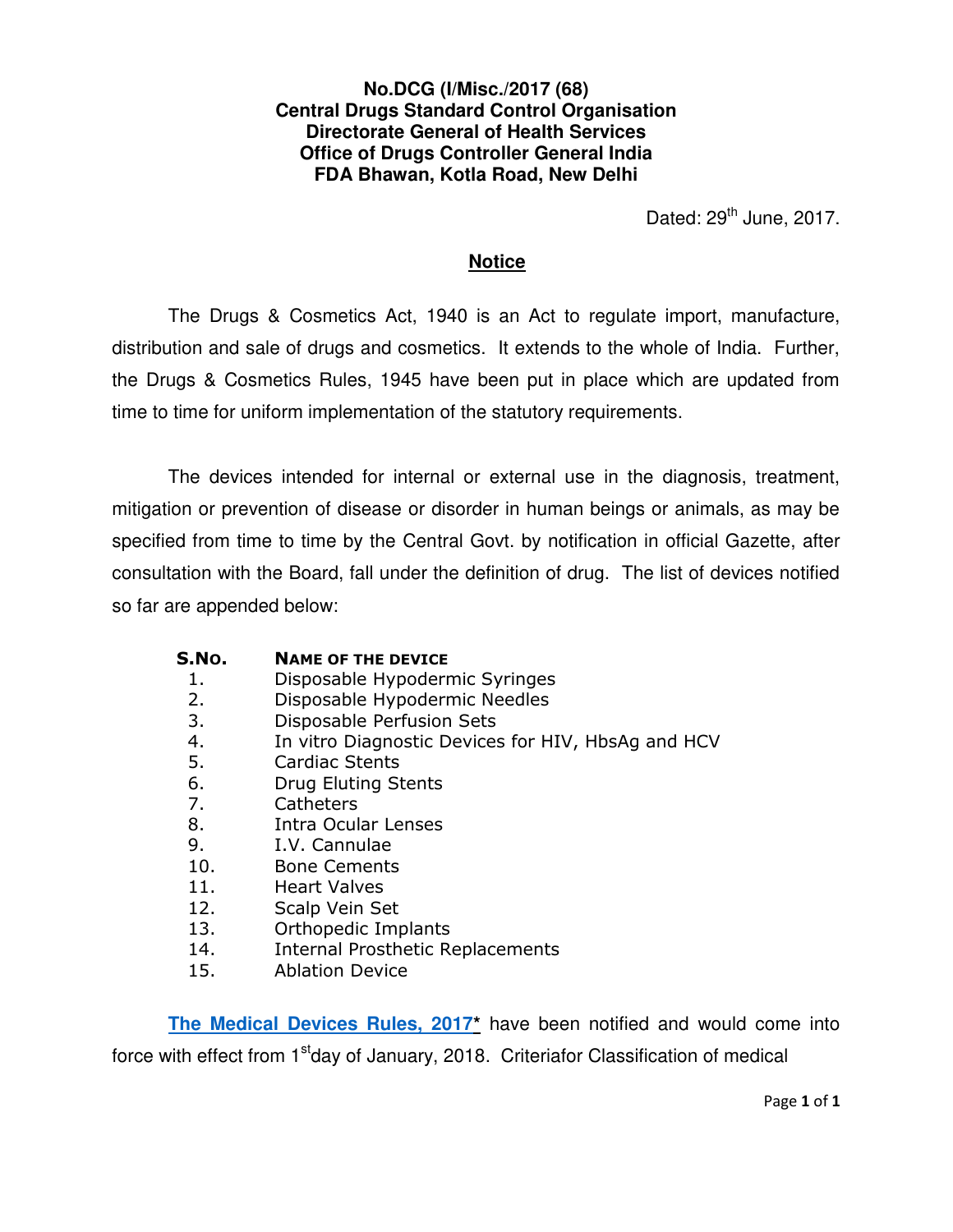devices including in vitro diagnostics have been specified in Rule 4, Chapter II of the rules which deals with regulation of Medical Devices in Indian context and in line with International Classification. A draft list of Medical Devices and in vitro diagnostics along with their risk based classification is annexed.

It is expected that the importers, manufacturers, distributors and supply chain personnel shall voluntarily adhere with the safety, performance and quality aspects as stated in the said medical devices Rule, 2017 for creating proper eco-system for its effective regulation.

In order to facilitate the process a special cell has also been created consisting of concerned JDC (I), DDC (I) and ADC (I) to address the issues, if any.

 $(Dr. G/N.$  Singh) Drugs Controller General (India)

To

1. All State/UT Drugs Controllers

2. All Medical Devices and Diagnostics Associations

Copy to:

- PPS to Secretary (H&FW)/DGHS/AS & DG (CGHS)/JS (R)  $(i)$
- CDSCO website  $(ii)$

Page 2 of 2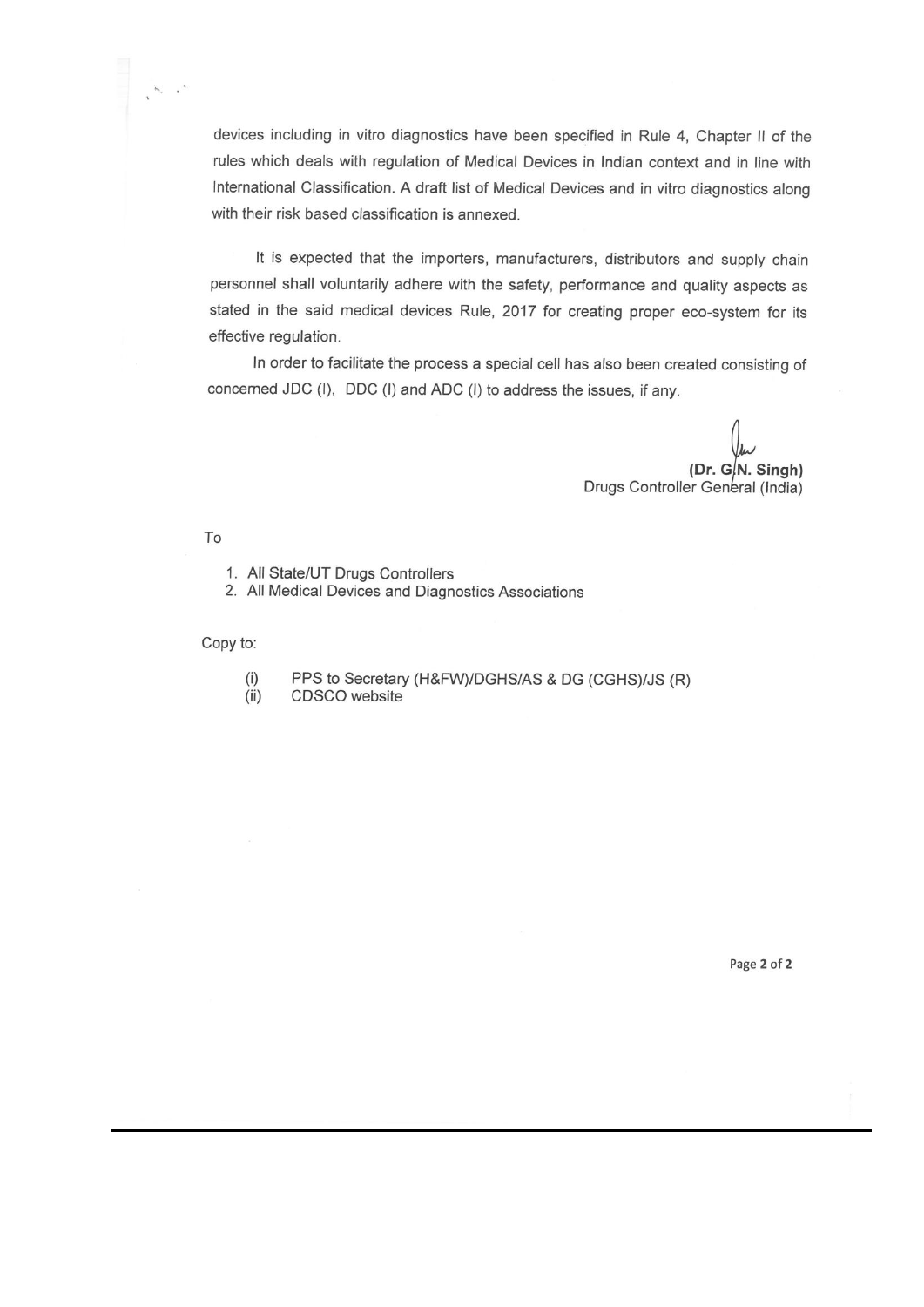# **DRAFT LIST OF MEDICAL DEVICES AND IN VITRO DIAGNOSTICS ALONG WITH THEIR RISK CLASS**

| S.N. | <b>Device Name</b>                                      | <b>Risk</b><br><b>Class</b> | <b>Intended Use</b>                                                                                                                                                                                                                                                              |
|------|---------------------------------------------------------|-----------------------------|----------------------------------------------------------------------------------------------------------------------------------------------------------------------------------------------------------------------------------------------------------------------------------|
| 1.   | Vein Ablation Device                                    | Class C                     | It is a non-thermal, minimally-invasive choice<br>for treating the source of varicose veins,<br>providing patients with immediate recovery<br>and a return to normal daily routines                                                                                              |
| 2.   | Ablation<br>Thermal<br>Device                           | Class C                     | Destruction of tissue by application of heat.<br>Ablation of the endometrium as a treatment for<br>menorrhagia is performed by placing a balloon<br>filled with hot water in the uterine cavity.                                                                                 |
| 3.   | Radiofrequency<br><b>Ablation Device</b>                | Class D                     | A medical procedure in which part of the<br>electrical conduction system of the heart,<br>tumour or other dysfunctional tissue is ablated<br>using the heat generated from high frequency<br>alternating current                                                                 |
| 4.   | Percutaneous<br><b>Tissue</b><br>Conduction<br>Ablation | Class D                     | Clinical applications using hollow needles<br>(cryoprobes) through which cooled, thermally<br>conductive, fluids are circulated.                                                                                                                                                 |
| 5.   | Ablation<br>Suction<br><b>Catheter System</b>           | Class D                     | Intended for use in inactivating portions of the<br>heart's conduction system to prevent abnormal<br>heartbeat rates, comprises a tubular body<br>having an open, distal end and a proximal<br>aperture for applying suction through the<br>catheter and through the distal end. |
| 6.   | Fiberoptic<br>Oximeter<br>Catheter                      | Class D                     | Intended for monitoring the balance between<br>oxygen delivery and consumption at the<br>bedside                                                                                                                                                                                 |
| 7.   | Injector Type actuator<br>syringe                       | Class C                     | A syringe actuator for an injector is an<br>electrical device that controls the timing of an<br>injection by an angiographic or indicator<br>injector and synchronizes the injection with the<br>electrocardiograph signal.                                                      |
| 8.   | A-V Shunt or Fistula<br>Adapter                         | Class B                     | A blood access device and accessories is a<br>device intended to provide access to a patient's<br>blood for haemodialysis or other chronic uses.                                                                                                                                 |

#### **A - LIST OF MEDICAL DEVICES ALONG WITH THEIR RISK CLASS**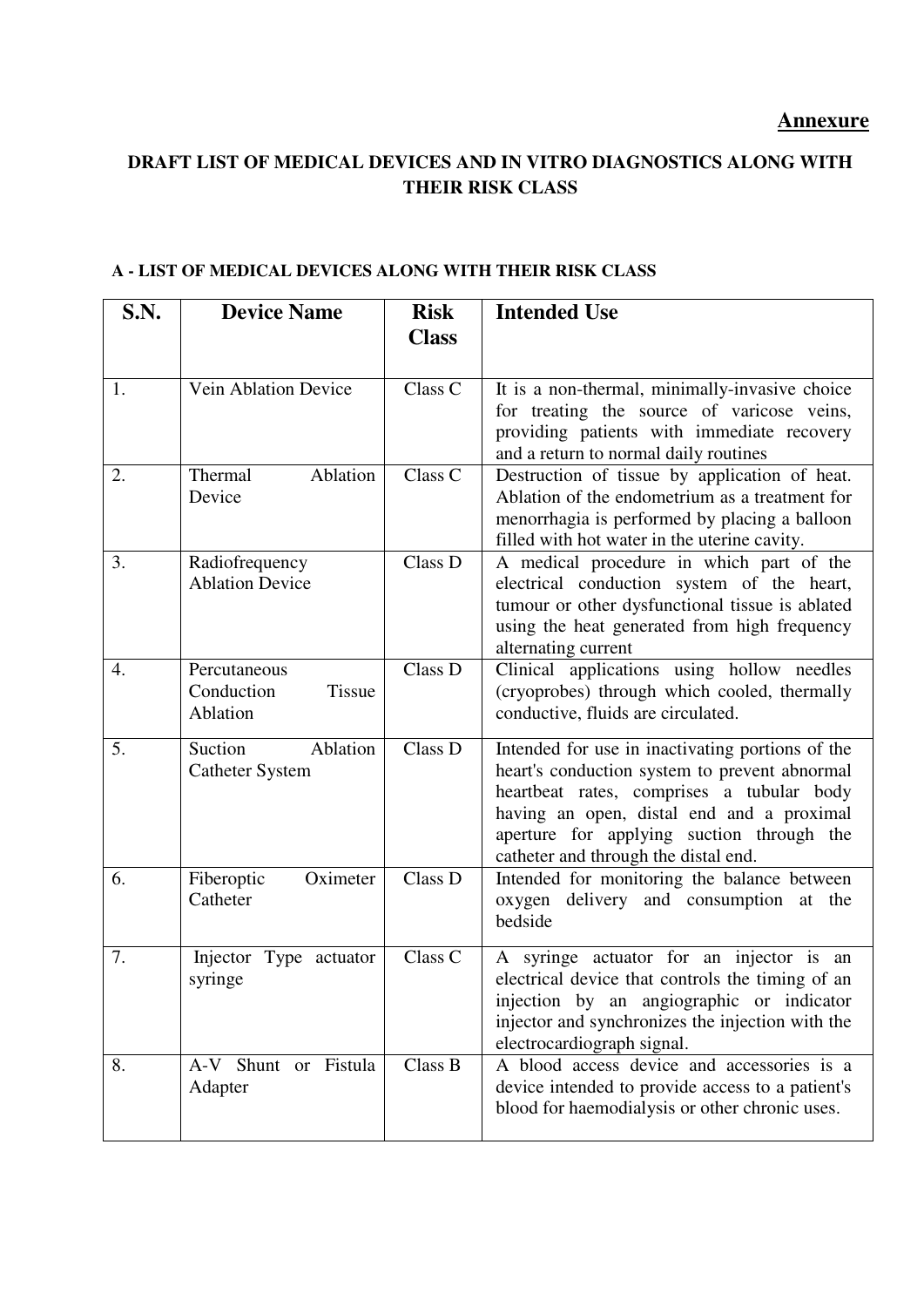| 9.  | <b>Enternal infusion Pump</b>                                    | Class B            | The device designed to provide nutrition to<br>patients who are unable to ingest food, either<br>because of recent surgery or because of the<br>inability of various digestive organs to function<br>properly                              |
|-----|------------------------------------------------------------------|--------------------|--------------------------------------------------------------------------------------------------------------------------------------------------------------------------------------------------------------------------------------------|
| 10. | Transcervical(Aminosco<br>Endoscope<br>and<br>pe)<br>accessories | Class B            | It is a device designed to permit direct viewing<br>of the foetus and amniotic sac by means of an<br>open tube introduced into the uterus through<br>the cervix.                                                                           |
| 11. | Forceps, endoscopic                                              | Class B            | Grasping Forceps device is intended to be used<br>to grasp tissue, retrieve foreign bodies, and<br>remove tissue from within the gastrointestinal<br>tract.                                                                                |
| 12. | Transabdominal<br>(Fetoscope) Aminoscope<br>and Accessories      | Class C            | It is a device designed to permit direct visual<br>examination of the foetus by a telescopic<br>system via abdominal entry. The device is used<br>to ascertain foetal abnormalities                                                        |
| 13. | Anastomosis Device for<br>Microvascular Surgery                  | Class <sub>C</sub> | Suitable in microvascular surgery for repairing<br>severed blood vessels and inserting vein grafts.                                                                                                                                        |
| 14. | Anastomosis Device for<br>Gastroenterology<br><b>Urology Use</b> | Class C            | is a surgical procedure to establish<br>It<br>communication between two formerly distant<br>portions of the intestine                                                                                                                      |
| 15. | Anastomotic<br>Microvascular Device                              | Class B            | It uses in the anastomosis of veins and arteries<br>normally<br>encountered<br>microsurgical<br>in<br>procedures                                                                                                                           |
| 16. | Anaesthetic Conduction<br>Kit                                    | Class C            | An anaesthesia conduction kit is a device used<br>to administer to a patient conduction, regional,<br>or local anaesthesia. The device may contain<br>syringes, needles, and drugs.                                                        |
| 17. | Angiographic<br>Guide<br>Wire and Accessories                    | Class B            | It delivers radio opaque media and therapeutic<br>agents to selected sites in the vascular system.<br>It is also used to lead a guide wire or a catheter<br>into the target site.                                                          |
| 18. | Catherization<br>Cardiac<br>Kit                                  | Class D            | Cardiac catheterization is a general term for a<br>group of procedures that are performed using<br>this method, such as coronary angiography and<br>left ventricle angiography                                                             |
| 19. | Dialator<br>Vessel<br>for<br>percutaneous<br>Catheterization     | Class B            | vessel<br>dilator<br>for<br>percutaneous<br>A<br>catheterization is a device which is placed over<br>the guide wire to enlarge the opening in the<br>vessel, and which is then removed before<br>sliding the catheter over the guide wire. |
| 20. | Angioscope                                                       | Class B            | Used to visually examine the interior of a blood<br>vessel.                                                                                                                                                                                |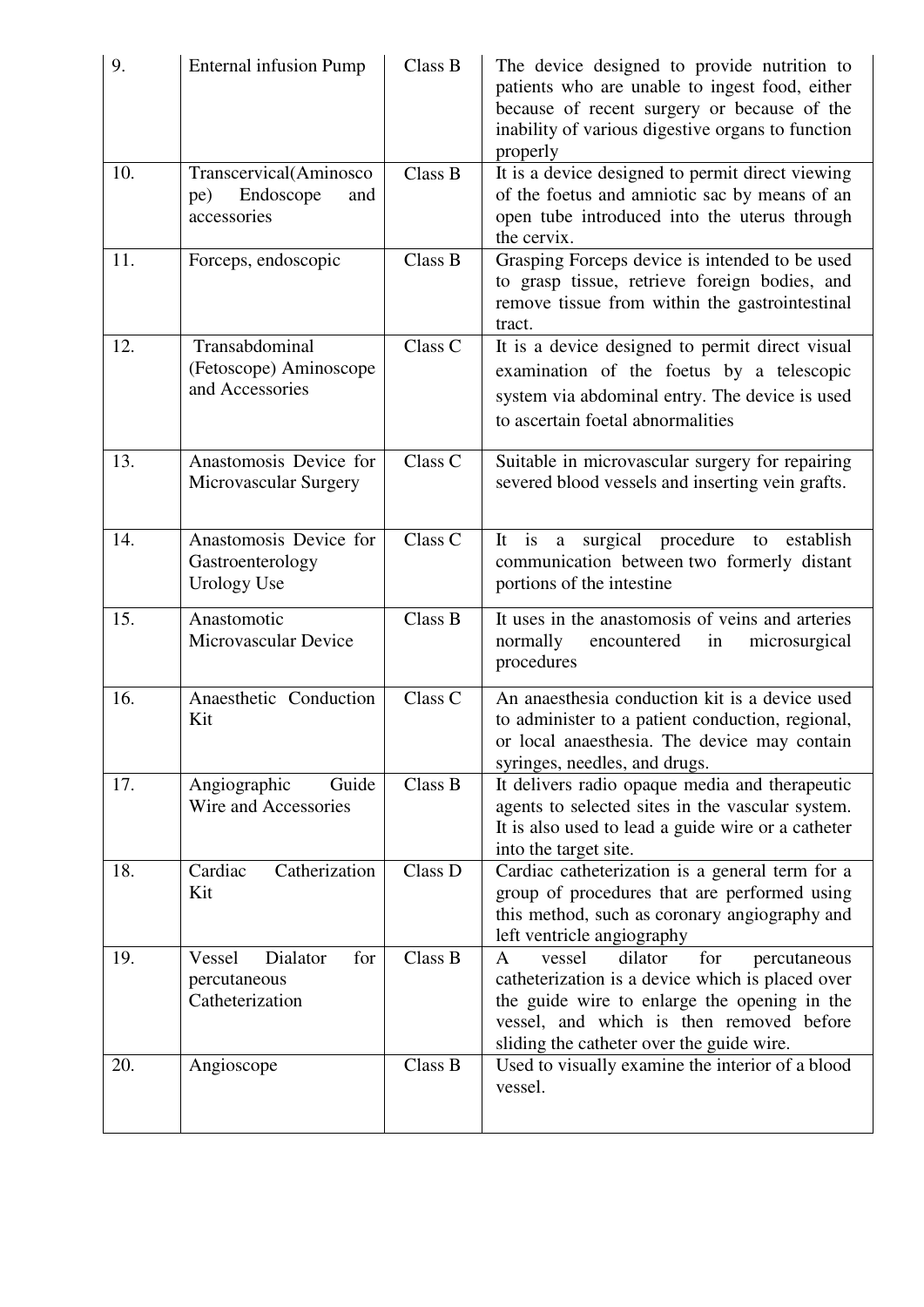| 21. | Aspiration Needle and<br>Syringe                     | Class B | Used for either laparoscopic aspiration or<br>injection                                                                                                                                                          |
|-----|------------------------------------------------------|---------|------------------------------------------------------------------------------------------------------------------------------------------------------------------------------------------------------------------|
| 22. | Ophthalmic Laser and<br>Accessories                  | Class C | An ophthalmic laser is an AC-powered device<br>intended to coagulate or cut tissue of the eye,<br>orbit, or surrounding skin by a laser beam                                                                     |
| 23. | Tracheobronchial<br><b>Suction Catheter</b>          | Class B | Clearing the airways of mucus, pus, or aspirate<br>d materials to improve oxygenation and ventila<br>tion.                                                                                                       |
| 24. | Cervical Drain                                       | Class B | The device is used to avoid postoperative<br>wound and respiratory complications such as<br>excessive edema, hematoma, infection, re-<br>intubation, delayed extubation, or respiratory<br>distress              |
| 25. | <b>Rectal Balloon</b>                                | Class B | intrafraction<br>Reducing<br>motion<br>the<br>and<br>improving the sparing of rectal wall by<br>reducing the rectal volume in the high-dose<br>region, resulting in significant reduction in<br>rectal toxicity. |
| 26. | Balloon<br>for<br>Cerebrovascular<br>Occlusion       | Class D | Balloon used to treat Blockage or closing of<br>Cerebrovascular vessels/carotid arteries                                                                                                                         |
| 27. | Intra-Aortic<br>System<br><b>Balloon and Control</b> | Class D | It is a mechanical device that increases<br>myocardial oxygen perfusion while at the same<br>time increasing cardiac output                                                                                      |
| 28. | Biliary Stone Retrieval<br><b>Basket</b>             | Class B | Intend to extract stones in an antegrade fashion<br>through an ampullary orifice previously treated<br>endoscopic<br>sphincterotomy<br>by<br>less<br>or<br>commonly with balloon dilation                        |
| 29. | Contact Lens Bifola and<br>Daily                     | Class B | Worn to correct vision, or for cosmetic or<br>therapeutic reasons                                                                                                                                                |
| 30. | Administration<br><b>Blood</b><br>kits               | Class B | It is used to administer blood from a container<br>to a patient's vascular system through a needle<br>or catheter inserted into a vein                                                                           |
| 31. | <b>Biopsy Kit</b>                                    | Class B | Involving sampling of cells or tissues for<br>examination.                                                                                                                                                       |
| 32. | <b>Bolster Suture</b>                                | Class A | Non-latex plastic bolsters are used to hinder<br>pressure of any temporary suture against the<br>body during surgery.                                                                                            |
| 33. | Embolic<br>Particles<br>System                       | Class C | Embolization particles are small and irregular<br>flakes of polyvinyl alcohol, which are used for<br>permanent occlusion within a blood vessel.                                                                  |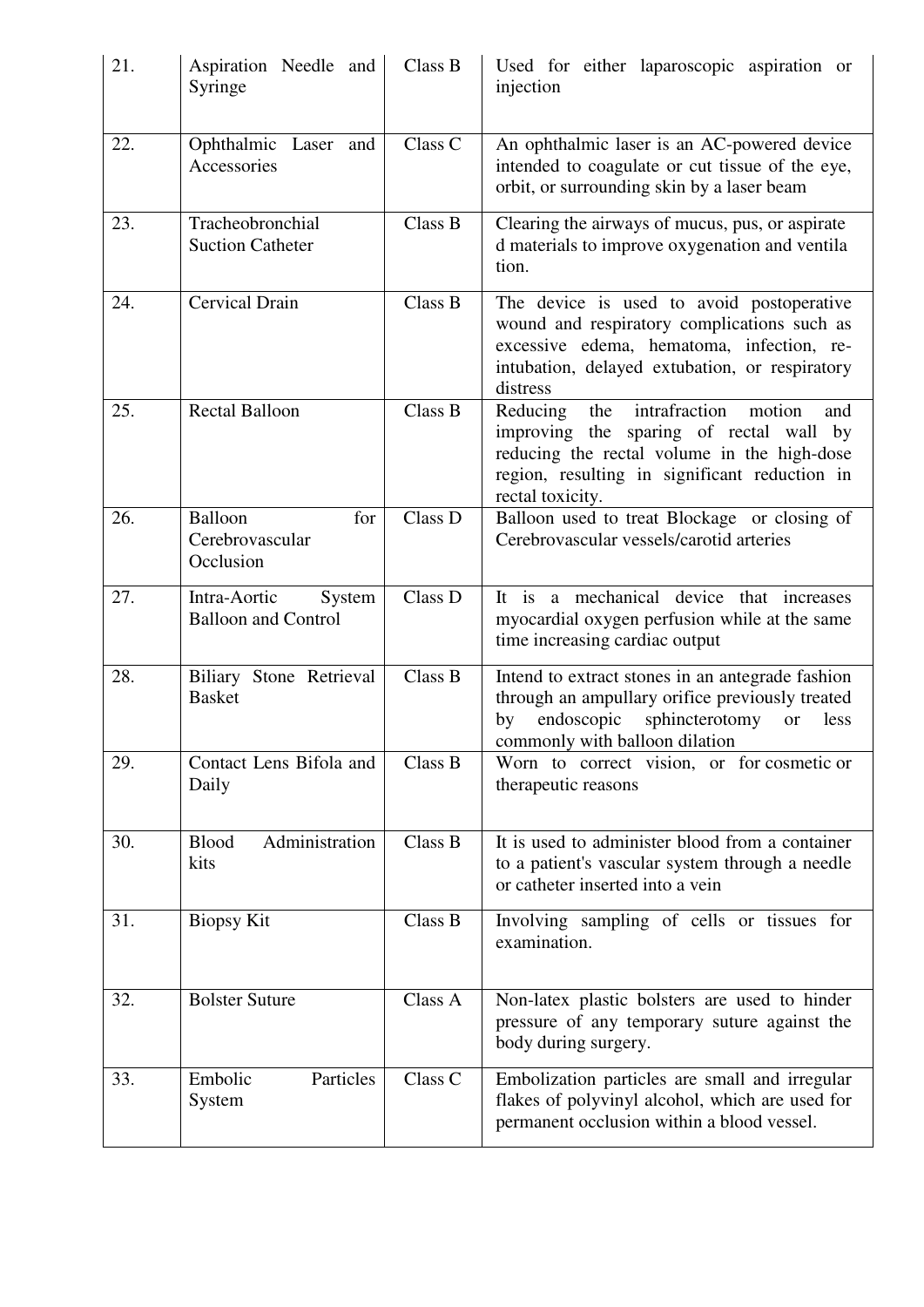| 34. | Tracheostomy<br><b>Tube/Tracheal Tube</b>               | Class B | breathing<br>tube<br>inserted<br>A<br>into<br>a<br>tracheotomyused to obtain a closed circuit for<br>ventilation                                                                                           |
|-----|---------------------------------------------------------|---------|------------------------------------------------------------------------------------------------------------------------------------------------------------------------------------------------------------|
| 35. | <b>Irrigating Syringes</b>                              | Class B | cleaning debris away from the area the dentist<br>is working on                                                                                                                                            |
| 36. | Intravenous Cannula                                     | Class B | The IV Cannula is a passive device to provide<br>for the infusion of fluids, drugs, and/or blood<br>components, or to facilitate the placement of<br>Vascular Access devices.                              |
| 37. | Cyclodialysis<br>eye<br>Cannula                         | Class A | It is useful in the treatment of glaucoma where<br>it creates a channel between the anterior<br>chamber of the eye and the subarach noidal<br>space                                                        |
| 38. | Vial Adapter                                            | Class B | It is indicated to allow multiple needleless<br>access to injection medication vials for transfer<br>or withdrawal of fluids from the vial.                                                                |
| 39. | Suprapubic,<br>non-<br>disposable Cannula and<br>Trocar | Class B | an emergency measure for the relief of acute<br>urinary retention or condition which require<br>temporary and permanent drainage of bladder.                                                               |
| 40. | Aortic Cannula                                          | Class B | The Aortic Cannula is a passive device to<br>provide for the infusion of fluids, drugs, and/or<br>blood components or to provide access to the<br>Aorta.                                                   |
| 41. | Arterial Cannula                                        | Class B | Inserted into an artery, commonly the radial<br>artery, and is used during major operations and<br>in critical care areas to measure beat-to-beat<br>blood pressure and to draw repeated blood<br>samples. |
| 42. | Coronary<br>Artery<br>Cannula                           | Class B | Cannulation technique for left-sided coronary<br>artery surgery.                                                                                                                                           |
| 43. | Drainage<br>Arthroscopy<br>Cannula                      | Class B | It is designed to provide maximized outflow,<br>interruption,<br>during<br>without<br>arthroscopic<br>procedures (surgical procedure on a joint)                                                           |
| 44. | Lacrimal Cannula                                        | Class B | Used for probing and irrigating the lachrymal<br>passages.                                                                                                                                                 |
| 45. | Hemodialysis Cannula                                    | Class B | Allowing the arterial blood to flow to the<br>dialyzer and the dialyzed blood to return from<br>dialyzer to the circulation<br>the<br>through<br>the cannula in the vein.                                  |
| 46. | Cannula Injection                                       | Class B | It is a small tube with an edge that is not sharp<br>and an extrusion port or pore near the tip which<br>designed for a traumatic sub dermal<br>1S<br>injections of fluids or gels                         |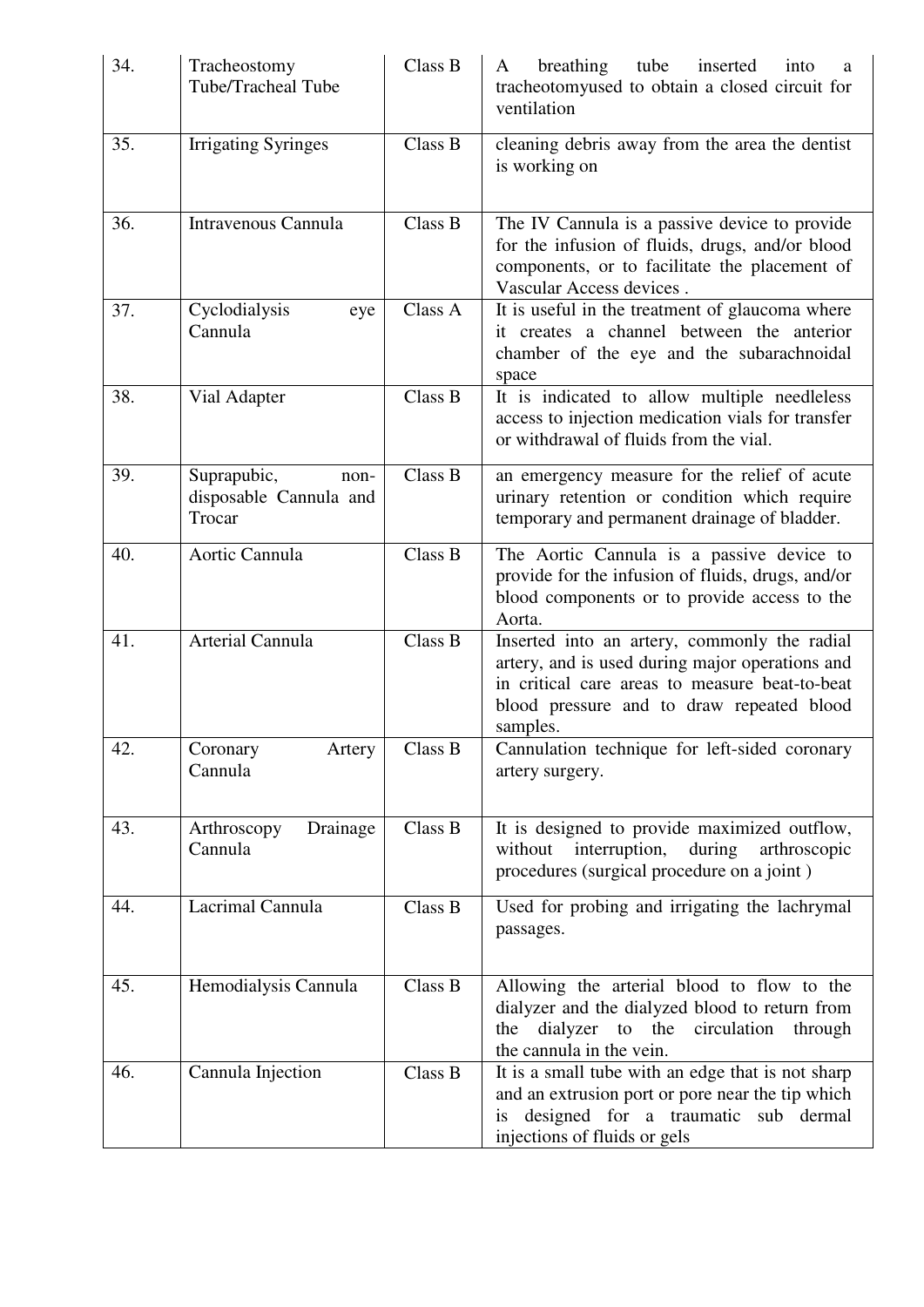| 47. | Insufflation<br>Uterine<br>Cannula                                | Class B                     | An Injection of radiopaque medium is given to<br>visualize the interior of the uterus and fallopian<br>tubes and air is used for insufflations of<br>fallopian tubes with carbon di oxide to test<br>their patency.              |
|-----|-------------------------------------------------------------------|-----------------------------|----------------------------------------------------------------------------------------------------------------------------------------------------------------------------------------------------------------------------------|
| 48. | Continuous<br>Positive<br>Airway Pressure Nasal<br>Oxygen Cannula | $\overline{\text{Class}}$ B | It is a form of positive airway pressure<br>ventilator, which applies mild air pressure on a<br>basis to keep the<br>continuous<br>airways<br>continuously open in a person who is able to<br>breathe spontaneously on their own |
| 49. | Nasal Oxygen Cannula                                              | Class B                     | a device used to deliver supplemental<br>$\mathbf{I}$ s<br>oxygen or increased airflow to a patient or<br>person in need of respiratory help.                                                                                    |
| 50. | Plastic<br>$\&$<br>General<br><b>Surgery Cannula</b>              | Class B                     | Used for general surgery and cosmetic surgery                                                                                                                                                                                    |
| 51. | Vena Cava Cannula                                                 | Class B                     | Inserted into Vena Cava, taking deoxygenated<br>blood to heart.                                                                                                                                                                  |
| 52. | Venous Cannula                                                    | Class B                     | It is intended for use as a single cannula for<br>both venous drainage and reinfusion of blood<br>via<br>internal<br>jugular<br>vein<br>an<br>during<br>extracorporeal life support procedures.                                  |
| 53. | Ventricular Cannula                                               | Class B                     | For use in neurosurgical procedures. It is<br>specially designed to penetrate delicate brain<br>tissue and give continued access to brain's<br>ventricular system.                                                               |
| 54. | <b>Bronchial Cannulae</b>                                         | Class B                     | A cannula used for holding the suction tube<br>during the aspiration of bronchial secretions<br>through a specific diameter bronchoscope                                                                                         |
| 55. | Endoscopic/<br>Laparoscopic<br>Surgical<br>Instrument             | Class B                     | An electrosurgical cutting and coagulation<br>device and accessories is a device intended to<br>remove tissue and control bleeding by use of<br>high-frequency electrical current.                                               |
| 56. | Intrafallopian<br>System<br>Cannula                               | Class B                     | Cannula inserted inside Fallopian tube.                                                                                                                                                                                          |
| 57. | A-V Shunt Cannula                                                 | Class C                     | It is inserted into one of the client's blood<br>vessels to facilitator repeated hemodialysis.                                                                                                                                   |
| 58. | Cannulact<br>Lymph<br><b>or</b><br>Duct                           | Class B                     | A lymph duct is a great lymphatic vessel that<br>empties lymph into one of the subclavian veins                                                                                                                                  |
| 59. | Nasopharyngeal<br>Catheter/Nasopharyngea<br>1                     | Class A                     | A catheter (for adults) passed through the nares<br>and advanced to the depth of the nasopharynx<br>choke<br>obstruction.<br>air<br><b>or</b><br>remove<br>to<br>AResuscitator.                                                  |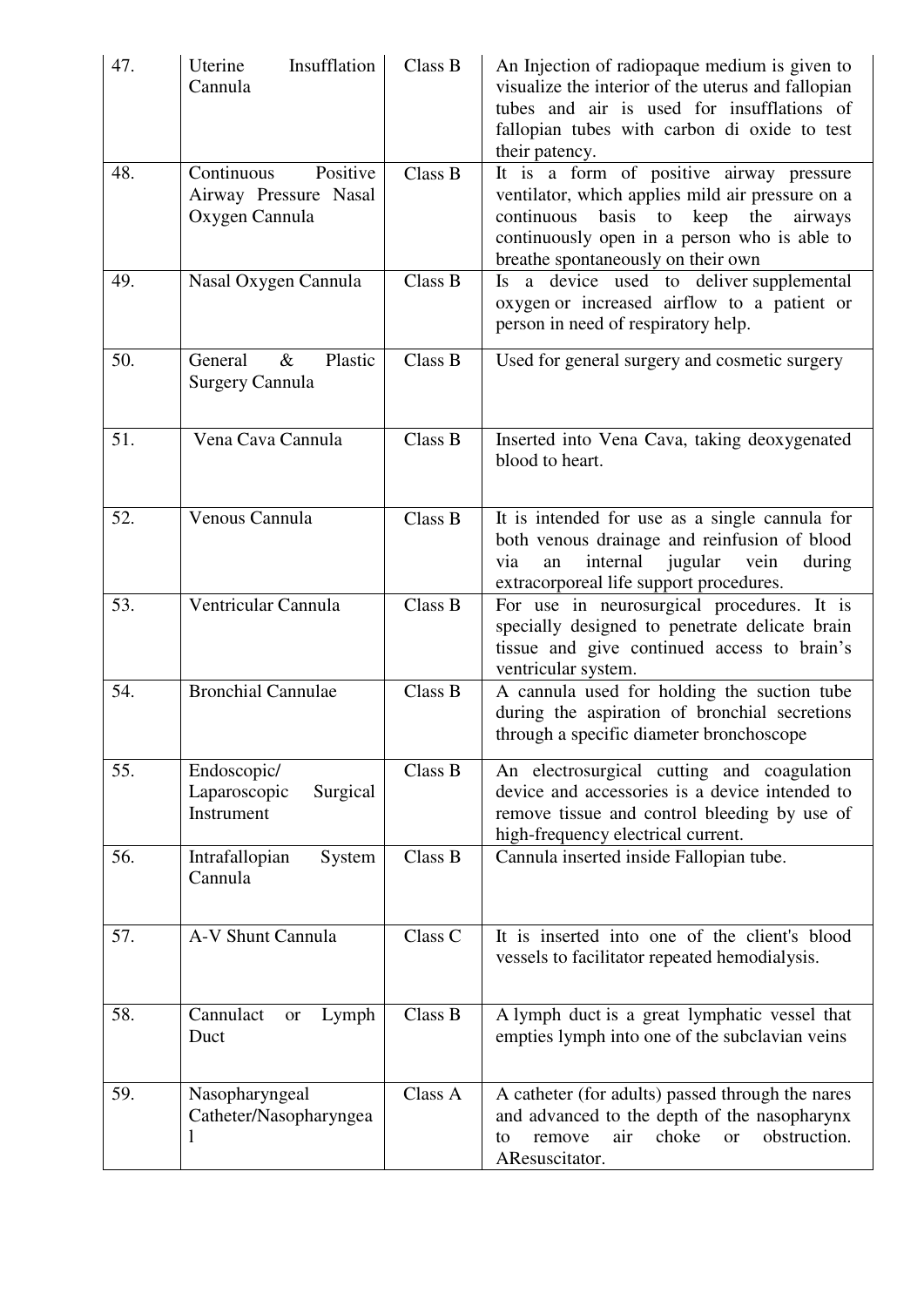| 60. | Esophageal obturator                                             | Class B | Inserted through a patient's mouth to aid<br>ventilation of the patient during emergency<br>resuscitation by occluding (blocking) the<br>esophagus, thereby permitting positive pressure<br>ventilation through the trachea.                                                   |
|-----|------------------------------------------------------------------|---------|--------------------------------------------------------------------------------------------------------------------------------------------------------------------------------------------------------------------------------------------------------------------------------|
| 61. | Oropharyngeal                                                    | Class B | The device inserted into a patient's pharynx<br>through the mouth to provide a patent airway.                                                                                                                                                                                  |
| 62. | Cricothyrotomy Kit                                               | Class B | Indicated to provide emergency airway access<br>when conventional ventilation by intubation or<br>face mask cannot be performed                                                                                                                                                |
| 63. | Incontinence Urosheath<br>Device                                 | Class A | A urine collector and accessories is a device<br>intended to collect urine. The device and<br>accessories consist of tubing, a suitable<br>receptacle, connectors, mechanical supports,<br>and may include a means to prevent the<br>backflow of urine or ascent of infection. |
| 64. | Catheter<br>Balloon<br>for<br><b>Retinal Reattachment</b>        | Class B | An instrument for reattachment of a detached<br>retina to the inner wall of the eyeball. It can be<br>inserted into the interior of the eyeball.                                                                                                                               |
| 65. | Gastric, Colonic, etc.)<br>Irrigation and Aspiration<br>Catheter | Class B | Used for instilling fluids into, withdrawing<br>fluids from, splinting, or suppressing bleeding<br>of the alimentary tract.                                                                                                                                                    |
| 66. | Suction Tip and Catheter                                         | Class B | Suction Catheters feature a whistle tip and a<br>thumb control port for precise and accurate<br>suctioning.                                                                                                                                                                    |
| 67. | Angiographic Catheter                                            | Class B | Designed to provide a pathway for delivering<br>contrast media to selected sites in the device<br>vascular system including the carotid arteries.                                                                                                                              |
| 68. | <b>Arterial Catheter</b>                                         | Class B | Intended to be used in conjunction with<br>steerable guidewires in order to access discrete<br>regions of the coronary and peripheral arterial<br>vasculature, to<br>facilitate<br>placement<br>and<br>exchange<br>of<br>guidewires and other interventional devices.          |
| 69. | <b>Balloon Type Catheter</b>                                     | Class B | "Soft" catheter with an inflatable "balloon" at<br>its tip which is used during a catheterization<br>procedure to enlarge a narrow opening or<br>passage within the body.                                                                                                      |
| 70. | Dialation<br>Balloon<br><b>Vessel Catheter</b>                   | Class B | Intended for use in Percutaneous Transluminal<br>Angioplasty of the renal, tibial, popliteal,<br>femoral and peroneal arteries. These catheters<br>are not for use in coronary arteries.                                                                                       |
| 71. | Bartholin<br>Gland<br>Catheter                                   | Class B | Catheter is used for the treatmenti of abscesses<br>and cysts of the Hartholin gland.                                                                                                                                                                                          |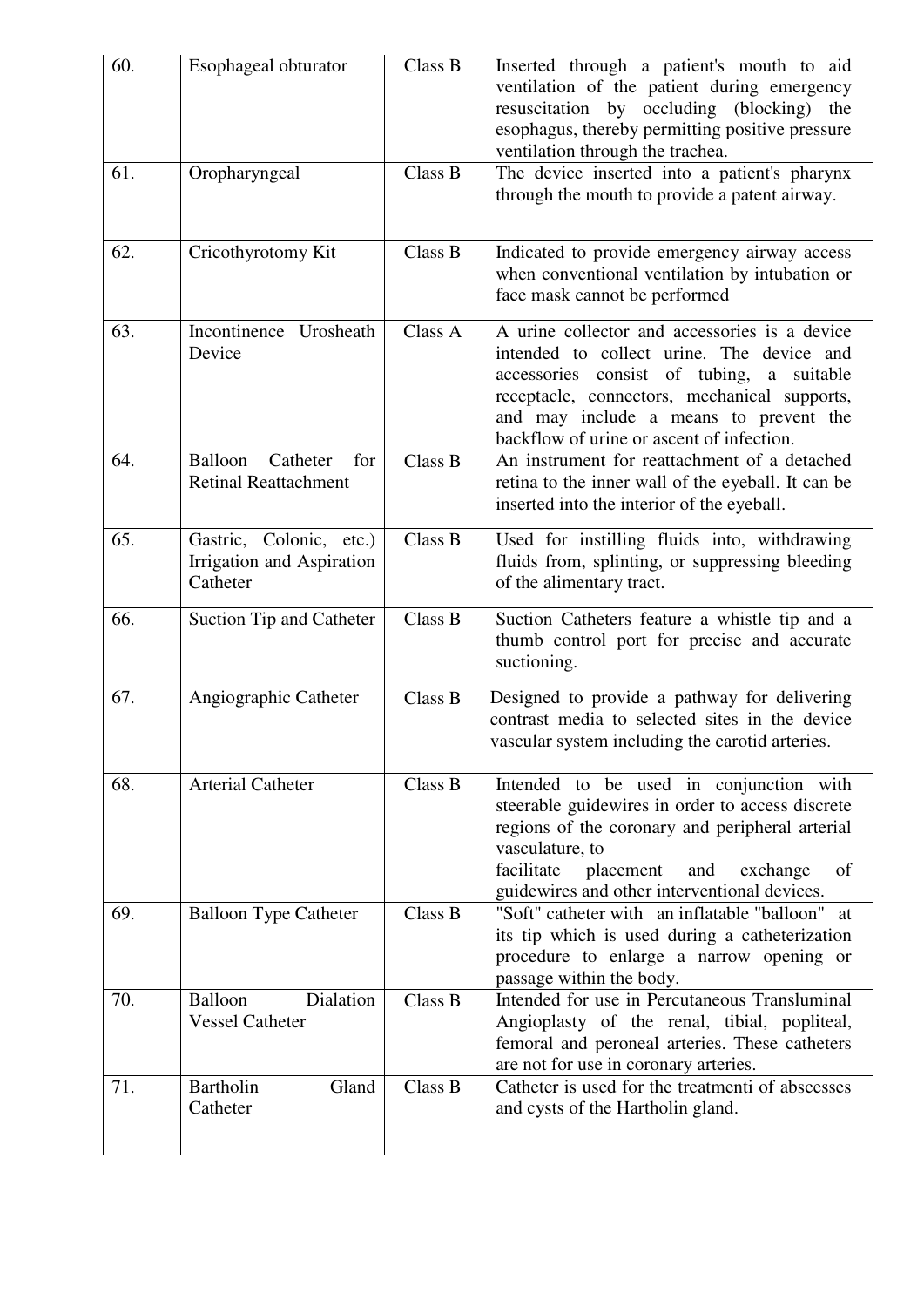| 72. | <b>Bronchography Catheter</b>                     | Class B            | Intended to deliver therapeutic and diagnostic<br>agents that are indicated or labeled for airway,<br>tracheal or<br>bronchial delivery into selected and sub-<br>selected regions of the airway tree                   |
|-----|---------------------------------------------------|--------------------|-------------------------------------------------------------------------------------------------------------------------------------------------------------------------------------------------------------------------|
| 73. | Cholangiography<br>Catheter                       | Class B            | Diagnostic evaluation of the bile ducts during<br>laparoscopic cholecystectomy procedures                                                                                                                               |
| 74. | Anesthetic<br>Conduction<br>Catheter              | Class B            | An anesthesia conduction catheter is a flexible<br>tubular device used to inject local anesthetics<br>into a patient and to provide continuous<br>regional anesthesia                                                   |
| 75. | Anesthesia<br>conduction<br>filter                | Class <sub>C</sub> | A microporous filter used while administering<br>to a patient injections of local anesthetics to<br>particulate<br>(foreign)<br>minimize<br>material)<br>contamination of the injected fluid                            |
| 76. | conduction<br>Anesthesia<br>kit                   | Class <sub>C</sub> | Intended for use in the administration of<br>anesthetic agents into the epidural space.                                                                                                                                 |
| 77. | Continuous<br>Flush<br>Catheter                   | Class B            | Intended for the controlled and selective<br>infusion of<br>physician-specified<br>fluids,<br>including<br>thrombolytics, into the peripheral vasculature.                                                              |
| 78. | Continous<br>Irrigation<br>Catheter               | Class B            | Intended to be used to introduce fluids into<br>body cavities other than blood vessels, drain<br>fluids from body cavities, or evaluate certain<br>physiologic conditions.                                              |
| 79. | <b>Coude Catheters</b>                            | Class B            | It is a urinary catheter, It may be used to inject<br>liquids used for treatment or diagnosis of<br>bladder conditions.                                                                                                 |
| 80. | Depezzer Catheter                                 | Class B            | A tubular, flexible instrument, passed through<br>body channels for withdrawal of fluids from a<br>body cavity.                                                                                                         |
| 81. | Double<br>lumen Female<br>Urethrographic Catheter | Class B            | Intended for vascular access infusion and<br>withdrawal of blood, blood products, and fluids,<br>plasma pheresis, hyperalimentation, central<br>venous blood sampling and continuous and<br>intermittent drag infusion. |
| 82. | <b>Epidural Catheter</b>                          | Class B            | Epidural catheter is a very thin, flexible tube<br>that is implanted into spine                                                                                                                                         |
| 83. | Balloon<br>Esophageal<br>Catheter                 | Class B            | intended for use in adult and adolescent<br>populations<br>to endoscopically dilate strictures of the<br>esophagus.                                                                                                     |
| 84. | <b>Eustachian Catheter</b>                        | Class B            | It is used to test Eustachian tube patency                                                                                                                                                                              |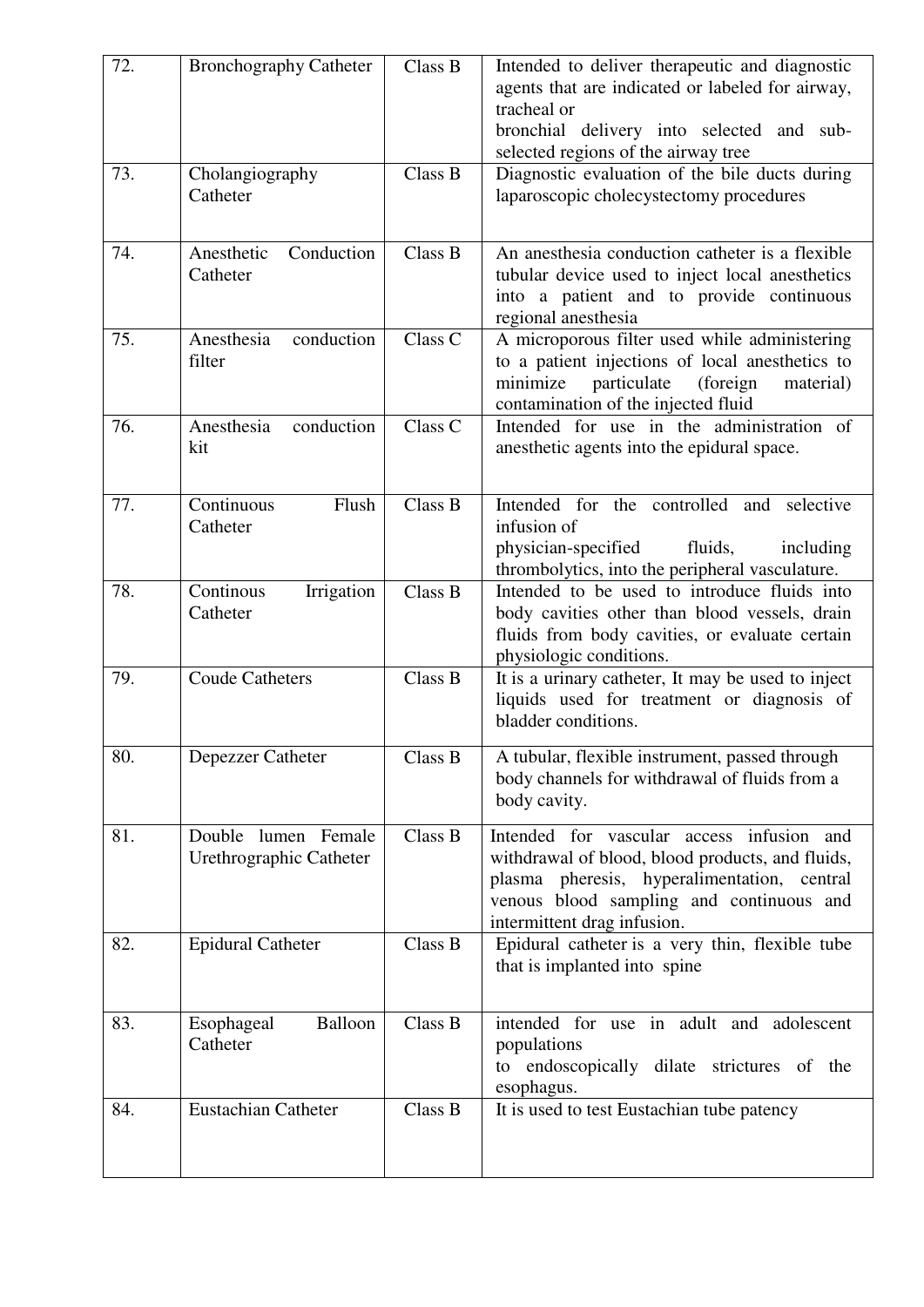| 85. | <b>Guiding Catheter</b>                                 | Class B | The guide catheter provides support for device<br>advancement.                                                                                                                     |
|-----|---------------------------------------------------------|---------|------------------------------------------------------------------------------------------------------------------------------------------------------------------------------------|
| 86. | Haemodialysis Catheter                                  | Class B | A catheter used for exchanging blood to and<br>from the haemodialysis machine from the<br>patient.                                                                                 |
| 87. | Intramuscular<br>Pressure<br><b>Monitoring Catheter</b> | Class B | modified<br>fibre<br>optic<br>transducer-<br>A<br>tipped catheter system<br>for<br>measuring<br>intramuscular pressures during exercise was<br>determined.                         |
| 88. | <b>Introducer Sheath</b>                                | Class C | Intended to provide easier access to the<br>femoral, popliteal and infrapopliteal arteries.                                                                                        |
| 89. | <b>Intravenous Catheter</b>                             | Class B | A catheter that is inserted into a vein for supply<br>ing medications or nutrients directly into the bl<br>oodstream or for diagnosticpurposes such as st<br>udying blood pressure |
| 90. | Jejunostomy Catheter                                    | Class B | Used for intraoperative feeding jejunostomy                                                                                                                                        |
| 91. | Multiple<br>Lumen<br>Catheter                           | Class B | monitoring<br>Intended<br>for<br>central<br>venous<br>$(CVP)$ ,<br>sampling<br>blood,<br>pressure<br>and<br>simultaneous administration of multiple IV<br>solutions or drugs.      |
| 92. | Nasal Oxygen Catheter                                   | Class B | It is a device used to deliver supplemental<br>oxygen or increased airflow to a patient or<br>person in need of respiratory help.                                                  |
| 93. | <b>Nephrostomy Catheter</b>                             | Class B | A nephrostomy is a tube that's used to drain<br>urine from a kidney into a bag outside the<br>body.                                                                                |
| 94. | Peritoneal<br>Dialysis<br>Catheter                      | Class B | dialysis<br>fluid<br>allows<br>That<br>to<br>enter<br>the<br>abdominal cavity, dwell inside for a while, and<br>then drain back out again                                          |
| 95. | Radiographic<br>(Non<br>Vascular) Catheter              | Class B | Interventional radiologists obtain images using<br>needles and narrow tubes called catheters,<br>rather than by making large incisions into the<br>body as in traditional surgery. |
| 96. | <b>Rectal Catheter</b>                                  | Class B | It is inserted into the rectum in order to relieve<br>flatulence which has been chronic and which<br>has not been alleviated by other methods.                                     |
| 97. | <b>Retention Type Catheter</b>                          | Class B | This type of catheter is placed into the bladder<br>and secured there for a period of time.                                                                                        |
| 98. | Retention Type Balloon<br>Catheter                      | Class B | It has a balloon at the distal end, which is<br>inflated with sterile water or saline to prevent<br>the catheter from slipping out of the bladder                                  |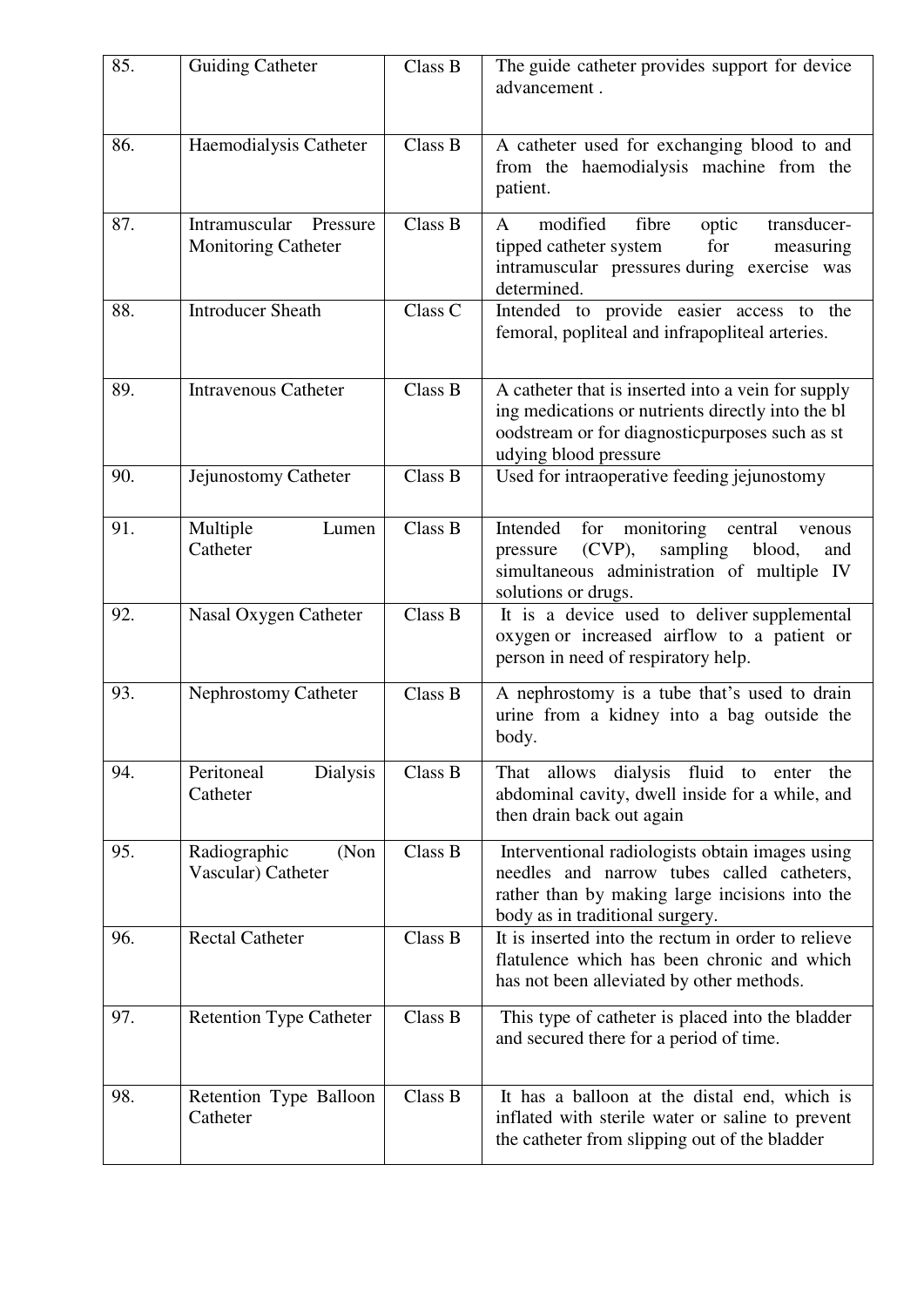| 99.  | Salpngography Catheter                                   | Class B | Used for injection of contrast medium into the<br>fallopian tube(s) for selective salping ography.                                                                                                                                                                                                                                                                         |
|------|----------------------------------------------------------|---------|----------------------------------------------------------------------------------------------------------------------------------------------------------------------------------------------------------------------------------------------------------------------------------------------------------------------------------------------------------------------------|
| 100. | Needle<br>Single<br>Hemodialysis<br>Catheter/Blood lines | Class B | The single-needle dialysis, in which case only<br>one cannula or a single-lumen catheter is used<br>to access the blood                                                                                                                                                                                                                                                    |
| 101. | <b>Straight Catheter</b>                                 | Class B | It is used in patients with neurogenic bladder or<br>spinal cord injury, lessens the risk of urinary<br>tract infection                                                                                                                                                                                                                                                    |
| 102. | <b>Subclavian Catheter</b>                               | Class B | Catheters can be placed in veins in the neck<br>(internal jugular vein), chest (subclavian vein<br>or auxiliary vein),                                                                                                                                                                                                                                                     |
| 103. | Suprapubic Catheter                                      | Class B | A suprapubic catheter is a thin, sterile tube<br>used to drain urine from bladder.                                                                                                                                                                                                                                                                                         |
| 104. | Umblical<br>Artery<br>Catheter                           | Class B | Umbilical artery catheterization provides direct<br>access to the arterial blood supply and allows<br>$% \left( \left( \mathcal{A},\mathcal{A}\right) \right) =\left( \mathcal{A},\mathcal{A}\right)$ of<br>measurement<br>arterial<br>blood<br>accurate<br>pressure, a source of arterial blood sampling,<br>intravascular access for fluids<br>and<br>and<br>medications |
| 105. | Umbilical<br>occlusion<br>device                         | Class A | These devices may be a clip, tie, tape, or other<br>article used to close the blood vessels in the<br>umbilical cord of a newborn infant.                                                                                                                                                                                                                                  |
| 106. | Urinary<br>Tract<br>Upper<br>Catheter                    | Class B | The catheter to the bladder and subsequently to<br>the upper urinary tract                                                                                                                                                                                                                                                                                                 |
| 107. | Urethral<br>Catheter/Nelaton<br>Catheter/Foley Catheter  | Class B | A long, small gauge catheter designed for inser<br>tion directly into a ureter, either through the ure<br>thra and bladder or posteriorly via the kidney.                                                                                                                                                                                                                  |
| 108. | Male<br>Urethrographic<br>Catheter                       | Class B | A catheter used to pass into a man's bladder.                                                                                                                                                                                                                                                                                                                              |
| 109. | Chorionic<br>Villus<br><b>Sampling Catheter</b>          | Class B | An ultrasound guides a thin catheter through<br>the cervix to your placenta. The chorionic villi<br>cells are gently suctioned into the catheter.                                                                                                                                                                                                                          |
| 110. | Retrieval<br>Percutaneous<br>Device                      | Class B | Embolization<br>of<br>the<br>occlusion device after percutaneous closure of<br>atrial septal defect (ASD) is a potential<br>disastrous complication.                                                                                                                                                                                                                       |
| 111. | Needle/<br>Sclerotherapy<br>Catheter                     | Class B | Sclerotherapy Needles are designed to provide<br>access for injection therapy applications and<br>may also be used for polypectomy<br>and<br>endoscopic mucosal resection (EMR)                                                                                                                                                                                            |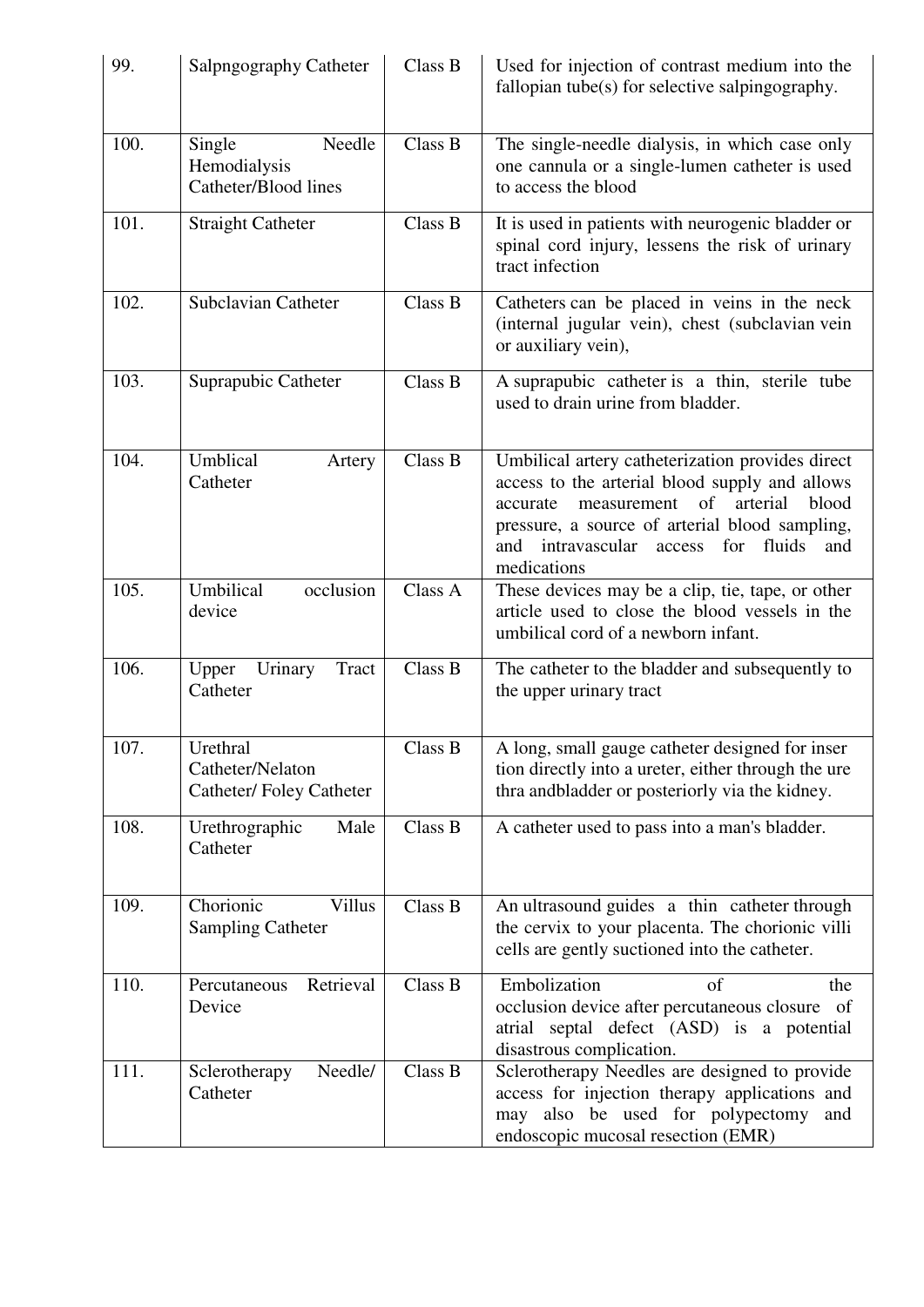| 112. | Water Jet Renal Catheter                                                   | Class B | A device used to dislodge stones from renal<br>calyces (recesses of the pelvis of the kidney) by<br>means of a pressurized stream of water through<br>a conduit.                                                   |
|------|----------------------------------------------------------------------------|---------|--------------------------------------------------------------------------------------------------------------------------------------------------------------------------------------------------------------------|
| 113. | Hemodialysis<br>Catheter<br>(Long Term)                                    | Class C | A dialysis<br>catheter is a catheter used<br>for<br>exchanging blood to and from the hemodialysis<br>machine from the patient. The dialysis catheter<br>contains two lumens: Venous. Arterial                      |
| 114. | Percuataneous<br><b>Intravascular Long Term</b><br>Catheter                | Class C | The device allows for repeated access to the<br>vascular system for long-term use of 30 days or<br>more, and it is intended for administration of<br>fluids, medications, and nutrients; the sampling<br>of blood; |
| 115. | Percutaneous<br>Long<br>Term<br>Intraspinal<br>Catheter                    | Class C | To conduct a preimplantintra spinal infusion<br>screening trial procedure prior to implanting a<br>pump                                                                                                            |
| 116. | <b>Implanted Subcutaneous</b><br>Intravascular<br>Port<br>&<br>Catheter    | Class C | The device allows for repeated access to the<br>vascular system for the infusion of fluids and<br>medications and the sampling of blood                                                                            |
| 117. | Subcutaneous<br>Intraspinal<br>$\&$<br>Port<br>Catheter                    | Class C | Catheters used for both epidural Intrathecal<br>short-term<br>externalized<br>infusion<br>include<br>catheters<br>and long-term catheters that are<br>tunnelled in the subcutaneous tissue                         |
| 118. | Peripheral, Transluminal<br><b>Angioplasty Catheter</b>                    | Class D | A catheter for treating peripheral vascular<br>diseases                                                                                                                                                            |
| 119. | Cardiac Thermodilution<br>Catheter                                         | Class D | A catheter used in thermodilution for introducti<br>on of the cold liquid indicator into the cardiovas<br>cular system.                                                                                            |
| 120. | Cardiovascular Catheter                                                    | Class D | A thin, hollow tube called a catheter is inserted<br>into a large blood vessel that leads to heart.                                                                                                                |
| 121. | Cerebrospinal Catheter                                                     | Class D | For<br>of<br>treatment<br>prevention<br><b>or</b><br>cranial/spinal cerebrospinal fluid fistula.                                                                                                                   |
| 122. | Atherectomy<br>Coronary<br>Catheter                                        | Class D | A catheter containing a rotating cutter and a<br>collecting chamber for debris,<br>used for<br>atherectomy and endarterectomy.                                                                                     |
| 123. | Electrode<br>Recording<br>Probe,<br>Electrode<br><b>Recording Catheter</b> | Class D | A cardiac catheter containing one or more<br>electrodes; it may be used to pace the heart or<br>to deliver high energy shocks.                                                                                     |
| 124. | <b>Embolectomy Catheter</b>                                                | Class D | indicated for the removal of fresh, soft emboli<br>and<br>thrombi from vessels in the arterial system                                                                                                              |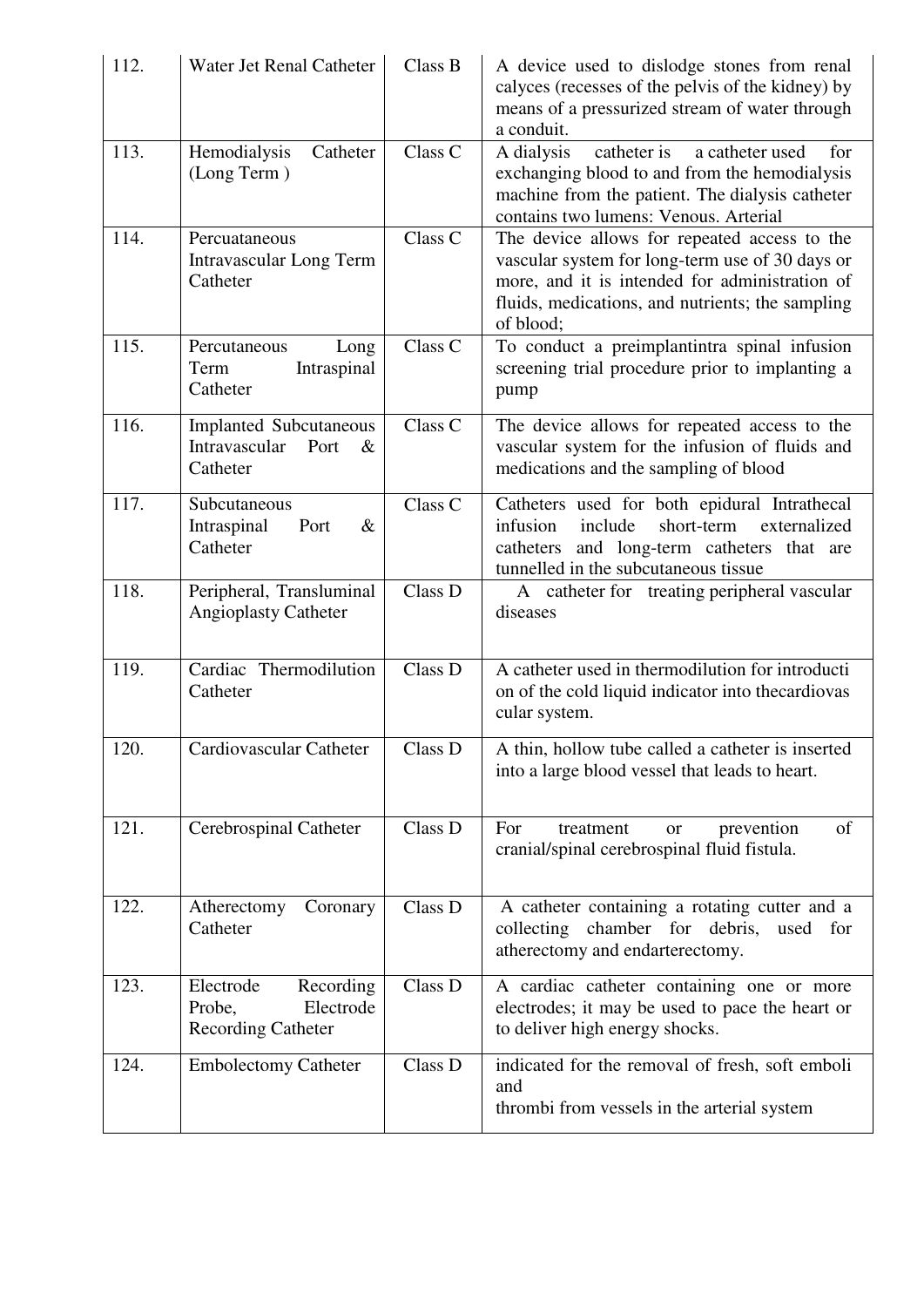| 125. | <b>Flow Directed Catheter</b>                                          | Class D | Used for venous sampling and pressure<br>monitoring.                                                                                                                                      |
|------|------------------------------------------------------------------------|---------|-------------------------------------------------------------------------------------------------------------------------------------------------------------------------------------------|
| 126. | Ultrasonic<br>maging<br>Catheter                                       | Class D | for<br>ultrasound<br>examination<br>intended<br>of<br>peripheral pathology only                                                                                                           |
| 127. | Intraaortic<br>Balloon<br>Catheter                                     | Class D | It is indicated for use in patients undergoing<br>cardiopulmonary bypass.                                                                                                                 |
| 128. | Intracardiac<br>Mapping,<br>High<br>Density<br>Array<br>Catheter       | Class D | A high density array catheter once used in the<br>atrium<br>right<br>to<br>map<br>and<br>diagnosis<br>complexarrhythmias and assess the effectivene<br>ss of ablation treatment.          |
| 129. | Intravascular Occluding<br>Catheter                                    | Class D | It is a catheter with an inflatable or detachable<br>balloon tip that is used to block a blood vessel<br>to treat malformations, e.g., aneurysms of<br>intracranial blood vessels         |
| 130. | Intravascular Diagnostic<br>Catheter                                   | Class D | Used to record intracardiac pressures, to<br>sample blood, and to introduce substances into<br>the heart and vessels.                                                                     |
| 131. | <b>Occlusion Catheter</b>                                              | Class D | Insertion of a device or develop at any time<br>during the course of intravenous (IV) therapy.                                                                                            |
| 132. | Percutaneous Catheter                                                  | Class D | A needle catheter getting access to a blood<br>vessel, followed by the introduction of a wire<br>through the lumen (pathway) of the needle.                                               |
| 133. | <b>Perfusion Catheter</b>                                              | Class D | Perfusion catheter allowing localised perfusion<br>of drugs not only into the vessel lumen, but<br>also directly into the vessel wall at low<br>pressure, during coronary intervention. - |
| 134. | Pericardium<br>Drainage<br>Catheter                                    | Class D | Catheter drainage of the pericardium                                                                                                                                                      |
| 135. | Atherectomy Peripheral<br>Catheter                                     | Class D | Intended for use in<br>atherectomy<br>of the<br>peripheral vasculature.                                                                                                                   |
| 136. | Septostomy Catheter                                                    | Class D | Used to enlarge interatrial openings                                                                                                                                                      |
| 137. | Thrombectomy Catheter                                                  | Class D | catheter<br>Thrombectomy<br>is<br>specifically<br>designed to treat deep vein thrombosis (DVT)<br>in large-diameter upper and lower peripheral<br>veins.                                  |
| 138. | Transluminal, Coronary<br>Angioplasty,<br><b>Percutaneous Catheter</b> | Class D | The catheter is placed in the opening or ostium<br>of one the coronary arteries                                                                                                           |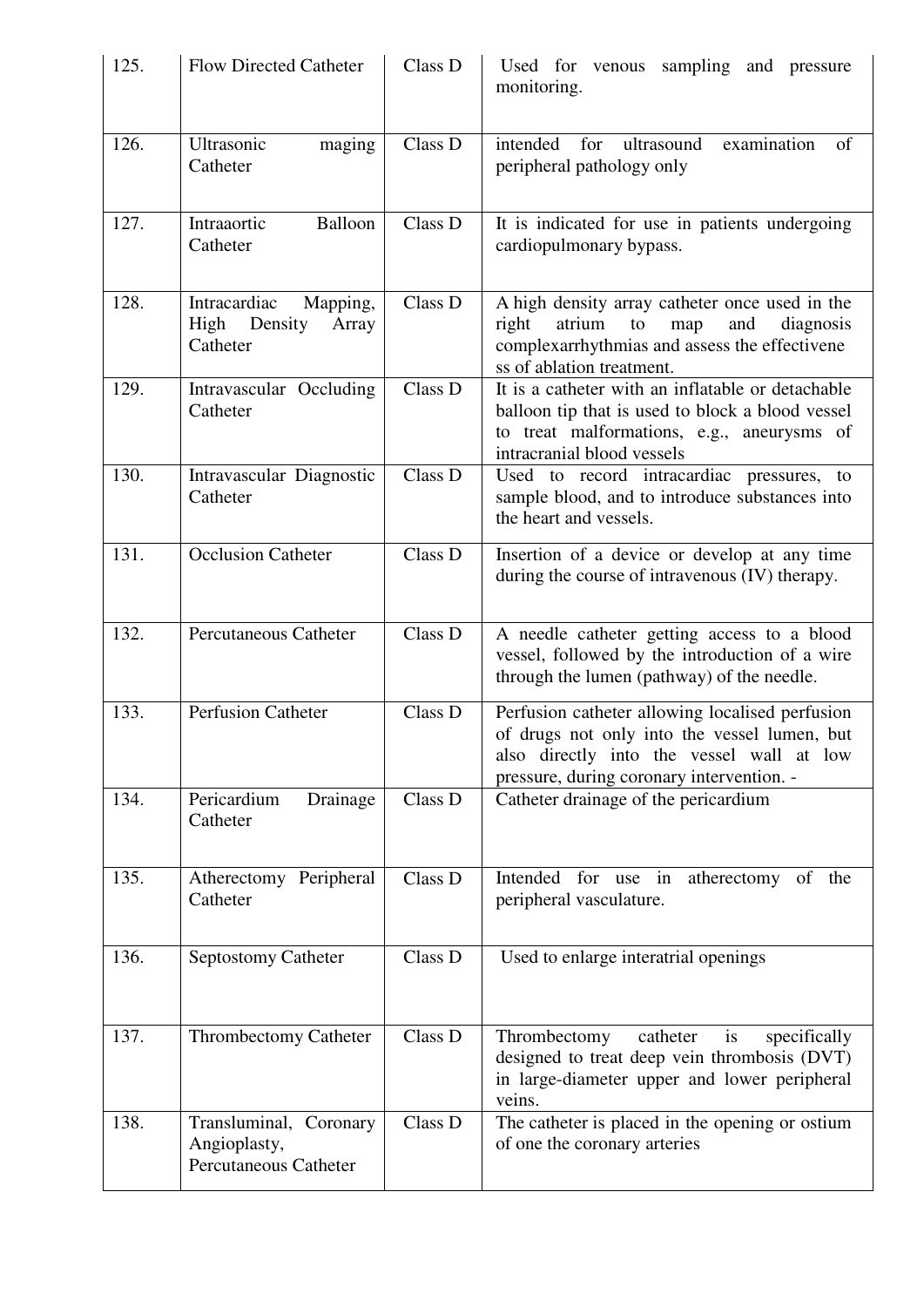| 139. | Ventrricular Catheter                                                                             | Class C | It is used to monitor pressure in patients with<br>brain injuries, intracranial bleeds or other brain<br>abnormalities that lead to increased fluid build-<br>up.                                                                                                           |
|------|---------------------------------------------------------------------------------------------------|---------|-----------------------------------------------------------------------------------------------------------------------------------------------------------------------------------------------------------------------------------------------------------------------------|
| 140. | Balloon<br>Repair<br>Kit<br>Catheter                                                              | Class C | A device used to repair or replace the balloon<br>of a balloon catheter. The kit contains the<br>materials, such as glue and balloons, necessary<br>to affect the repair or replacement.                                                                                    |
| 141. | Pacemaker Lead<br>(Catheter)                                                                      | Class D | A catheter that is inserted near your collarbone<br>or through your leg (groin) artery.                                                                                                                                                                                     |
| 142. | Micro-catheter                                                                                    | Class C | It is intended to access the peripheral and<br>neurovasculature for the controlled selective<br>infusion of physician-specified therapeutic<br>agents such as embolization materials and or<br>diagnostic materials such as contrast media                                  |
| 143. | <b>Imaging Catheter</b>                                                                           | Class C | Intended for use with the various medical<br>imaging consoles.                                                                                                                                                                                                              |
| 144. | Central Nervous System<br>Shunt<br>including<br>Neurological<br>catheters<br>and other Components | Class D | It is a device or combination of devices used to<br>divert fluid from the brain or other part of the<br>central nervous system to an internal delivery<br>site or an external receptacle for the purpose of<br>relieving elevated intracranial pressure or fluid<br>volume. |
| 145. | Angiographic<br>Injector<br>and Syringe                                                           | Class B | It is a device used to inject contrast material<br>into the heart, great vessels, and coronary<br>arteries to study the heart and vessels by x-ray<br>photography.                                                                                                          |
| 146. | transfusion<br>Auto<br>Appartus                                                                   | Class B | It is a device used to collect and reinfuse the<br>blood lost by a patient due to surgery or trauma                                                                                                                                                                         |
| 147. | Colonoscope<br>(Gastro-<br>Urology)                                                               | Class B | The endoscopic examination of the large bowel<br>and the distal part of the small bowel with a<br>CCD camera or a fibre optic camera on a<br>flexible tube passed through the anus.                                                                                         |
| 148. | Disposable Hypodermic<br><b>Syringes</b>                                                          | Class B | Intend to inject fluids into or withdraw fluids<br>from the body.                                                                                                                                                                                                           |
| 149. | <b>Transfusion or Perfusion</b><br>sets for single use                                            | Class B | Transfusion<br>is<br>Set<br>administer<br>used<br>to<br>blood/drugs to a patient's vascular system<br>through a needle or catheter inserted into a<br>vein.                                                                                                                 |
| 150. | Perfusion<br>Custom<br>System                                                                     | Class C | Indicated for use in the extra corporeal circuit<br>during cardio pulmonary bypass<br>surgery<br>procedure.                                                                                                                                                                 |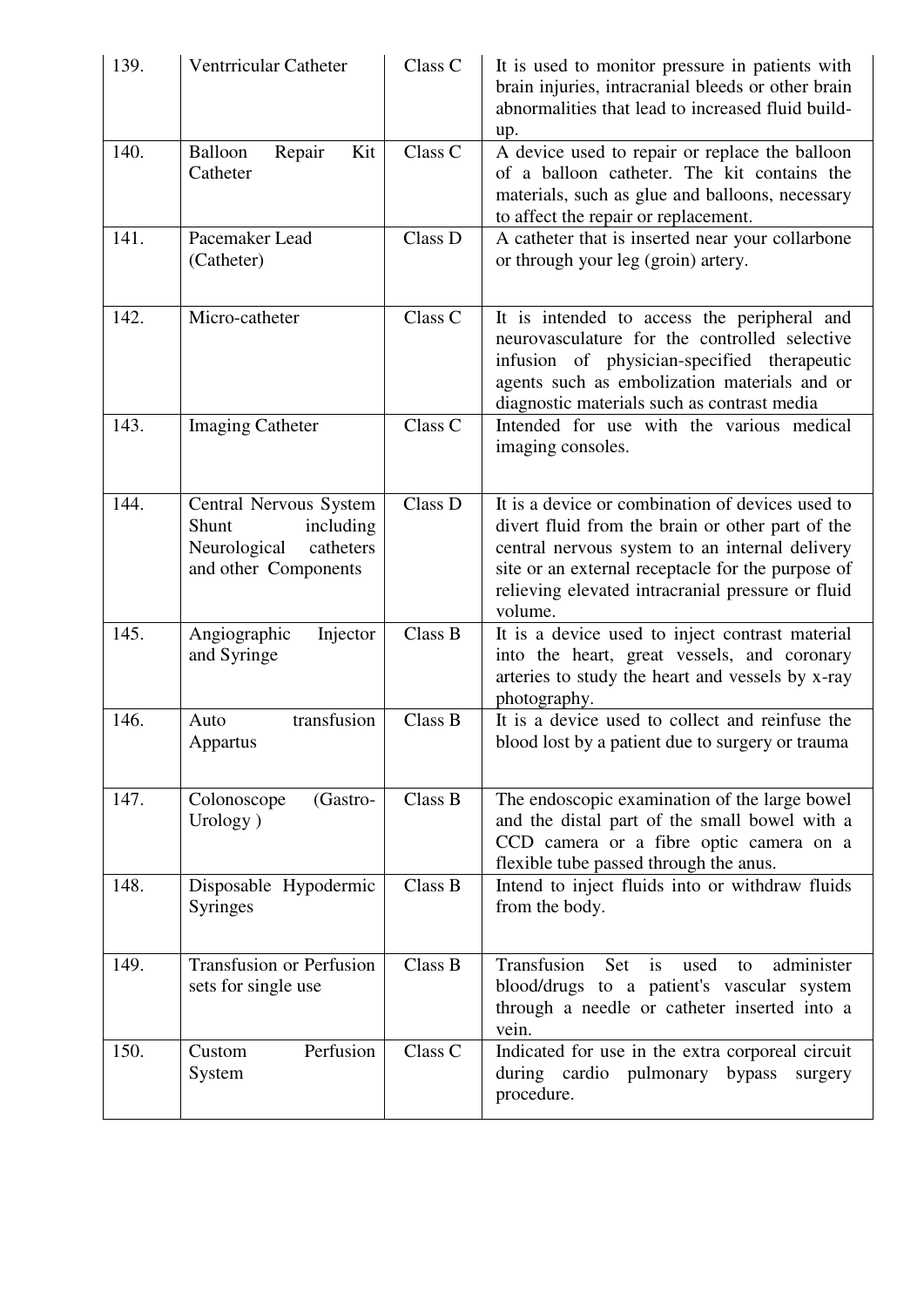| 151. | Sealant, pit and Fissure                                     | Class C | Sealant is a protective plastic coating, which is<br>applied to the biting surfaces of the back teeth.                                                                                                                                        |
|------|--------------------------------------------------------------|---------|-----------------------------------------------------------------------------------------------------------------------------------------------------------------------------------------------------------------------------------------------|
| 152. | Contraceptive Occlusion<br><b>Tubal Device</b>               | Class C | A contraceptive tubal occlusion device (TOD)<br>and introducer is a device designed to close a<br>fallopian tube with a mechanical structure. The<br>devices are used to prevent pregnancy                                                    |
| 153. | Suture Non Absorable<br>Synthetic                            | Class C | Non-absorbable suture is comprised of surgical<br>steel as well as synthetic non-absorbable<br>sutures for use in general soft tissue<br>approximation and ligation.                                                                          |
| 154. | <b>Suture Absorable</b>                                      | Class C | The device is intended for use in general soft<br>tissue approximation and ligation.                                                                                                                                                          |
| 155. | Tubing<br>Dialysate<br>and<br>Connector                      | Class B | A tubing<br>connector adapted<br>for<br>peritoneal dialysis<br>connections<br>between tubing sets and containers of dialysate                                                                                                                 |
| 156. | Semi-Automatic<br>Peritoneal<br>Dialysate<br>Delivery System | Class C | The source of dialysate may be sterile<br>prepackaged dialysate or dialysate prepared<br>from dialysate concentrate and sterile purified<br>water.                                                                                            |
| 157. | Peritoneal<br>Automatic<br>Delivery System                   | Class C | Controls and monitors the dialysate circulating<br>through the dialysate compartment of the<br>dialyzer                                                                                                                                       |
| 158. | Peritoneal Dialysis Unit                                     | Class B | Peritoneal dialysis (PD) is a treatment for<br>patients with severe chronic kidney disease.                                                                                                                                                   |
| 159. | Hollow Fiber Capillary<br>Dialyzer                           | Class C | Intended for single use acute and chronic<br>haemodialysis.                                                                                                                                                                                   |
| 160. | Penrose Drain                                                | Class B | A Penrose drain is a surgical device, placed in<br>a wound to drain fluid.                                                                                                                                                                    |
| 161. | Sump Drain                                                   | Class B | A drain consisting of an outer tube vented to<br>the outside with a smaller tube within it that is<br>attached to a suction pump; both have multiple<br>perforations that allow fluid and air to be<br>carried away through the suction tube. |
| 162. | Vent Drain                                                   | Class B | To release or discharge (steam, for example)<br>through an opening.                                                                                                                                                                           |
| 163. | Urinary Drainage Unit                                        | Class A | A closed urinary drainage system consists of a<br>catheter inserted into the urinary bladder and<br>connected via tubing to a drainage bag                                                                                                    |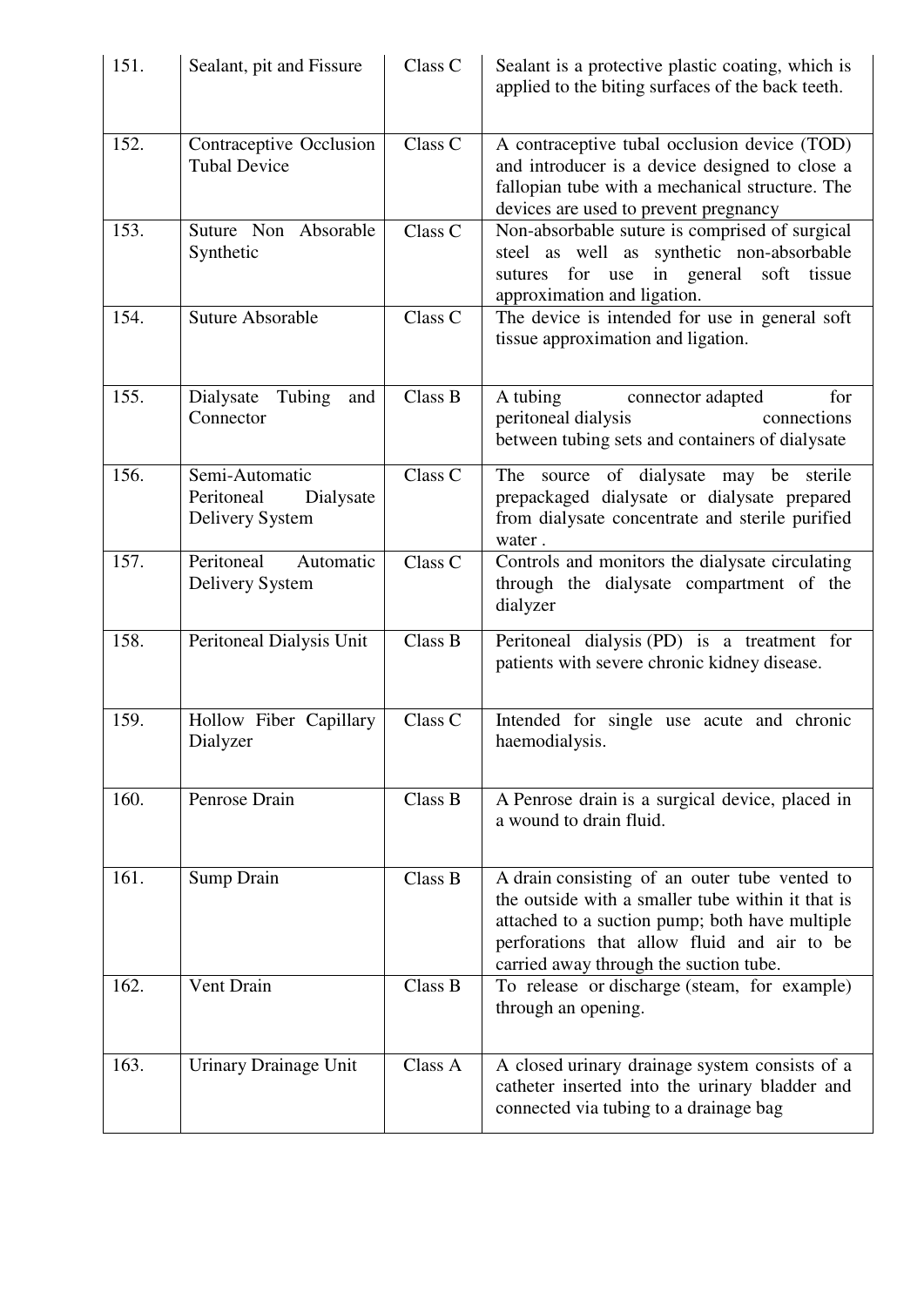| 164. | Wound Drainage and<br>closed drainage system        | Class B | Intended for evacuation of biological fluid<br>from wound or body cavity during surgical<br>procedure or in wound care management.                                                                                                                              |
|------|-----------------------------------------------------|---------|-----------------------------------------------------------------------------------------------------------------------------------------------------------------------------------------------------------------------------------------------------------------|
| 165. | <b>Tympanostomy Tube</b>                            | Class C | It is a small tube inserted into the eardrum in<br>order to keep the middle ear aerated for a<br>prolonged period of time, and to prevent the<br>accumulation of fluid in the middle ear                                                                        |
| 166. | Protection<br>Embolic<br>Device                     | Class D | Embolic protection devices are used to capture<br>and remove debris that becomes dislodged<br>during an interventional procedure                                                                                                                                |
| 167. | Artificial<br>Embolization<br>Device                | Class D | Used<br>for<br>the<br>treatment<br>of<br>unresectable/inoperable<br>hypervascularized<br>tumours.                                                                                                                                                               |
| 168. | Pharynscope                                         | Class A | An instrument for inspecting the pharynx.                                                                                                                                                                                                                       |
| 169. | Anoscope                                            | Class B | It is inserted a few inches into the anus in order<br>to evaluate problems of the anal canal                                                                                                                                                                    |
| 170. | Choledochoscope                                     | Class B | Used to see into the central bile duct which is a<br>narrow channel.                                                                                                                                                                                            |
| 171. | Cystourethroscope                                   | Class B | An endoscope used for the visual examination<br>of the posterior urethra and bladder                                                                                                                                                                            |
| 172. | Endoscope<br>and<br>Accessories                     | Class B | An endoscope and accessories is a device used<br>to provide access, illumination, and allow<br>observation or manipulation of body cavities,<br>hollow organs, and canals.                                                                                      |
| 173. | Fiber optic Endoscope                               | Class B | An endoscope can consist of: a rigid or flexible<br>tube. a light delivery system to illuminate the<br>organ or object under inspection. The light<br>source is normally outside the body and the<br>light is typically directed via an optical<br>fibre system |
| 174. | Neurological Endoscope                              | Class B | A neurological endoscope is an instrument with<br>a light source used to view the inside of the<br>ventricles of the brain                                                                                                                                      |
| 175. | Transcervical<br>(Amnioscope)<br>and<br>Accessories | Class B | A transcervical endoscope is a device designed<br>to permit direct viewing of the foetus and<br>amniotic sac by means of an open tube<br>introduced into the uterus through the cervix.                                                                         |
| 176. | Oesophagus<br>Gastro<br>Suodenoscope                | Class B | To examine the lining of oesophagus, stomach,<br>oesophagus is<br>duodenum.<br>and<br>The<br>the<br>muscular tube that connects your throat to<br>stomach and the duodenum, which is the upper<br>part of small intestine                                       |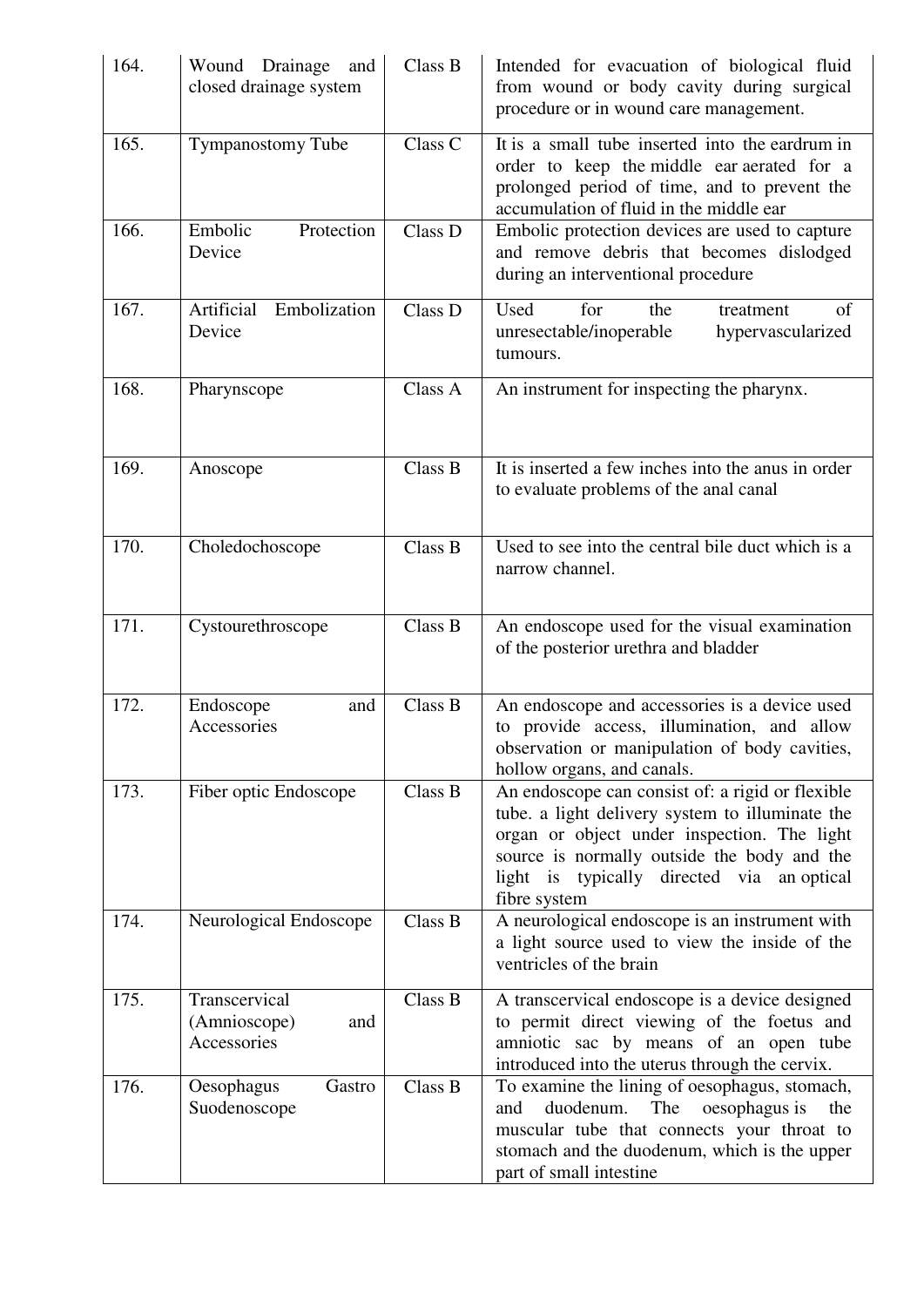| 177. | Esophagoscope                     | Class B | An endoscope for inspecting the interior of the<br>oesophagus                                                                                                                                                 |
|------|-----------------------------------|---------|---------------------------------------------------------------------------------------------------------------------------------------------------------------------------------------------------------------|
| 178. | gastro scope                      | Class B | An endoscope for inspecting the interior of the<br>stomach                                                                                                                                                    |
| 179. | Hysteroscope                      | Class B | An endoscope used for the visual examination<br>of the cervix and interior of the uterus                                                                                                                      |
| 180. | Laparoscope                       | Class B | A usually rigid endoscope that is inserted<br>through an incision in the abdominal wall and<br>is used to examine visually the interior of the<br>peritoneal cavity-called also peritoneoscope                |
| 181. | Mediastinoscope                   | Class B | An endoscope used in mediastinoscopy                                                                                                                                                                          |
| 182. | Panendoscope                      | Class B | A cystoscope that gives a wide- angle view of<br>the bladder.                                                                                                                                                 |
| 183. | Peritoneoscope                    | Class B | A usually rigid endoscope that is inserted<br>through an incision in the abdominal wall and<br>is used to examine visually the interior of the<br>peritoneal cavity-called also peritoneoscope                |
| 184. | Proctoscope                       | Class B | An instrument used for dilating and visually<br>inspecting the rectum and lower portion of the<br>sigmoid colon                                                                                               |
| 185. | Resectoscope                      | Class B | consisting of a<br>instrument<br>tubular<br>An<br>fenestrated sheath with a sliding knife within it<br>that is used for surgery within cavities                                                               |
| 186. | Intubation<br>Fiberoptic<br>Scope | Class B | Fiberoptic intubation involves threading<br>an<br>endotracheal tube over the shaft of a flexible<br>fiberoptic scope.                                                                                         |
| 187. | Nephroscope                       | Class B | An endoscope used for inspecting and passing<br>instruments into the interior of the kidney                                                                                                                   |
| 188. | Sigmoidscope                      | Class B | An endoscope designed to be passed through<br>the anus in order to permit inspection,<br>diagnosis,<br>and<br>treatment,<br>photography<br>especially of the sigmoid colon—called also<br>proctosigmoidoscope |
| 189. | Sphyncteroscope                   | Class B | endoscope<br>accessories<br>is<br>An<br>and<br>a<br>device used to provide access, illumination,<br>and allowobservation or manipulation of body<br>cavities, hollow organs, and canals                       |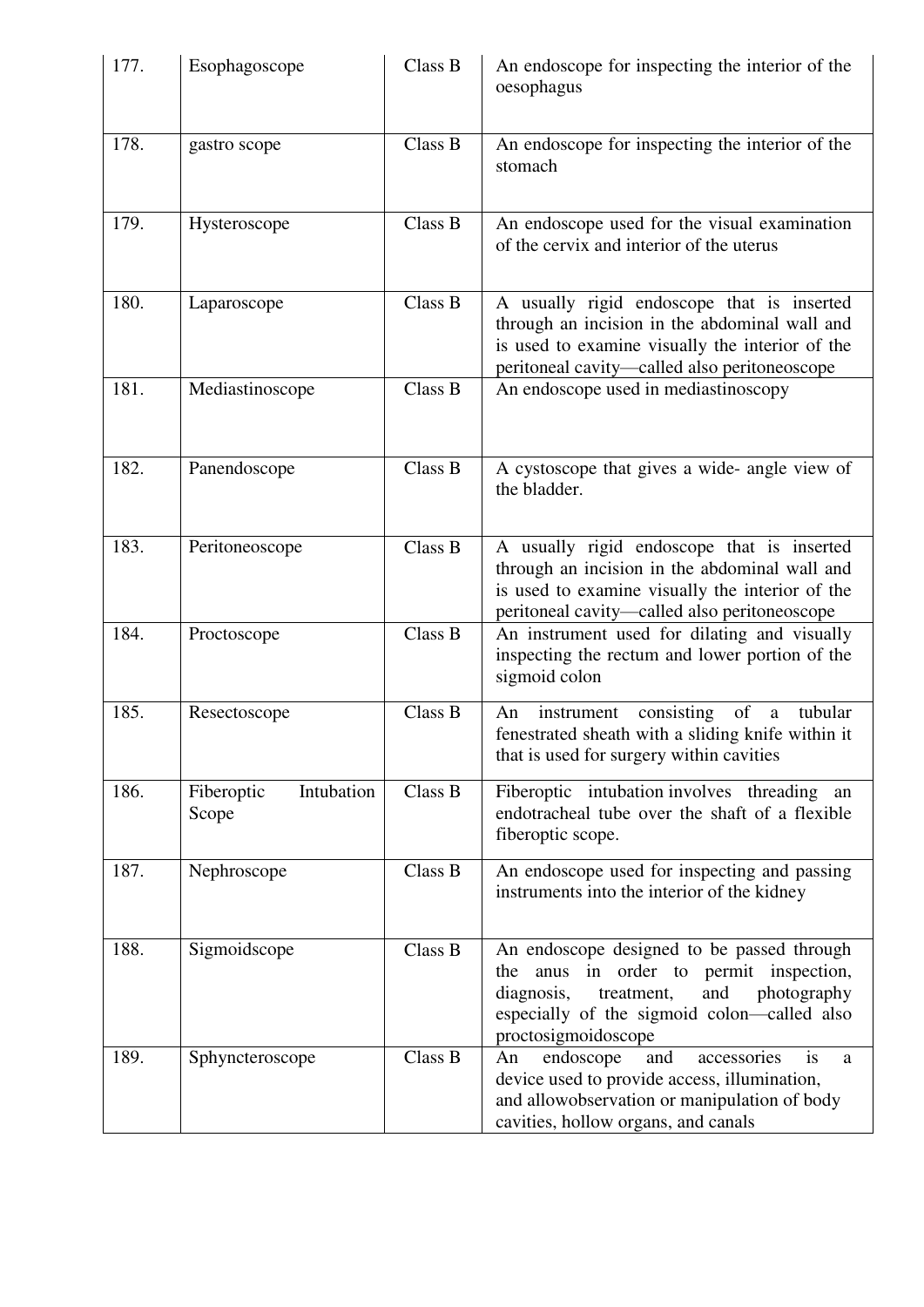| 190. | Opthalmoscope                                                                         | Class B | The Ophthalmoscope allows easy entry into the<br>eye, and a 5X larger field of view of the fundus<br>in an undilated eye, providing better images of<br>the retinal changes caused by hypertension,<br>diabetic<br>retinopathy,<br>glaucoma,<br>and<br>papilledema. |
|------|---------------------------------------------------------------------------------------|---------|---------------------------------------------------------------------------------------------------------------------------------------------------------------------------------------------------------------------------------------------------------------------|
| 191. | Polymeric<br>Surgical<br>Mesh                                                         | Class C | The polymeric mesh comprises an absorbable<br>polymeric<br>fibre<br>and<br>a<br>non-absorbable<br>polymeric fibre knitted together to form an<br>interdependent, co-knit mesh structure                                                                             |
| 192. | Absorable<br>Hemostatic<br><b>Collagen Based</b>                                      | Class D | An absorbable haemostatic agent or dressing is<br>a device intended to produce haemostasis by<br>accelerating the clotting process of blood. It is<br>absorbable.                                                                                                   |
| 193. | Aspiration and Injection<br>Needle                                                    | Class B | A thin needle is inserted into an area of<br>abnormal-appearing tissue or body fluid. As<br>with other types of biopsies, the sample<br>collected during fine needle aspiration can help<br>make a diagnosis or rule out conditions such as<br>cancer.              |
| 194. | Injector/Insulin<br>Insulin<br>Syringes/Insulin<br>Needles/Pen Needles for<br>insulin | Class B | Used to<br>inject insulin for the<br>treatment<br>of diabetes.                                                                                                                                                                                                      |
| 195. | Medication Injector                                                                   | Class B | subcutaneous injection is<br>a method<br>of<br>A<br>administering medication.                                                                                                                                                                                       |
| 196. | Medium<br>Contrast<br>Automatic Injector                                              | Class C | Contrast material are inserted, piston plungers<br>that deliver the contrast from the syringes, and<br>pressure tubing that connects the syringe and<br>vascular system of the patient.                                                                             |
| 197. | Dilution<br>Thermal<br>Injector                                                       | Class C | A thermo dilution injector is presented in<br>which a pneumatically powered piston operates<br>the plunger of a syringe to deliver a measured<br>amount<br>of<br>injectate in<br>accurately<br>an<br>predetermined time period.                                     |
| 198. | Fertilization/<br>In-Vitro<br>Transfer<br>Embryo<br>Catheter                          | Class B | A cellular transfer catheter is provided for<br>implantation of cellular material into the uterus<br>of a patient                                                                                                                                                   |
| 199. | Dry Eye Insert                                                                        | Class B | It is indicated in patients with moderate to<br>severe dry eye syndromes, including kerato<br>conjunctivitis sicca                                                                                                                                                  |
| 200. | Tube<br>Myringotomy<br>Inserter                                                       | Class A | An instrument for grasping securely an aural<br>ventilation<br>tube<br>whilst<br>simultaneously<br>presenting the device at the correct angle for<br>the insertion of an aural ventilation tube                                                                     |
| 201. | Tack<br>Sacculotomy<br>Inserter                                                       | Class A | The device repetitively ruptures the utricular<br>membrane as the membrane expands under<br>increased endolymphatic pressure                                                                                                                                        |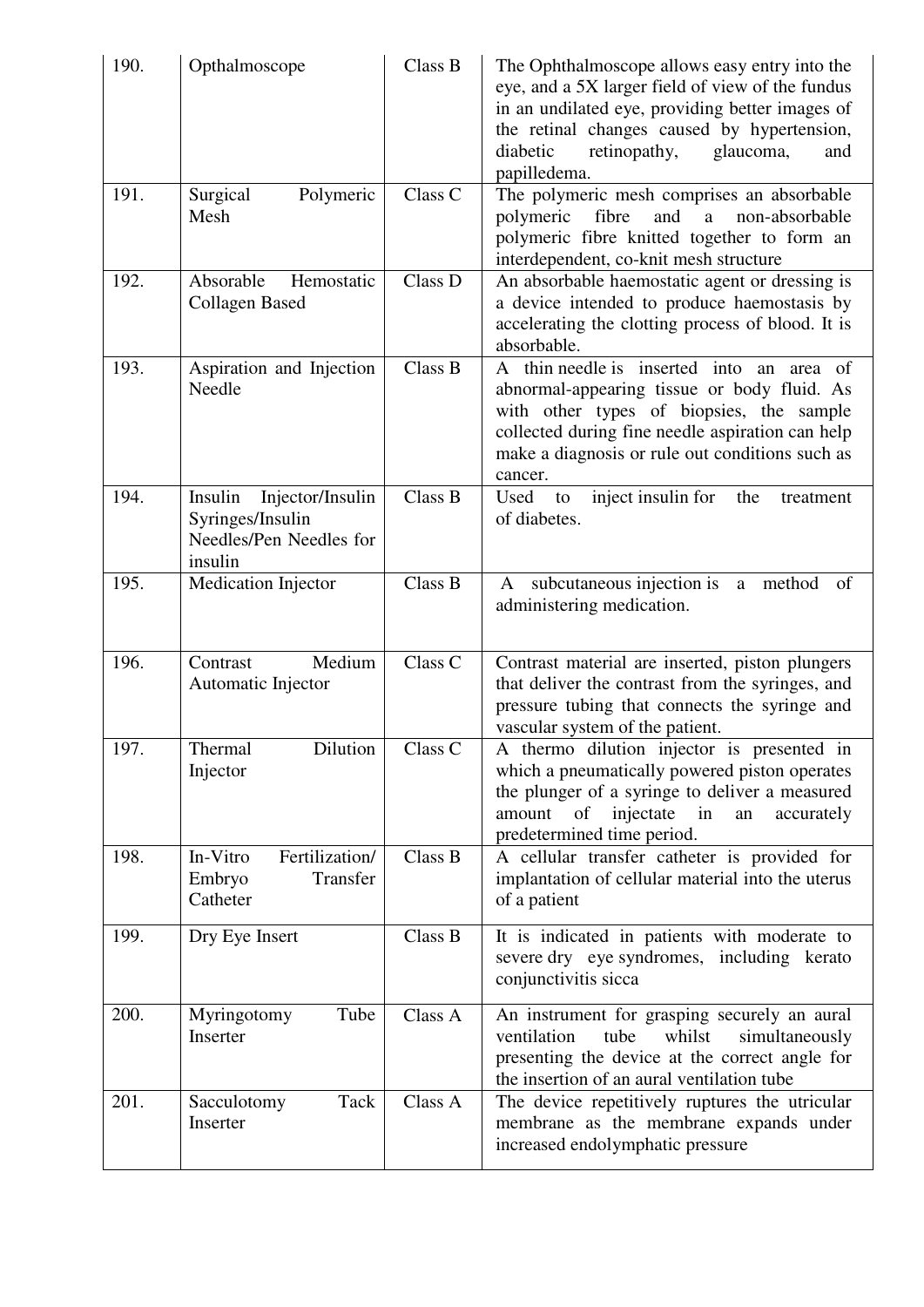| 202. | laryngoscope                             | Class B | The conventional laryngoscope consists of a<br>handle containing batteries with a light source,<br>and a set of interchangeable blades.                  |
|------|------------------------------------------|---------|----------------------------------------------------------------------------------------------------------------------------------------------------------|
| 203. | <b>Biopsy Needle Kit</b>                 | Class B | A set of neurosurgical instruments designed to<br>allow multiple biopsies from one or more<br>targets in one trajectory                                  |
| 204. | Angiographic Needle                      | Class B | Angiographic needle has a unique hub design<br>with an ergonomic feel and a black triangle<br>indicator to orient the bevel.                             |
| 205. | <b>Biopsy</b><br>Mammary<br>Needle       | Class B | The growth sample is suctioned out through a<br>needle or cut out using a surgical procedure                                                             |
| 206. | <b>Blood Collecting Needle</b>           | Class B | Needle used to collect blood through syringe                                                                                                             |
| 207. | <b>Bone Marrow Needle</b>                | Class B | Needle inserted in Bone Marrow to collect<br>sample                                                                                                      |
| 208. | Gynaecological<br><b>Cerclage Needle</b> | Class B | It is a loop like instrument used to suture the<br>cervix.                                                                                               |
| 209. | Cholangiography Needle                   | Class B | The aspirating needle is passed through the<br>patient's skin and liver tissue until the tip<br>penetrates one of the hepatic ducts                      |
| 210. | Anaesthetic Conduction<br>Needle         | Class B | An anaesthesia conduction needle is a device<br>used to inject local anaesthetics into a patient to<br>provide regional anaesthesia                      |
| 211. | <b>Dental Needle</b>                     | Class B | Dental Needles have the ultra-sharp bevel<br>design with triple faceting, which minimises<br>patient trauma                                              |
| 212. | Emergency<br>Airway<br>Needle            | Class B | Emergency airway puncture is the placement of<br>a hollow needle through the throat into the<br>airway. It is done to treat life-threatening<br>choking. |
| 213. | Endoscopic Needle                        | Class B | Used<br>sample<br>targeted<br>submucosal<br>to<br>gastrointestinal lesions through the accessory<br>channel of an ultrasound endoscope.                  |
| 214. | <b>Fistula Needle</b>                    | Class B | To connect blood lines with the blood vessels<br>through needles when dialysis is carried out                                                            |
| 215. | <b>Epidural Needle</b>                   | Class B | Intended for transient delivery of anasthetics to<br>provide regional anesthesia or to facilitate<br>placement of an epidural catheter                   |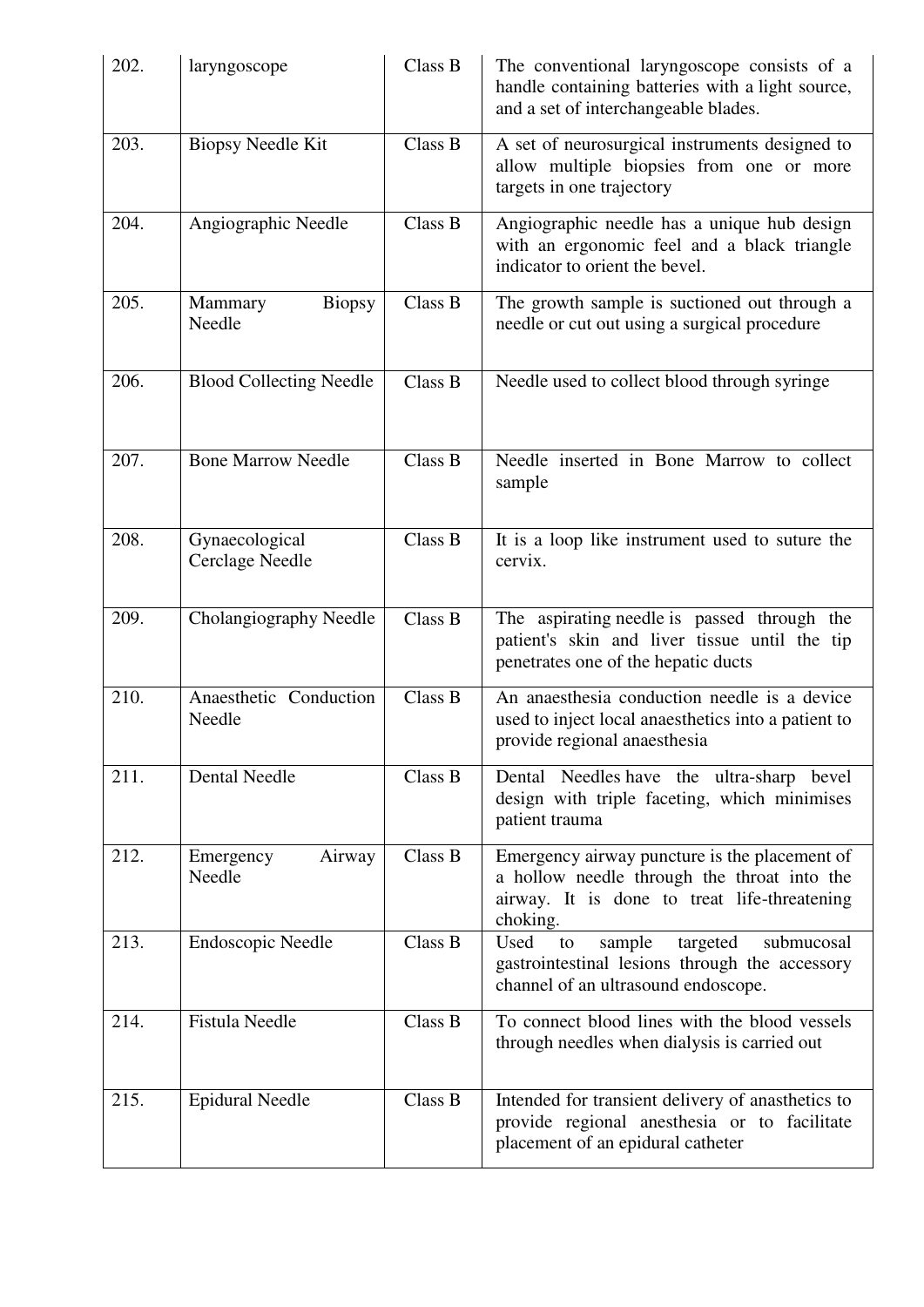| 216. | Vacutainer Flashback<br>needles      | Class B            | Intended to be used with evacuated blood<br>collection tube for collection of venous blood.                                                                           |
|------|--------------------------------------|--------------------|-----------------------------------------------------------------------------------------------------------------------------------------------------------------------|
| 217. | Y-Connector                          | Class C            | It can be used to connect to a perfusion sets or<br>catheter for infusion of contrast media etc.                                                                      |
| 218. | Retrieval Basket                     | Class <sub>C</sub> | To entrap and remove stones from biliary<br>system                                                                                                                    |
| 219. | 3 way stop cock as an<br>accessory   | Class B            | It is indicated for fluid flow directional control<br>and for providing access port for administration<br>of solution, withdrawal of fluid and pressure<br>monitoring |
| 220. | Detachable coils                     | Class D            | Intended for endovascular embolization of the<br>intracranial aneurysms. Also intended for the<br>embolization<br>other<br>of<br>neurovascular<br>abnormalities       |
| 221. | <b>Gastro-Urology Needle</b>         | Class B            | Intended for gastroenterology biopsy                                                                                                                                  |
| 222. | Single<br>Lumen<br>Hypodermic Needle | Class B            | A hypodermic single lumen needle is a device<br>intended to inject fluids into, or withdraw<br>fluids from, parts of the body below the surface<br>of the skin.       |
| 223. | Neurosurgical<br>Suture<br>Needle    | Class B            | A needle used in suturing during neurosurgical<br>procedures or in the repair of nervous tissue.                                                                      |
| 224. | Aspiration<br>Oocyte<br>Needle       | Class B            | Mission to collect the maximum amount of<br>undamaged oocytes in a short time as possible.                                                                            |
| 225. | Opthalmic Needle                     | Class B            | Needle used for Ophthalmic Surgery                                                                                                                                    |
| 226. | Pneumoperitoneum<br>Simple Needle    | Class B            | needle<br>Inserting<br>Veress<br>through<br>the<br>$\mathbf{a}$<br>abdominal wall inside the peritoneal cavity.                                                       |
| 227. | Radiographic Needle                  | Class B            | Identifying lost surgical needles                                                                                                                                     |
| 228. | Needle/<br>Sclerotherapy<br>Catheter | Class B            | It is designed to provide access for injection<br>therapy applications and may also be used for<br>polypectomy and endoscopic                                         |
| 229. | administration<br>Oxygen<br>Kit      | Class B            | Administered for<br>cardiac<br>various<br>and<br>respiratory emergencies, emergency oxygen<br>kits and supplies are available without a<br>prescription for first aid |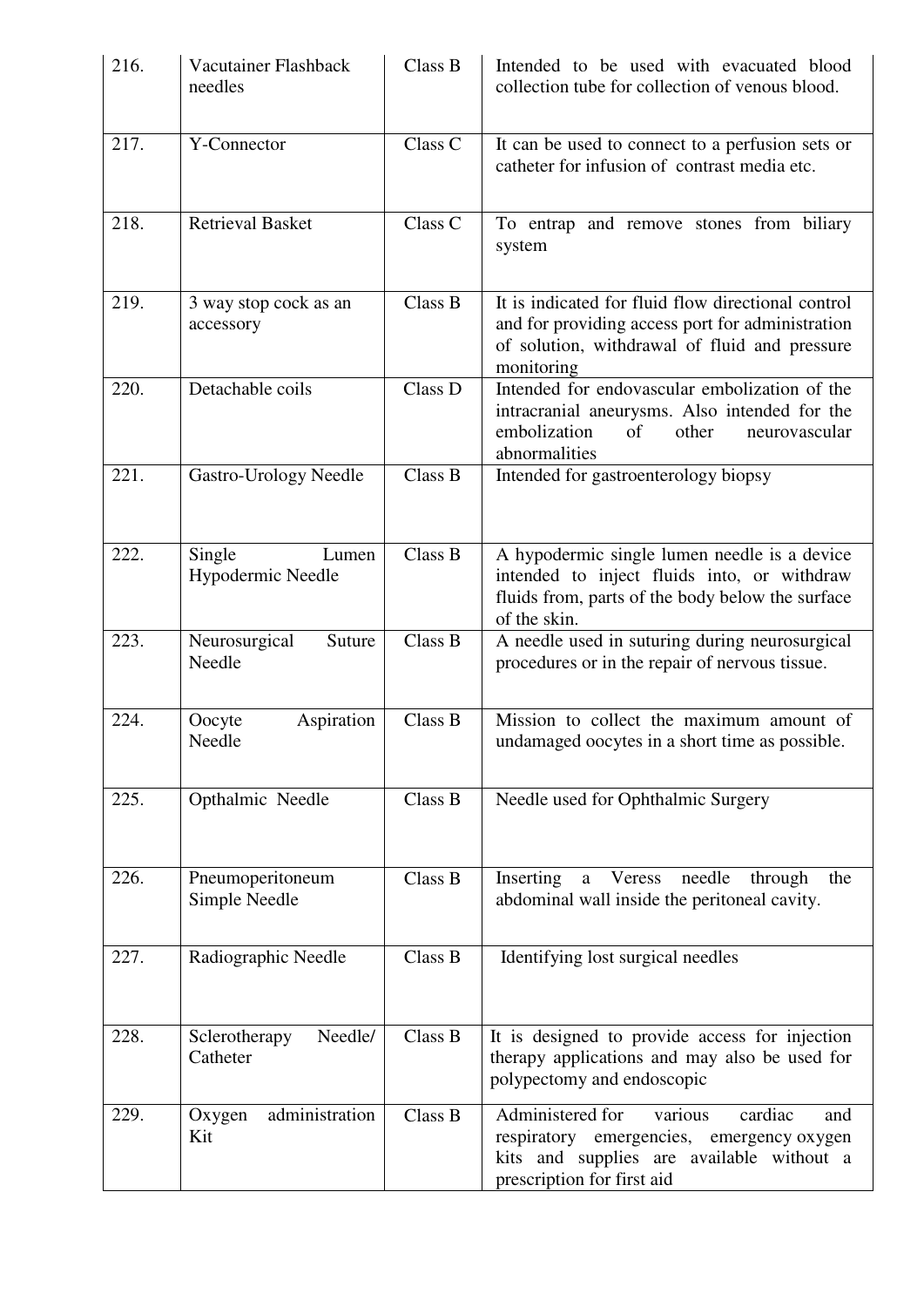| 230. | Passer wire Orthopaedic                 | Class B            | To fit through a small incision on the clavicle<br>and curve around the coracoids                                                                                                                  |
|------|-----------------------------------------|--------------------|----------------------------------------------------------------------------------------------------------------------------------------------------------------------------------------------------|
| 231. | Surgical<br>Polymeric<br>Mesh           | Class <sub>C</sub> | The polymeric mesh comprises an absorbable<br>fibre<br>polymeric<br>and<br>non-absorbable<br>a<br>polymeric fibre knitted together to form an<br>interdependent, co-knit mesh structure.           |
| 232. | Fluid Delivery tubing                   | Class B            | Tube used to deliver fluid in body                                                                                                                                                                 |
| 233. | Gastro-Urology<br>Probe<br>and Director | Class B            | Guiding probe, in particular for an endoscope<br>for surgical endoscopy with laser light.                                                                                                          |
| 234. | Common duct Probe                       | Class B            | Guiding probe, in particular for an endoscope<br>for surgical endoscopy with laser light.                                                                                                          |
| 235. | <b>ENT Probe</b>                        | Class B            | Guiding probe, in particular for an endoscope<br>for surgical endoscopy with laser light.                                                                                                          |
| 236. | Periodontic Probe                       | Class B            | A periodontal probe is<br>an<br>instrument<br>in<br>dentistry commonly used in the<br>dental<br>armamentarium.                                                                                     |
| 237. | <b>Trabeculotomy Probe</b>              | Class B            | Trabeculotomy Probes are a commonly used<br>tool in glaucoma surgeries.                                                                                                                            |
| 238. | Laproscope<br>Heating<br>tissue Probe   | Class B            | achieve<br>A heater<br>probe can<br>extreme<br>temperatures that conduct heat to the tissue                                                                                                        |
| 239. | <b>Laser Probe</b>                      | Class B            | It is a laser-based voltage and timing waveform<br>acquisition system which is used to perform<br>failure analysis on flip-chip integrated                                                         |
| 240. | Radiofrequency<br>Lesion<br>Probe       | Class B            | A radiofrequency lesion probe is a device<br>connected to a radiofrequency (RF) lesion<br>generator to deliver the RF energy to the site<br>within the nervous system where a lesion is<br>desired |
| 241. | <b>Temperature Probe</b>                | Class B            | Used to measure core body temperature via<br>placement in the oesophagus,                                                                                                                          |
| 242. | Nuclear Uptake Probe                    | Class B            | A nuclear uptake probe is a device intended to<br>measure the amount of radionuclide taken up<br>by a particular organ or body region.                                                             |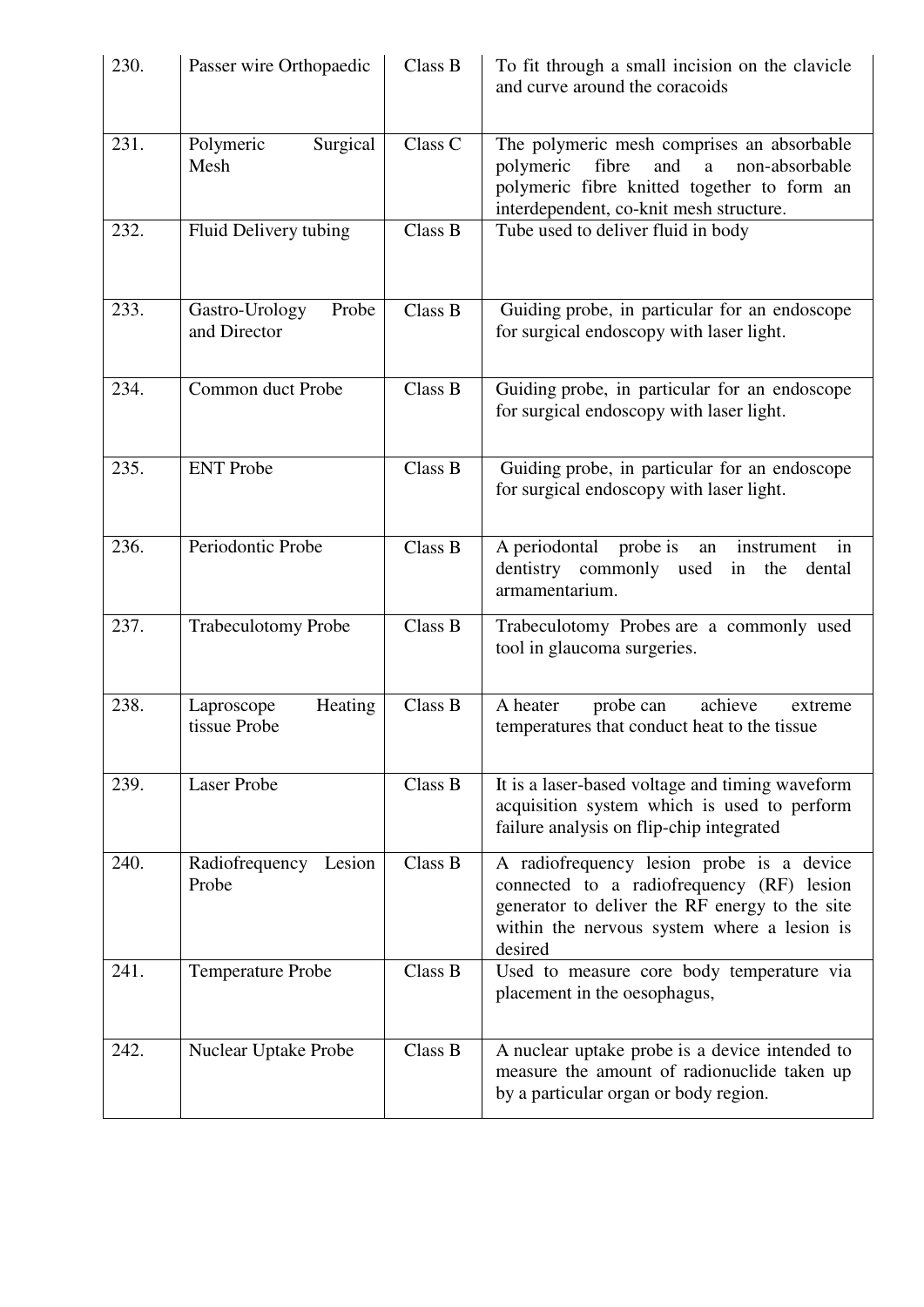| 243. | <b>Blood</b><br>Extra vascular<br><b>Flow Probe</b>                                       | Class C            | An extra vascular blood flow probe is an extra<br>vascular ultrasonic or electromagnetic probe<br>used in conjunction with a blood flow meter to<br>measure blood flow in a chamber or vessel.                                                       |
|------|-------------------------------------------------------------------------------------------|--------------------|------------------------------------------------------------------------------------------------------------------------------------------------------------------------------------------------------------------------------------------------------|
| 244. | <b>Ultrasonic Probe</b>                                                                   | Class <sub>C</sub> | Ultrasonic probe is a very important sensor<br>which generate acoustic signals and also detect<br>returned signals                                                                                                                                   |
| 245. | Pulmonary Artery Band                                                                     | Class D            | Intended to reduce excessive pulmonary blood<br>flow and protect the pulmonary vasculature<br>from hypertrophy and irreversible (fixed)<br>pulmonary hypertension                                                                                    |
| 246. | Rigid<br>Bronchoscope<br>Tube                                                             | Class B            | It is intended to examine or treat the larynx and<br>tracheobronchial tree. It is typically used with a<br>fiberoptic light source and carrier to provide<br>illumination.                                                                           |
| 247. | Grastroplasty<br><b>Calibration Tube</b>                                                  | Class B            | Is used in silastic ring gastroplasty and is<br>based on a tube of the desired size in the<br>lumen.                                                                                                                                                 |
| 248. | Colon Tube                                                                                | Class B            | Colon Tubes also called "Tips" or even<br>Catheters are inserted from the anus, through<br>the rectum to deliver your enema solution into<br>the colon (large intestine).                                                                            |
| 249. | <b>Connecting Tube</b>                                                                    | Class B            | Used to provide connection to a drainage bag.                                                                                                                                                                                                        |
| 250. | Decompression Tube                                                                        | Class B            | Decompression using a rectal tube may assist<br>in the treatment only if the sigmoid colon is<br>involved.                                                                                                                                           |
| 251. | Double<br>Lumen<br>for<br>intestinal<br>and/or<br>Decompression<br><b>Intubation Tube</b> | Class B            | Tracheal intubation, usually simply referred to<br>as intubation, is the placement of a flexible<br>plastic tube into the trachea (windpipe) to<br>maintain an open airway or to serve as a<br>conduit through which to administer certain<br>drugs. |
| 252. | Drainage Tube                                                                             | Class B            | A surgical drain is a tube used to remove pus,<br>blood or other fluids from a wound. They are<br>commonly placed by surgeons or interventional<br>radiologists.                                                                                     |
| 253. | Oesophageal Blakemore<br>Tube                                                             | Class B            | It is a medical device inserted through the nose<br>or mouth and used occasionally in the<br>upper<br>gastrointestinal<br>management<br>of<br>hemorrhage due to oesophageal varices.                                                                 |
| 254. | Oesophageal Sengtaken<br>Tube                                                             | Class B            | It is used only in emergencies where bleeding<br>from presumed varices is impossible to control<br>with medication alone                                                                                                                             |
| 255. | Feeding Tube                                                                              | Class C            | A feeding tube is a device that's inserted into<br>your stomach through your abdomen. It's used<br>to supply nutrition when you have trouble<br>eating                                                                                               |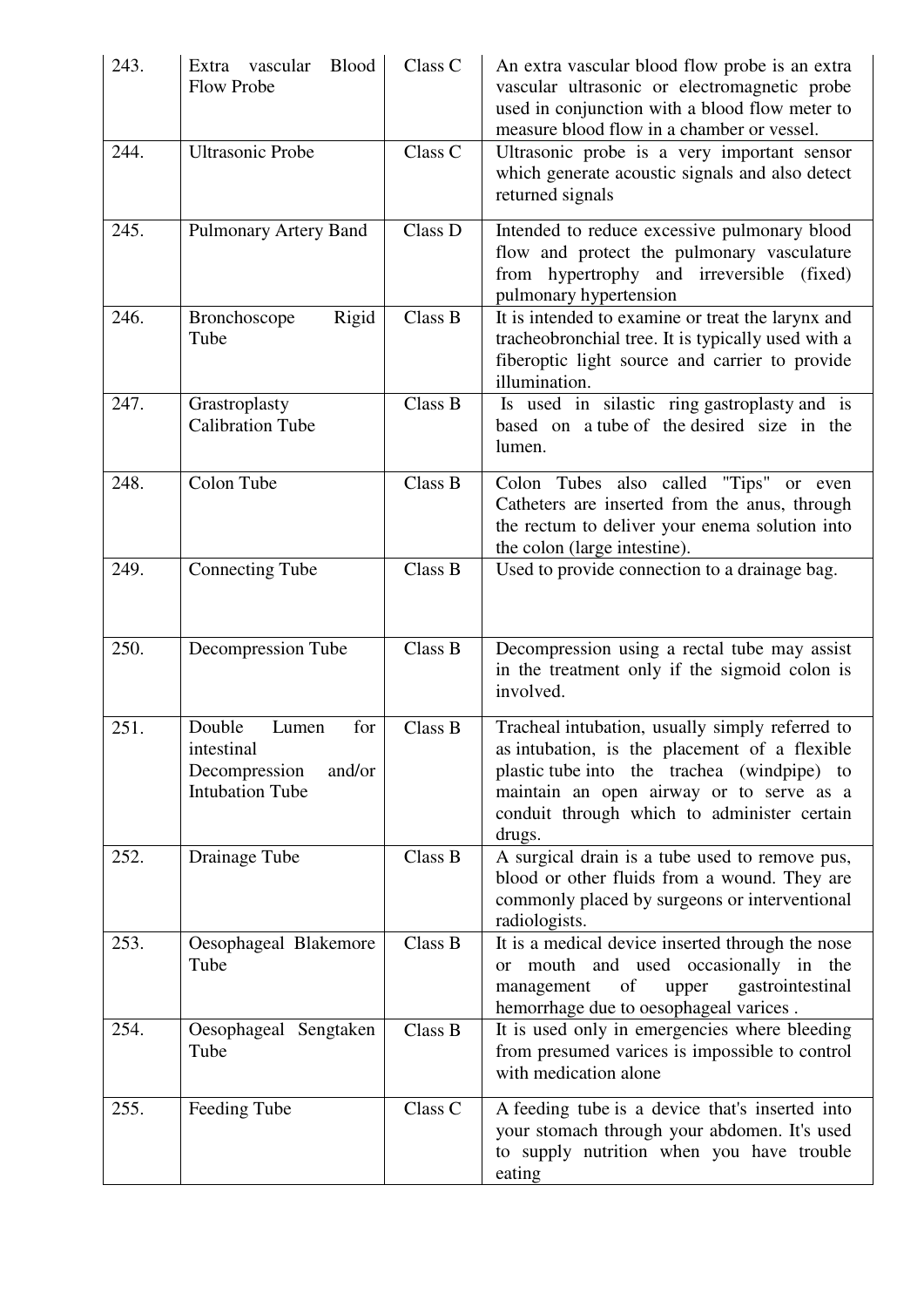| 256. | Gastro-Enterostomy<br>Tube                       | Class B | Tube is placed through the abdominal wall into<br>the stomach and then through the duodenum<br>into the jejunum.                                                                        |
|------|--------------------------------------------------|---------|-----------------------------------------------------------------------------------------------------------------------------------------------------------------------------------------|
| 257. | <b>Gastrointestinal Tube</b>                     | Class B | A gastrostomy tube (also called a G-tube) is a<br>tube inserted through the abdomen that delivers<br>nutrition directly to the stomach                                                  |
| 258. | Heart-Lung Bypass Unit<br>Tube                   | Class B | A tube will be placed in your heart to drain<br>blood to the machine.                                                                                                                   |
| 259. | Laryngectomy Tube                                | Class B | It is a hollow tube made of metal or plastic. It<br>is put into the breathing tube in your neck<br>called the trachea so you can breathe                                                |
| 260. | Levine Tube                                      | Class B | Used for the aspiration of gastric and intestinal<br>contents and administration of tube feedings or<br>medications.                                                                    |
| 261. | <b>NasoGastric</b><br>Tube/<br><b>Ryles Tube</b> | Class B | It is a special tube that carries food and<br>medicine to the stomach through the nose. It<br>can be used for all feedings or for giving a<br>person extra calories                     |
| 262. | Nephrostomy Tube                                 | Class B | The nephrostomy tube drains urine from kidney<br>into a collecting bag outside the body.                                                                                                |
| 263. | Orthodontic Tube                                 | Class B | An orthodontic small metal part welded on the<br>outside of a molar bank, which contains slots to<br>holdarchwires, lip bumpers, facebows and othe<br>r devices used to move the teeth. |
| 264. | <b>Rectal Tube</b>                               | Class B | A rectal tube, also called a rectal catheter, is a<br>long slender tube which is inserted into the<br>rectum in order to relieve flatulence.                                            |
| 265. | Stomach<br>Evaculator(Gastric<br>Lavage) Tube    | Class B | Passage of a tube via the mouth or nose down<br>into the stomach followed by sequential<br>administration and removal of small volumes<br>of liquid.                                    |
| 266. | <b>Tonsil Suction Tube</b>                       | Class B | Used to suck out stones in tonsils.                                                                                                                                                     |
| 267. | Tracheal (Endotracheal)<br>Tube                  | Class B | with<br>tube<br>Inserts<br>the<br>the<br>of<br>help<br>a<br>laryngoscope, an instrument that permits to see<br>the upper portion of the trachea, just below the<br>vocal cords.         |
| 268. | Anastomosis<br><b>Bypass</b><br>Tube             | Class C | It is anchored to mucosa and submucosa 3<br>centimetres proximal to a site of colocolonic<br>anastomosis and later spontaneously evacuated<br>by way of the rectum.                     |
| 269. | Endolymphatic<br>Shunt<br>Tube                   | Class B | During a surgical procedure in which it is<br>placed in the membranous labyrinth of the<br>inner ear to drain excess fluid.                                                             |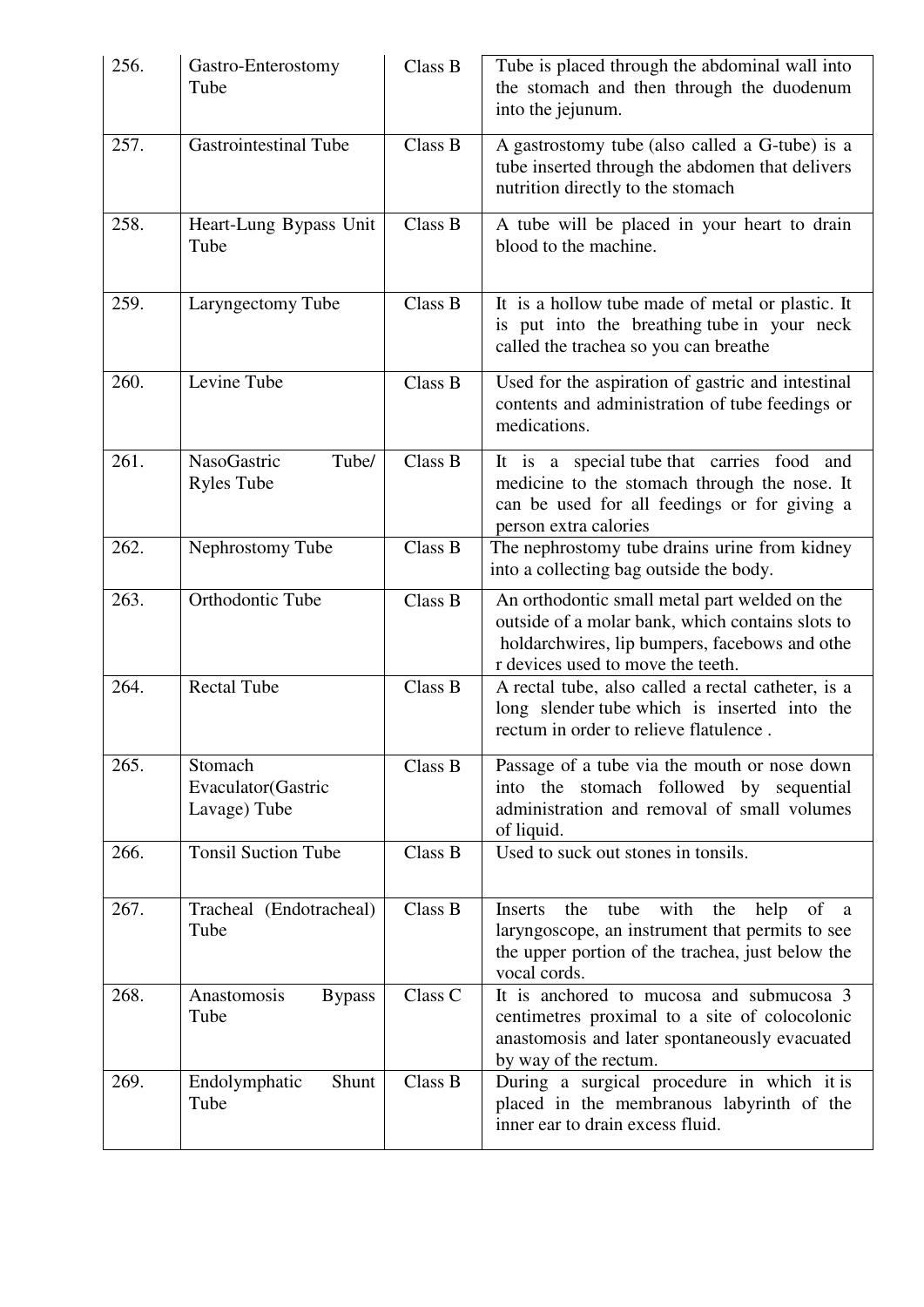| 270. | Orthodontic Guide Wire                                      | Class B | A wire conforming to the alveolar or dental<br>arch that can be used with dental braces as a<br>source of force in correcting irregularities in<br>the position of the teeth |
|------|-------------------------------------------------------------|---------|------------------------------------------------------------------------------------------------------------------------------------------------------------------------------|
| 271. | <b>Bone Wire</b>                                            | Class B | Intended to be used for bone stabilization in the<br>hand and wrist.                                                                                                         |
| 272. | Intra Osseous Fixation<br>Wire                              | Class B | Stabilization of fractured bony parts by direct<br>fixation to one another with surgical wires                                                                               |
| 273. | Ligature Wire                                               | Class B | offer a spot-welded auxiliary hook which may<br>be added to any bracket by simply tying in the<br>arch wire                                                                  |
| 274. | <b>Surgical Staples</b>                                     | Class A | Surgical staples are specialized staples used in<br>surgery in place of sutures to close skin<br>wounds, connect or remove parts of body<br>during surgery.                  |
| 275. | Scalp Vein Set                                              | Class C | To administer parental fluid/medication into<br>patient's vascular system.                                                                                                   |
| 276. | Collection bags                                             | Class A | Bags intended for bile collecting, drainage<br>purpose, stoma collection, urinary collection or<br>for other external collection use.                                        |
| 277. | <b>Collection Bags</b>                                      | Class B | breathing, , enteral feeding,<br>Intended for<br>haemostatic (blood collection), I.V. container<br>and accessories                                                           |
| 278. | <b>Surgical Dressings</b>                                   | Class A | Dressing<br>aerosol,<br>non-adherent,<br>dressing,<br>periodontal, kit, dressing pad, dressing.                                                                              |
| 279. | <b>Surgical Dressings</b>                                   | Class B | Dressing-gel, dressing- permeable, moisture<br>dressing, tracheostomy tube dressing, wound<br>and burn dressings, hydrogel dressing, wound<br>and burn, occlusive.           |
| 280. | Cotton<br>Grudges<br>and<br>bandages                        | Class B | Adhesive bandages, Gauge bandages, Pressure<br>Traction<br>bandages,<br>Medical<br>bandages,<br>Absorbent (fiber) bandages.                                                  |
| 281. | <b>Sterile Drapes</b>                                       | Class B | It is intended for use during various surgeries.                                                                                                                             |
| 282. | Wound<br>Dressings/Bacteriostatic<br><b>Wound Dressings</b> | Class C | Includes Beads, Hydrophilics For Wound<br>Exudate Absorption for wound care.                                                                                                 |
| 283. | <b>Tissue Expanders</b>                                     | Class C | Intended to be used in breast reconstruction or<br>treatment of soft tissue deformities such as<br>used following mastectomy or for treatment of<br>underdeveloped breasts.  |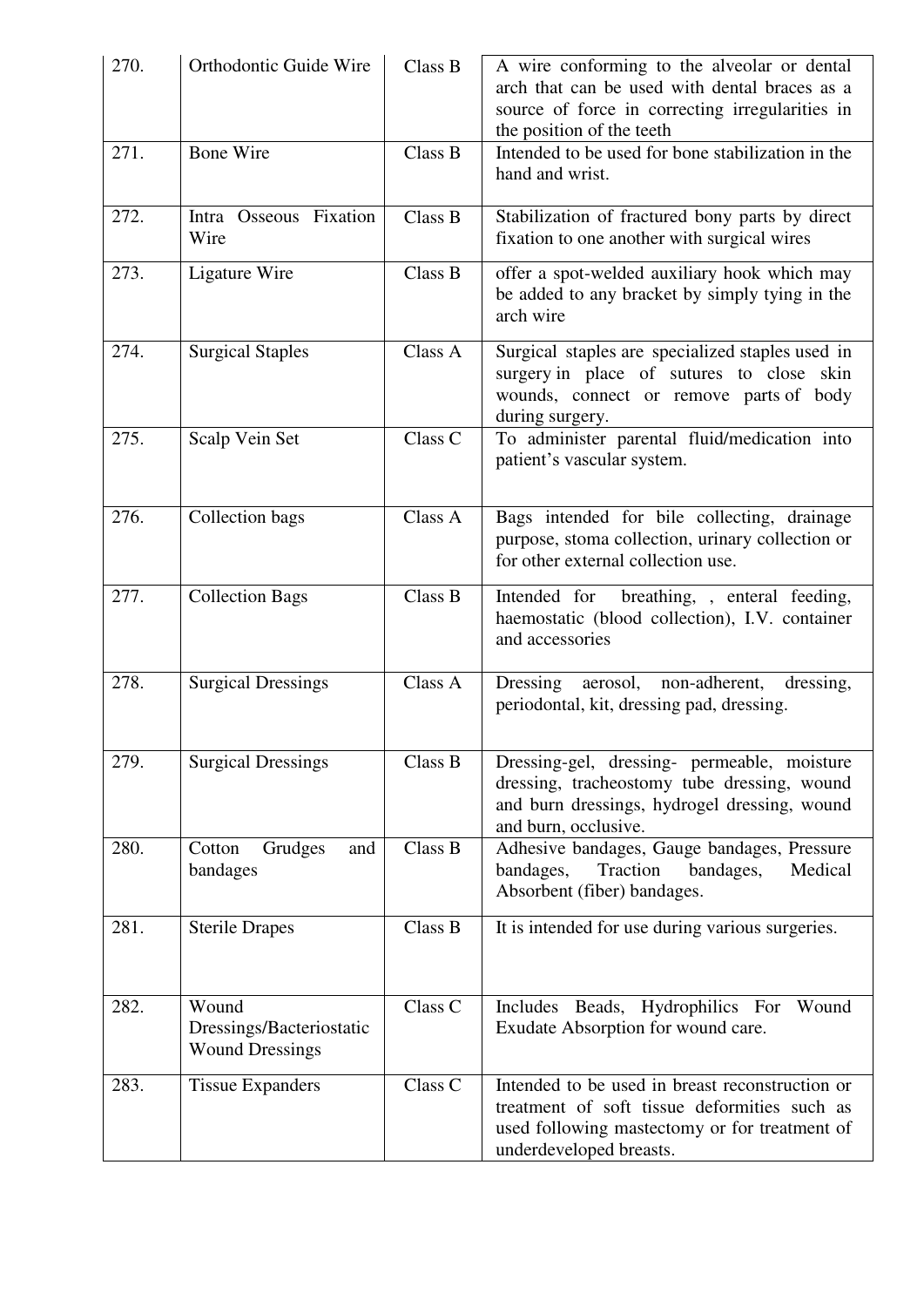| 284. | <b>Bio Patches</b>                           | Class C            | Intended for reconstruction and repair of<br>defects of pericardium.                                                                                                                                                                                                                                     |
|------|----------------------------------------------|--------------------|----------------------------------------------------------------------------------------------------------------------------------------------------------------------------------------------------------------------------------------------------------------------------------------------------------|
| 285. | Casting<br>tapes/Splint<br>Rolls             | Class B            | A prosthetic and orthotic accessory, intended<br>for medical purposes to support, protect, or aid<br>in the use of a cast, orthosis (brace), or<br>prosthesis.                                                                                                                                           |
| 286. | Disinfectants<br>and<br>insecticides         | Class B            | An agent that destroys pathogenic and other<br>kinds of microorganisms by chemical or<br>physical means. A disinfectant destroys most<br>recognized pathogenic microorganisms, but not<br>necessarily all microbial forms, such as<br>bacterial spores. It is intended to disinfect a<br>medical device. |
| 287. | <b>Anticoagulant Solutions</b>               | Class B            | For pre-storage leukocyte reduction of whole<br>blood or whole blood or blood component<br>initiated between 4 and 7 hours after collection<br>if whole blood is stored at ambient temperature                                                                                                           |
| 288. | Manifolds                                    | Class B            | Indicated for fluid flow directional control and<br>providing<br>port/ports<br>for<br>for<br>access<br>administration of a solution.                                                                                                                                                                     |
| 289. | Gelatine<br>Haemostatic<br>Sponge /Haemostat | Class <sub>C</sub> | Intended for the control of surface bleeding<br>from vascular access sites and percutaneous<br>catheters or tubes.                                                                                                                                                                                       |
| 290. | <b>Surgical Dressings</b>                    | Class C            | Material dressing, surgical, polylactic acid<br>dressings.                                                                                                                                                                                                                                               |
| 291. | Male / Female Condoms                        | Class C            | Condom with nonoxynol-9, micro-condom,<br>prophylactic (condom) – latex sheath, non-<br>latex, condoms with natural membrane, intra<br>vaginal condoms.                                                                                                                                                  |
| 292. | Intra Uterine devices                        | Class <sub>C</sub> | device,<br>contraceptive<br>Intrauterine<br>$(iud)$ ,<br>introducer, uterine balloon therapy devices                                                                                                                                                                                                     |
| 293. | Tubal Rings / Fallopian<br>Rings             | Class C            | Contraception devices for female sterilization                                                                                                                                                                                                                                                           |
| 294. | Surgical Wire                                | Class B            | It is a medical device used to hold body<br>tissues together after an injury or surgery.                                                                                                                                                                                                                 |
| 295. | Vascular clip                                | Class D            | A small titanium or polyglycolic acid vessel<br>clamp used to occlude blood vessels or to<br>perform vascular anastomoses.                                                                                                                                                                               |
| 296. | Pacemaker polymeric<br>mesh bag              | Class B            | A pacemaker polymeric mesh bag is an<br>implanted device used to hold a pacemaker<br>pulse generator.                                                                                                                                                                                                    |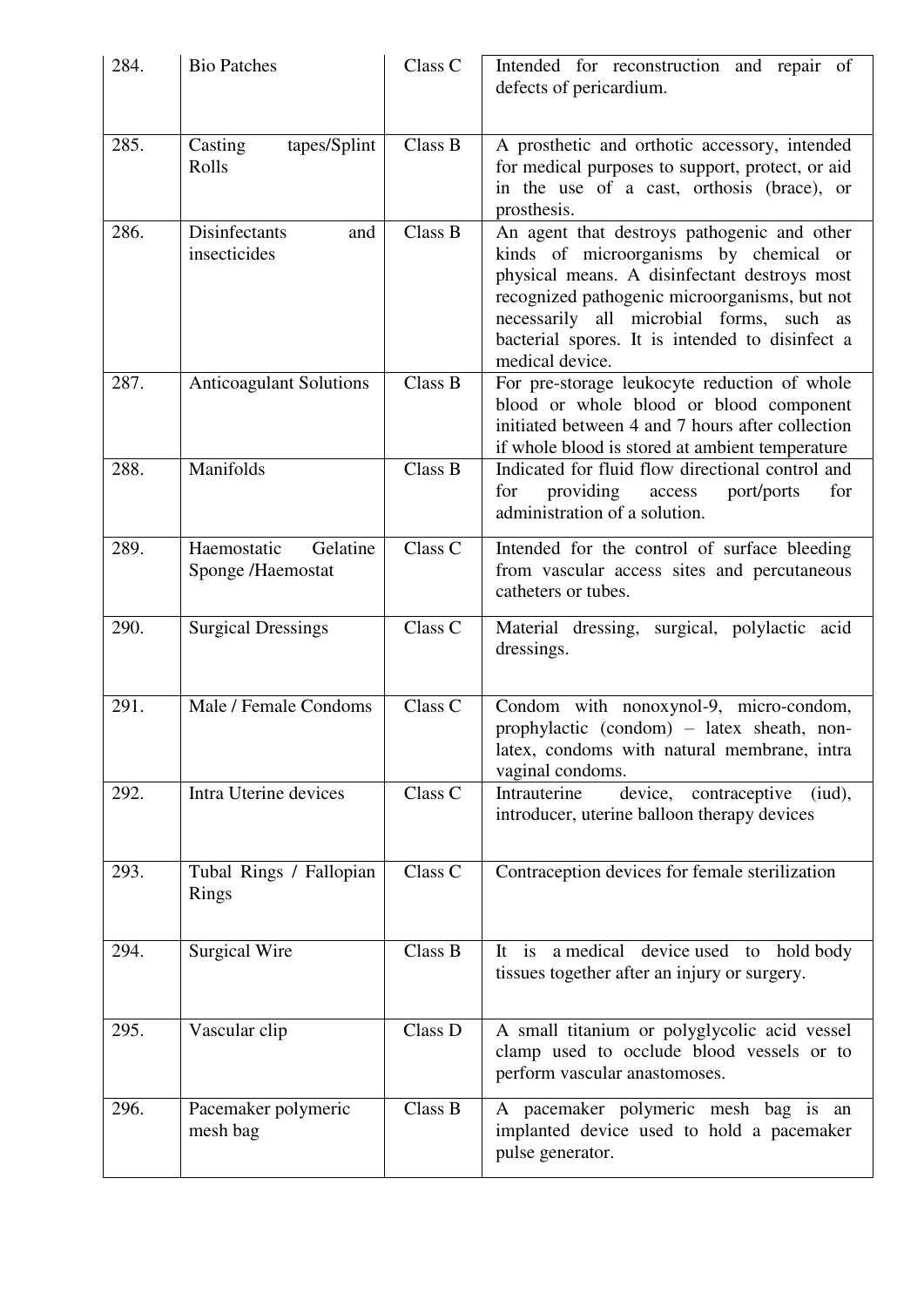| 297. | Vena cava clip                                         | Class D | An implanted extravascular device designed to<br>occlude partially the vena cava for the purpose<br>of inhibiting the flow of thromboemboli<br>through that vessel.                                                                  |
|------|--------------------------------------------------------|---------|--------------------------------------------------------------------------------------------------------------------------------------------------------------------------------------------------------------------------------------|
| 298. | Vascular<br>graft/occluders/Cardiac<br>Patches         | Class D | Intended to repair, replace, or bypass sections<br>of native or artificial vessels, excluding<br>coronary or cerebral vasculature,<br>and to<br>provide vascular access.                                                             |
| 299. | Vascular embolization<br>device                        | Class D | It is an intravascular implant intended to<br>control hemorrhaging<br>due to<br>aneurysms,<br>certain types of tumors.                                                                                                               |
| 300. | Endovascular suturing<br>system                        | Class C | It is a medical device intended to provide<br>fixation and sealing between an endovascular<br>graft and the native artery.                                                                                                           |
| 301. | Cardiovascular<br>prosthetic devices                   | Class D | An intra-cardiac patch or pledgete which is a<br>medical device placed in the heart and is used<br>to repair septal defects, for patch grafting, to<br>repair tissue, and to buttress sutures.                                       |
| 302. | Intra-aortic balloon and<br>control system             | Class D | It is a medical device which is placed in the<br>aorta to improve cardiovascular functioning<br>during certain life-threatening emergencies.                                                                                         |
| 303. | Ventricular bypass<br>(assistive)                      | Class D | A ventricular bypass (assistive) device is a<br>device that assists the left or right ventricle in<br>maintaining circulatory blood flow.                                                                                            |
| 304. | Pacemaker repair or<br>replacement material            | Class C | A pacemaker repair or replacement material is<br>an adhesive, a sealant, a screw, a crimp, a<br>battery or any other material used to repair a<br>pacemaker lead or to reconnect a pacemaker<br>lead to a pacemaker pulse generator. |
| 305. | Annuloplasty ring                                      | Class C | An annuloplasty ring implanted around the<br>mitral<br>tricuspid<br>heart<br>valve<br><b>or</b><br>for<br>reconstructive treatment.                                                                                                  |
| 306. | Heart valve                                            | Class D | A device intended to perform the function of<br>any of the heart's natural valves.                                                                                                                                                   |
| 307. | Middle ear mold                                        | Class C | It is a preformed device that is intended to be<br>implanted to reconstruct the middle ear cavity<br>during repair of the tympanic membrane.                                                                                         |
| 308. | Total ossicular<br>replacement prosthesis              | Class D | It is a device intended to be implanted for the<br>functional reconstruction of segments of the<br>ossicular chain and facilitates the conduction of<br>sound wave from the tympanic membrane to<br>the inner ear.                   |
| 309. | Ear, nose, and throat<br>synthetic polymer<br>material | Class C | It is a device material that is intended to be<br>implanted for use as a space-occupying<br>substance in the reconstructive surgery of the<br>head and neck.                                                                         |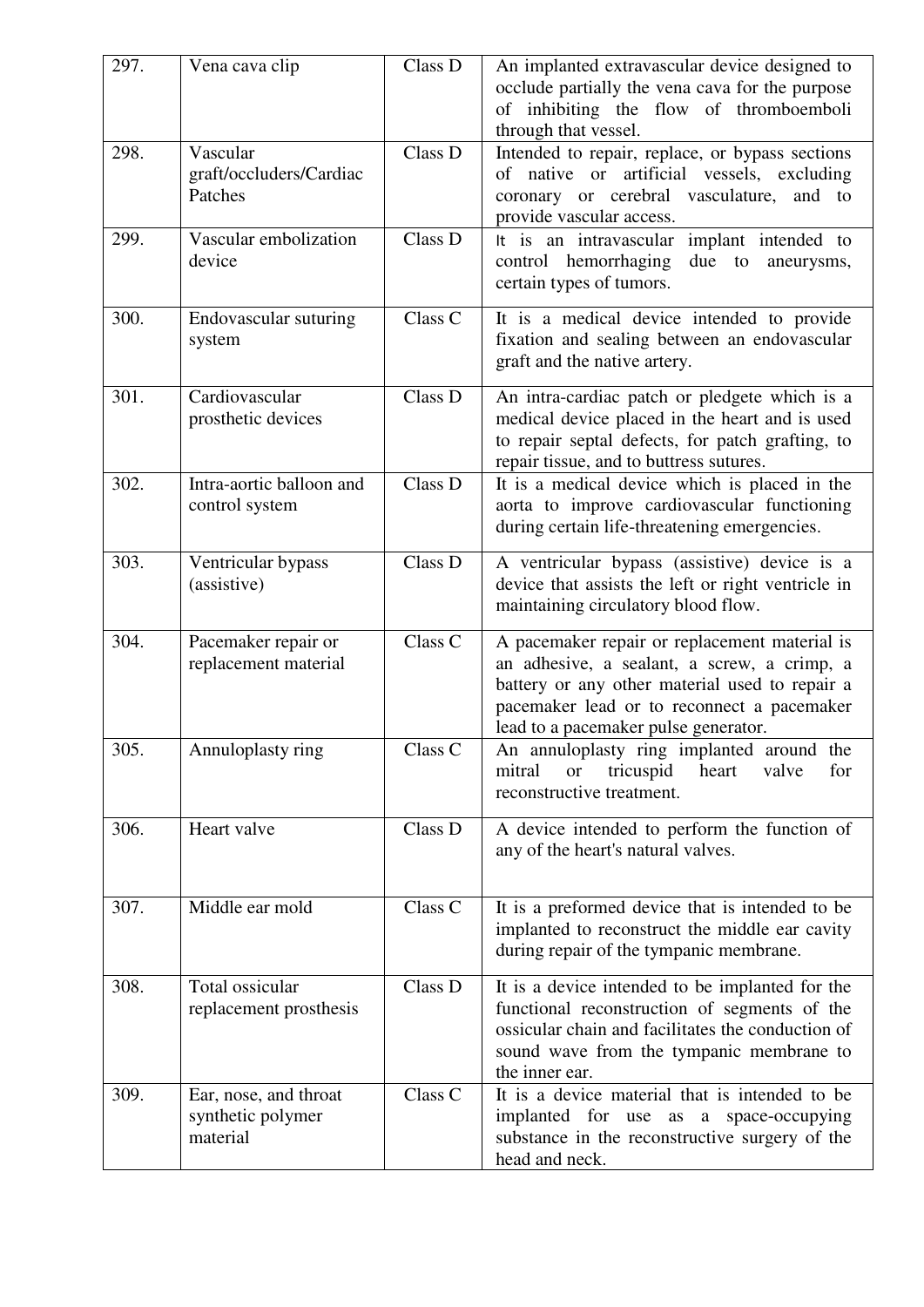| 310. | Mandibular implant<br>facial prosthesis   | Class C            | Intended to be implanted for use in the<br>functional<br>reconstruction<br>of<br>mandibular<br>deficits.                                                                             |
|------|-------------------------------------------|--------------------|--------------------------------------------------------------------------------------------------------------------------------------------------------------------------------------|
| 311. | Sacculotomy tack (Cody<br>tack)           | Class <sub>C</sub> | Intended to be implanted to relieve the<br>symptoms of vertigo.                                                                                                                      |
| 312. | Endolymphatic shunt                       | Class C            | Intended to be implanted to relieve the<br>symptoms of vertigo.                                                                                                                      |
| 313. | An endolymphatic shunt<br>tube with valve | Class <sub>C</sub> | It is a device that consists of a pressure-limiting<br>valve associated with a tube intended to be<br>implanted in the inner ear to relieve symptoms<br>of vertigo and hearing loss. |
| 314. | Tympanostomy tube                         | Class C            | Intended to be implanted for ventilation or<br>drainage of the middle ear.                                                                                                           |
| 315. | Hearing aids                              | Class C            | It is a wearable sound-amplifying device<br>intended to compensate for impaired hearing.                                                                                             |
| 316. | Vaginal pessary                           | Class C            | Device is placed in the vagina to support the<br>pelvic organs and is used to treat conditions<br>such as uterine prolapse, uterine retroposition)<br>or gynecologic hernia.         |
| 317. | Fallopian tube prosthesis                 | Class C            | A device designed to maintain the patency<br>(openness) of the fallopian tube and is used<br>after reconstructive surgery.                                                           |
| 318. | Vaginal stent                             | Class C            | A device used to enlarge the vagina by<br>stretching, or to support the vagina and to hold<br>a skin graft after reconstructive surgery.                                             |
| 319. | Eye sphere implant                        | Class D            | An eye sphere implant is a device intended to<br>be implanted in the eyeball to occupy space<br>following the removal of the contents of the<br>eyeball with the sclera left intact. |
| 320. | Keratoprosthesis                          | Class D            | It is a device intended to provide a transparent<br>optical pathway through an opacified cornea,<br>either intraoperatively or permanently, in an<br>eye.                            |
| 321. | Aqueous shunt                             | Class C            | Intended to reduce intraocular pressure in the<br>anterior chamber of the eye.                                                                                                       |
| 322. | Bone cap                                  | Class B            | Intended to be implanted to cover the end of a<br>bone.                                                                                                                              |
| 323. | Bone fixation cerclage                    | Class C            | Intended to use in the fixation of fractures.                                                                                                                                        |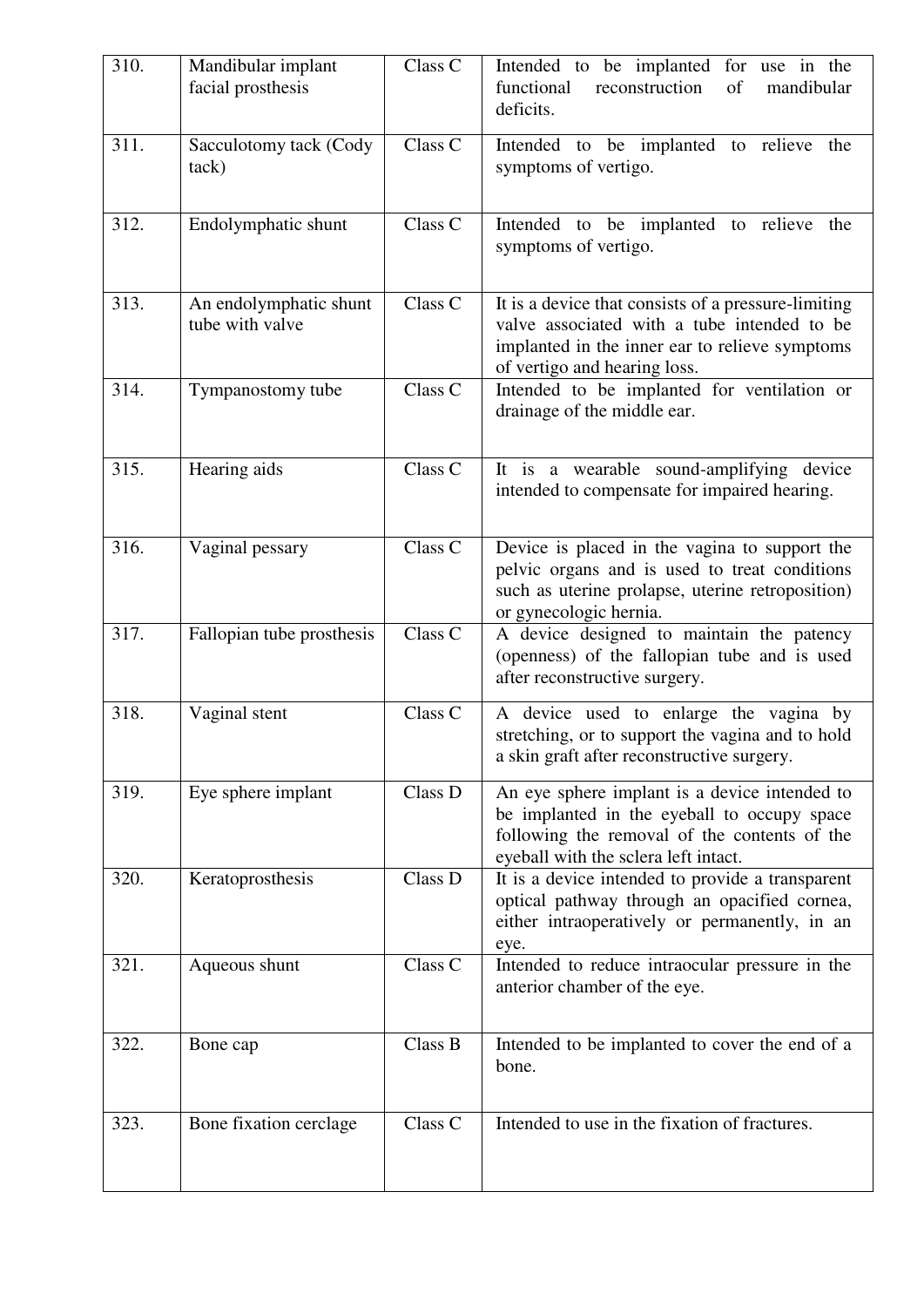| 324. | Bone heterograft                               | Class D            | Intended to be implanted that is made from<br>bovine bones and used to replace human bone<br>following surgery in the cervical region of the<br>spinal column.                                                                    |
|------|------------------------------------------------|--------------------|-----------------------------------------------------------------------------------------------------------------------------------------------------------------------------------------------------------------------------------|
| 325. | Intramedullary fixation<br>rod                 | Class <sub>C</sub> | Intended to be implanted into the medullary<br>(bone marrow) canal of long bones for the<br>fixation of fractures.                                                                                                                |
| 326. | Bone cement                                    | Class C            | Intended for use in arthroplastic procedures of<br>the hip, knee, and other joints for the fixation<br>of polymer or metallic prosthetic implants to<br>living bone.                                                              |
| 327. | bone fixation appliances<br>and accessories    | Class C            | Used for fixation of fractures of the proximal<br>or distal end of bones, for fusion of a joint; or<br>for surgical procedures.                                                                                                   |
| 328. | Dental fillers                                 | Class C            | Intended for the purpose of repairing a tooth.                                                                                                                                                                                    |
| 329. | Orthopedic implant $&$<br>accessories          | Class C            | Intended to replace a missing joint or bone or<br>to support a damaged bone.                                                                                                                                                      |
| 330. | Endosseous dental<br>implant                   | Class <sub>C</sub> | Intended to be surgically placed in the bone of<br>jaw arches to provide support for prosthetic<br>devices, such as artificial teeth.                                                                                             |
| 331. | Endosseous dental<br>implant abutment          | Class C            | Intended for use as an aid in prosthetic<br>rehabilitation.                                                                                                                                                                       |
| 332. | Dental implant &<br>accessories                | Class C            | A dental implant is a surgical component that<br>interfaces with the bone of the jaw or skull to<br>a dental<br>prosthesis such<br>support<br>as crown, bridge, denture, facial prosthesis or to<br>act as an orthodontic anchor. |
| 333. | Bone grafting material                         | Class C            | Intended to fill, augment, or reconstruct<br>periodontal or bony defects of the oral and<br>maxillofacial region.                                                                                                                 |
| 334. | Total<br>temporomandibular joint<br>prosthesis | Class D            | Intended to be implanted in the human jaw to<br>replace the mandibular condyle and augment<br>the glenoid fossa to functionally reconstruct the<br>temporomandibular joint.                                                       |
| 335. | Glenoid fossa prosthesis                       | Class D            | Intended<br>implanted<br>be<br>the<br>to<br>in<br>temporomandibular joint to augment a glenoid<br>fossa or to provide an articulation surface for<br>the head of a mandibular condyle.                                            |
| 336. | Mandibular condyle<br>prosthesis               | Class D            | Intended to be implanted in the human jaw to<br>replace the mandibular condyle<br>and<br>to<br>articulate within a glenoid fossa.                                                                                                 |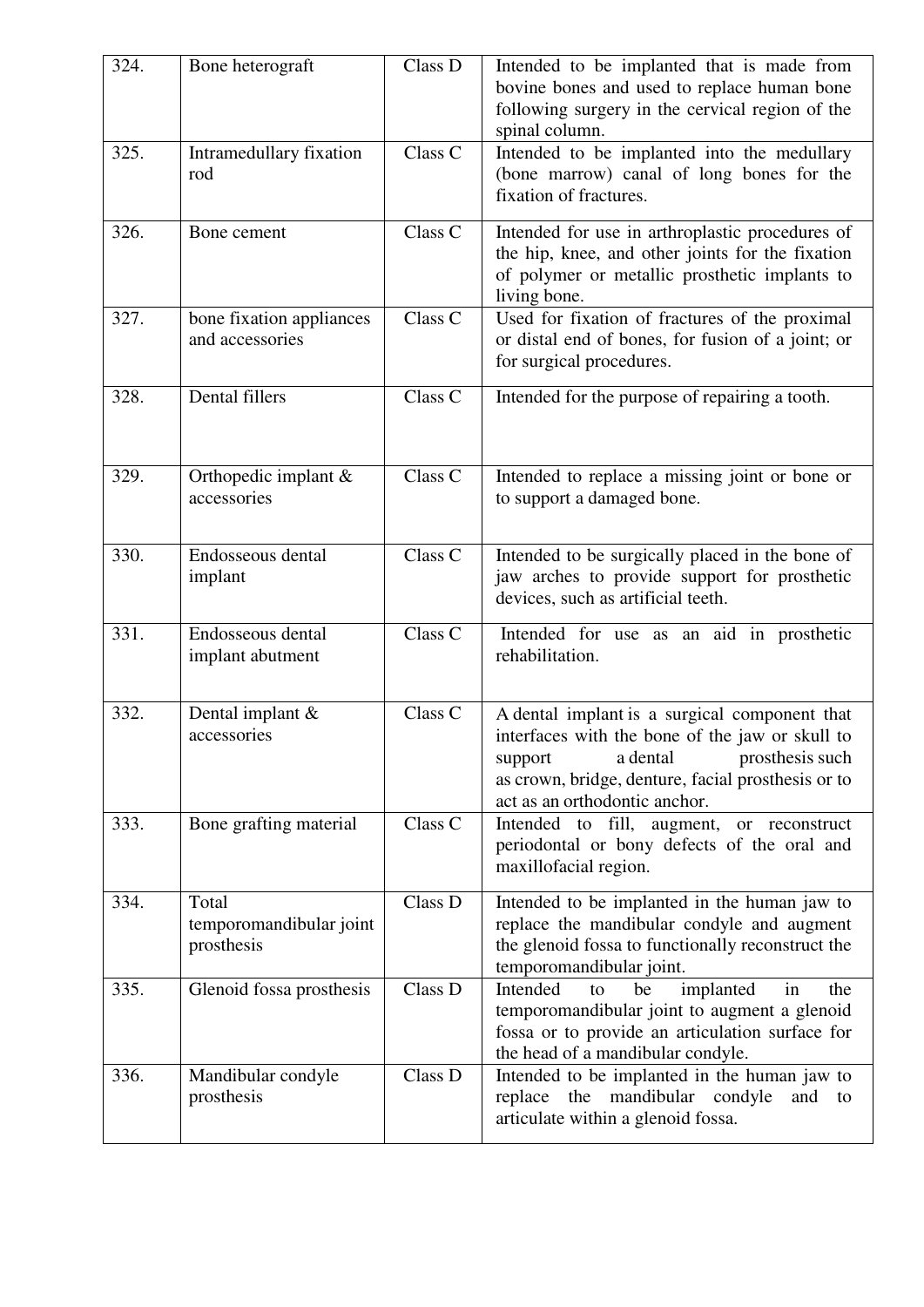| 337. | An interarticular disc<br>prosthesis                                 | Class D | Intended to be an interface between the natural<br>articulating surface of the mandibular condyle<br>and glenoid fossa.                                                                                                                                                              |
|------|----------------------------------------------------------------------|---------|--------------------------------------------------------------------------------------------------------------------------------------------------------------------------------------------------------------------------------------------------------------------------------------|
| 338. | Pacemaker lead adaptor                                               | Class C | A device used to adapt a pacemaker lead so<br>that it can be connected to a pacemaker pulse<br>produced<br>generator<br>by<br>different<br>a<br>manufacturer.                                                                                                                        |
| 339. | Cardiovascular<br>intravascular filter                               | Class C | It is placed in the inferior vena cava for the<br>of<br>preventing<br>pulmonary<br>purpose<br>thromboemboli from flowing into the right side<br>of the heart and the pulmonary circulation.                                                                                          |
| 340. | Implantable cardiac<br>pacemaker including<br>accessories            | Class D | An implantable pacemaker pulse generator is a<br>device that generates a periodic electrical pulse<br>to stimulate the heart.                                                                                                                                                        |
| 341. | Implantable cardioverter<br>defibrillator                            | Class D | An implantable cardioverter defibrillator (ICD)<br>used<br>to<br>treat<br>irregular<br>heartbeats<br>is<br>called arrhythmias.                                                                                                                                                       |
| 342. | Implantable cerebral<br>stimulators                                  | Class D | An implanted cerebellar stimulator is a device<br>used to stimulate electrically a patient's<br>cerebellar cortex related disorders.                                                                                                                                                 |
| 343. | Implanted<br>intracerebral/subcortical<br>stimulator for pain relief | Class D | implanted<br>intracerebral/subcortical<br>An<br>stimulator used to subsurface areas of a<br>patient's brain to treat severe intractable pain.                                                                                                                                        |
| 344. | Implanted spinal cord<br>stimulator for bladder<br>evacuation        | Class D | It is used to empty the bladder of a paraplegic<br>patient who has a complete transection of the<br>spinal cord and who is unable to empty his or<br>her bladder by reflex means or by the<br>intermittent use of catheters.                                                         |
| 345. | Implanted<br>neuromuscular<br>stimulator                             | Class D | It provides electrical stimulation to a patient's<br>nerve to cause muscles in the affecting area of<br>the body to contract, thus improving condition<br>of a patient with a paralyzed organ.                                                                                       |
| 346. | Implantable<br>Diphragmatic<br>stimulator                            | Class D | A device that provides electrical stimulation of<br>a patient's phrenic nerve to contract the<br>diaphragm rhythmically and produce breathing<br>in patients who have hypoventilation caused by<br>brain stem disease, high cervical spinal cord<br>injury, or chronic lung disease. |
| 347. | Implanted peripheral<br>nerve stimulator for pain<br>relief          | Class D | It is used to stimulate electrically a peripheral<br>nerve in a patient to relieve severe intractable<br>pain.                                                                                                                                                                       |
| 348. | Implanted spinal cord<br>stimulator                                  | Class D | A device that is used to stimulate electrically a<br>patient's spinal<br>cord to relieve<br>severe<br>intractable pain.                                                                                                                                                              |
| 349. | <b>Permanent Pacemaker</b><br>electrode                              | Class C | A device consisting of flexible insulated<br>electrical conductors with one end connected to<br>an implantable pacemaker pulse generator and<br>the other end applied to the heart.                                                                                                  |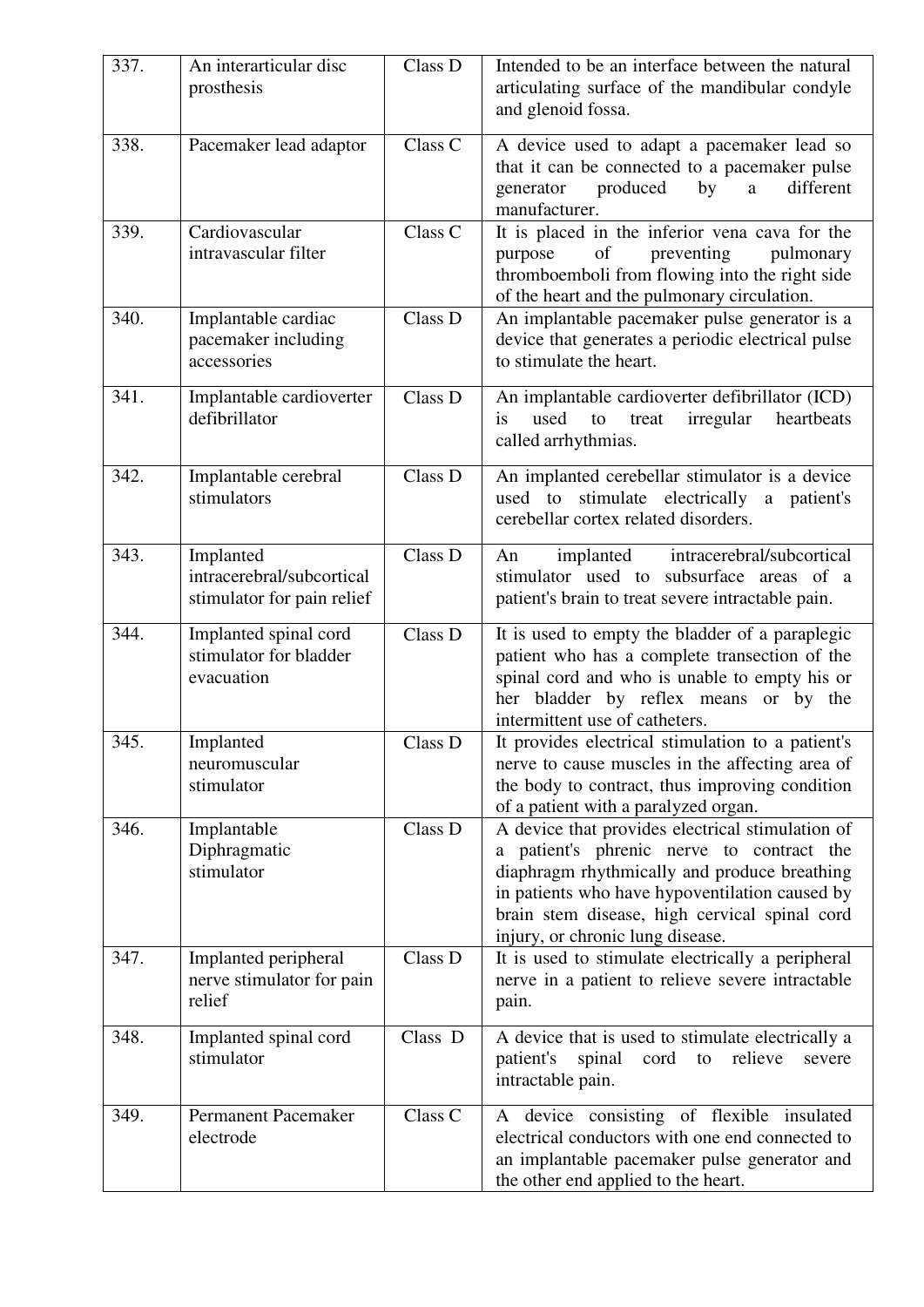| 350. | A carotid sinus nerve<br>stimulator                               | Class D | An implantable device used to decrease arterial<br>pressure by stimulating Hering's nerve at the<br>carotid sinus.                                                                                                                                                                           |
|------|-------------------------------------------------------------------|---------|----------------------------------------------------------------------------------------------------------------------------------------------------------------------------------------------------------------------------------------------------------------------------------------------|
| 351. | Penile inflatable implant                                         | Class C | A penile inflatable implant is a device which is<br>implanted in the penis, connected to a reservoir<br>filled with radiopaque fluid implanted in the<br>abdomen, and a subcutaneous manual pump<br>implanted in the scrotum. This device is used<br>in the treatment of erectile impotence. |
| 352. | Penile rigidity implant                                           | Class C | A device that is implanted in the corpora<br>cavernosa of the penis to provide rigidity. It is<br>intended to be used in men diagnosed as having<br>erectile dysfunction                                                                                                                     |
| 353. | A testicular prosthesis                                           | Class D | A testicular prosthesis is an implanted device<br>that consists of a solid or gel-filled silicone<br>rubber prosthesis that is implanted surgically to<br>resemble a testicle.                                                                                                               |
| 354. | Implantable Infusion<br>pump                                      | Class D | An implantable infusion pump (IIP) is intended<br>to provide long-term continuous or intermittent<br>drug infusion                                                                                                                                                                           |
| 355. | <b>Artificial Urinary</b><br>Sphincters implants                  | Class C | It is used to prevent incontinence by occluding<br>the urethra.                                                                                                                                                                                                                              |
| 356. | Ureteral stent                                                    | Class C | An ureteral stent is a tube-like implanted<br>device that is inserted into the ureter to provide<br>ureteral rigidity and allow the passage of urine                                                                                                                                         |
| 357. | Coronary stent                                                    | Class D | A coronary stent is a tube-shaped device placed<br>in the coronary arteries that supply blood to the<br>heart, to keep the arteries open in the treatment<br>of coronary heart disease.                                                                                                      |
| 358. | Drug eluting stent                                                | Class D | Stent, coronary, drug-eluting - a metal scaffold<br>with a drug coating placed via a delivery<br>catheter into the coronary artery or saphenous<br>vein graft to maintain the lumen. The drug<br>coating is intended to inhibit restenosis.                                                  |
| 359. | Bioresorbable Vascular<br>Scaffold (BVS) System                   | Class D | An absorbable stent which is placed into a<br>blood<br>vessel<br>(coronary<br>artery)<br>during<br>angioplasty to help keep the coronary artery<br>open.                                                                                                                                     |
| 360. | Implanted<br>mechanical/hydraulic<br>urinary continence<br>device | Class C | An implanted mechanical/hydraulic urinary<br>continence device is a device used to treat<br>urinary incontinence by the application of<br>continuous or intermittent pressure to occlude<br>the urethra.                                                                                     |
| 361. | Implanted electrical<br>urinary continence<br>device              | Class D | A device intended for treatment of urinary<br>incontinence that consists of a receiver<br>implanted in the abdomen with electrodes for<br>pulsed-stimulation that are implanted either in<br>the bladder wall or in the pelvic floor, and a<br>battery-powered transmitter outside the body. |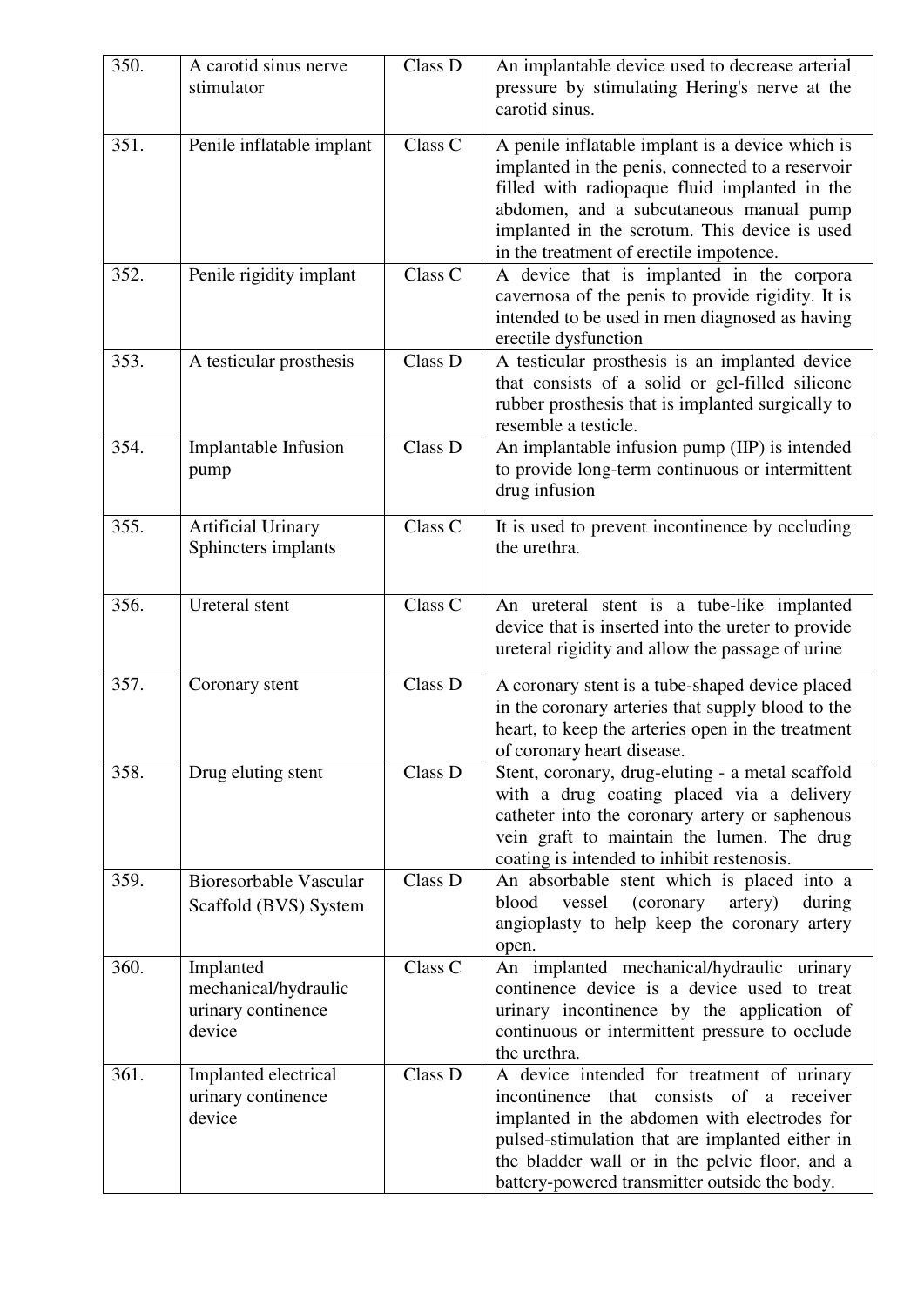| 362. | Implantable<br>transprostatic tissue<br>retractor system | Class C            | It is a prescription use device that consists of a<br>delivery device and implant. The delivery<br>device is inserted transurethrally and deploys<br>the implant through the prostate                                                                                 |
|------|----------------------------------------------------------|--------------------|-----------------------------------------------------------------------------------------------------------------------------------------------------------------------------------------------------------------------------------------------------------------------|
| 363. | <b>External Infusion Pump</b>                            | Class C            | Intended for drug delivery to the patients body.                                                                                                                                                                                                                      |
| 364. | Haemo-Dialyzer System                                    | Class D            | The dialyzer is intended for the treatment of<br>chronic<br>and<br>failure<br>acute<br>renal<br>by<br>hemodialysis.                                                                                                                                                   |
| 365. | Intraocular lens                                         | Class <sub>C</sub> | Intraocular lens (IOL) are lens implanted in<br>the eye used to treat cataracts or myopia                                                                                                                                                                             |
| 366. | Cochlear implant                                         | Class D            | A cochlear implant is an implanted electronic<br>hearing device, designed to produce useful<br>hearing sensations to a person with severe to<br>profound nerve deafness by electrically<br>stimulating nerves inside the inner ear.                                   |
| 367. | Retinal implant                                          | Class D            | The retinal implant is meant to partially restore<br>useful vision to people who have lost their<br>vision due to degenerative eye conditions                                                                                                                         |
| 368. | <b>Breast</b> implant                                    | Class C            | Breast implant is used to increase the breast<br>size.                                                                                                                                                                                                                |
| 369. | Hernia Surgical mesh<br>Implant                          | Class C            | Hernia surgical mesh implant is a medical<br>device that is used to provide additional<br>support to weakened or damaged tissue                                                                                                                                       |
| 370. | Esophageal stent                                         | Class C            | An esophageal stent is a stent (tube) placed in<br>the oesophagus to keep a blocked area open so<br>the patient can swallow soft food and liquids                                                                                                                     |
| 371. | <b>Biliary</b> stents                                    | Class C            | provide bile<br>drainage from<br>Biliary<br>stents<br>the gallbladder, pancreas and bile ducts to<br>the duodenum in conditions such as ascending<br>cholangitis due to obstructing gallstones                                                                        |
| 372. | Glaucoma drainage<br>stents                              | Class <sub>C</sub> | Glaucoma<br>drainage<br>stents<br>recent<br>are<br>developments and are awaiting approval in<br>some countries. They are used to reduce<br>intraocular pressure by providing a drainage<br>channel.                                                                   |
| 373. | Duodenal stents                                          | Class C            | Duodenal Stent is indicated for the palliative<br>treatment of gastroduodenal obstructions                                                                                                                                                                            |
| 374. | Colonic stent                                            | Class C            | A colonic stent is a flexible, hollow tube<br>designed to keep a segment of the colon (large<br>bowel) open when it has become blocked<br>(obstructed). This blockage is commonly<br>caused by a tumour inside the bowel or by<br>outside pressure on the bowel wall. |
| 375. | Pancreatic stent                                         | Class C            | Pancreatic duct stents are often placed in<br>patients who have chronic pancreatitis                                                                                                                                                                                  |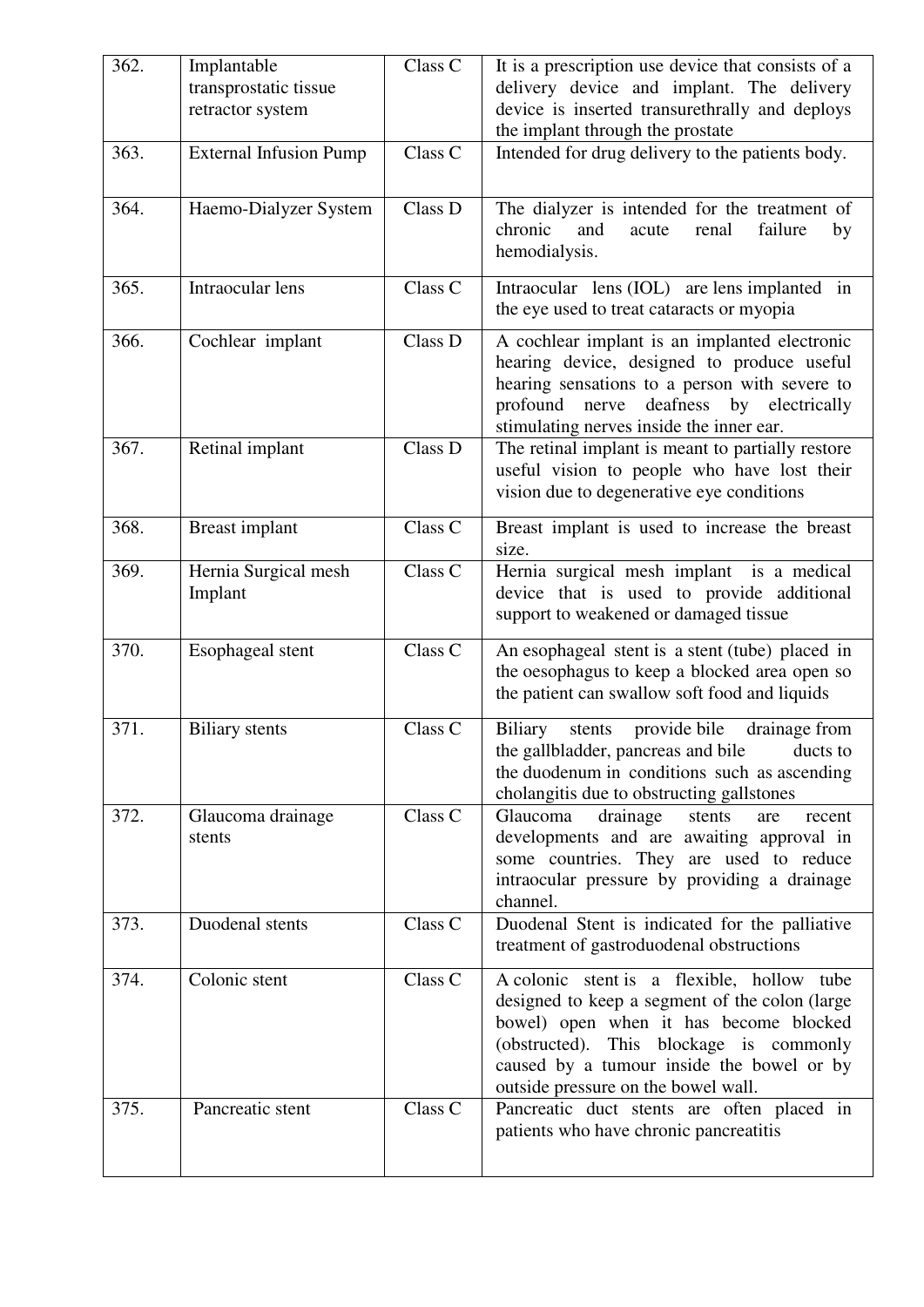| 376. | <b>Bifurcation Stent</b>                                                   | Class C            | Intended for improving the side branch luminal<br>diameter of arterial bifurcation liaisons.                                                                                                                  |
|------|----------------------------------------------------------------------------|--------------------|---------------------------------------------------------------------------------------------------------------------------------------------------------------------------------------------------------------|
| 377. | <b>Carotid Stent System</b>                                                | Class C            | Indicated for the treatment of patients at high<br>adverse<br>carotid<br>risk<br>for<br>from<br>events<br>carotid<br>endarterectomy<br>who<br>require<br>revascularization.                                   |
| 378. | Peripheral Stent System                                                    | Class C            | A Peripheral stent is a tube-shaped<br>device<br>placed in the peripheral arteries that<br>supply<br>blood into body organ.                                                                                   |
| 379. | Intervertebral body<br>fusion device                                       | Class D            | The device is inserted into the intervertebral<br>body space of the cervical or lumbosacral<br>spine, and is intended for intervertebral body<br>fusion                                                       |
| 380. | Pedicle screw spinal<br>system                                             | Class C            | is<br>intended<br>used<br><b>It</b><br>provide<br>to<br>to<br>stabilization of spinal<br>immobilization<br>and<br>segments                                                                                    |
| 381. | Ankle joint<br>metal/composite semi-<br>constrained cemented<br>prosthesis | Class C            | joint<br>ankle<br>metal/composite<br>An<br>semi-<br>constrained cemented prosthesis is a device<br>intended to be implanted to replace an ankle<br>joint.                                                     |
| 382. | Ankle joint<br>metal/polymer non-<br>constrained cemented<br>prosthesis    | Class <sub>C</sub> | A device intended to be implanted to replace an<br>ankle joint. The device limits minimally<br>translation in one or more planes. It has no<br>linkage across-the-joint.                                      |
| 383. | Elbow joint<br>metal/polymer<br>constrained cemented<br>prosthesis         | Class C            | An elbow joint metal/polymer constrained<br>cemented prosthesis is a device intended to be<br>implanted to replace an elbow joint.                                                                            |
| 384. | Elbow joint<br>metal/polymer semi-<br>constrained cemented<br>prosthesis   | Class C            | joint<br>elbow<br>metal/polymer<br>An<br>semi-<br>constrained cemented prosthesis is a device<br>intended to be implanted to replace an elbow<br>joint                                                        |
| 385. | elbow joint radial (hemi-<br>elbow) polymer                                | Class <sub>C</sub> | An elbow joint radial (hemi-elbow) polymer<br>prosthesis is a device intended to be implanted<br>made of medical grade silicone elastomer used<br>to replace the proximal end of the radius.                  |
| 386. | Elbow joint humeral<br>(hemi-elbow) metallic<br>uncemented prosthesis      | Class C            | A device intended to be implanted made of<br>alloys, such as cobalt-chromium-molybdenum,<br>that is used to replace the distal end of the<br>humerus formed by the trochlea humeri and the<br>capitulumhumeri |
| 387. | elbow joint humeral<br>(hemi-elbow) metallic<br>uncemented prosthesis      | Class C            | A device intended to be implanted made of<br>alloys, such as cobalt-chromium-molybdenum,<br>that is used to replace the distal end of the<br>humerus formed by the trochlea humeri and the<br>capitulumhumeri |
| 388. | Finger joint metal/metal<br>constrained uncemented<br>prosthesis           | Class C            | A device intended to be implanted to replace a<br>metacarpophalangeal<br>proximal<br>or<br>interphalangeal (finger) joint                                                                                     |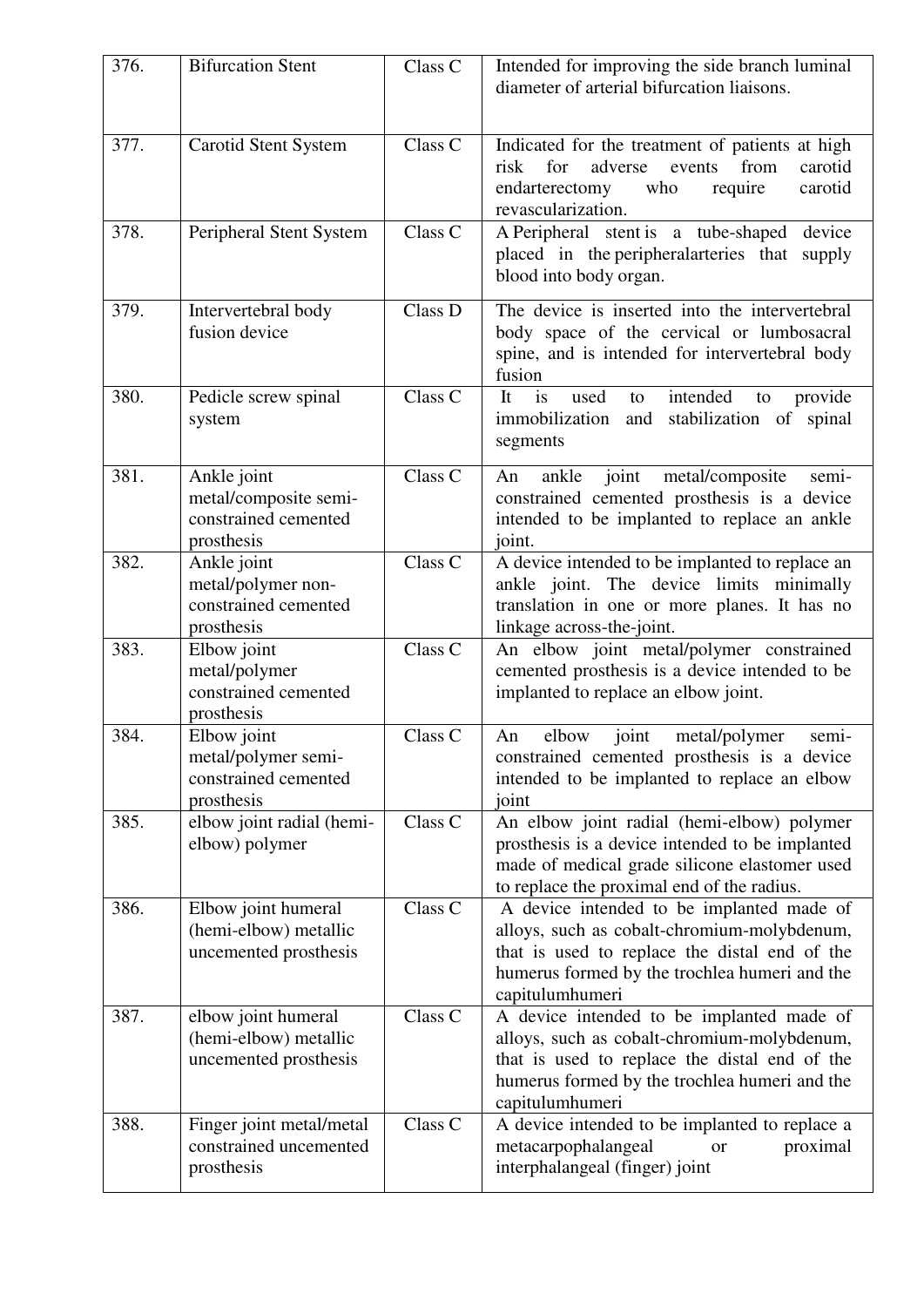| $\overline{389}$ . | Finger joint metal/metal<br>constrained cemented<br>prosthesis                                                                                            | Class <sub>C</sub> | finger joint metal/metal constrained<br>A<br>cemented prosthesis is a device intended to be<br>implanted to replace a metacarpophalangeal<br>(finger) joint |
|--------------------|-----------------------------------------------------------------------------------------------------------------------------------------------------------|--------------------|-------------------------------------------------------------------------------------------------------------------------------------------------------------|
| 390.               | Finger joint polymer<br>constrained prosthesis                                                                                                            | Class <sub>C</sub> | A device intended to be implanted to replace a<br>metacarpophalangeal<br>proximal<br><b>or</b><br>interphalangeal (finger) joint                            |
| 391.               | hip joint metal<br>constrained cemented or<br>uncemented prosthesis                                                                                       | Class D            | A hip joint metal constrained cemented or<br>uncemented prosthesis is a device intended to<br>be implanted to replace a hip joint                           |
| 392.               | Hip joint metal/polymer<br>constrained cemented or<br>uncemented prosthesis                                                                               | Class D            | joint<br>metal/polymer<br>hip<br>constrained<br>A<br>cemented or uncemented prosthesis is a device<br>intended to be implanted to replace a hip joint       |
| 393.               | Hip joint metal/metal<br>semi-constrained, with a<br>cemented acetabular<br>component, prosthesis.                                                        | Class D            | It is a prosthesis intended to be implanted to<br>replace a hip joint                                                                                       |
| 394.               | hip joint metal/metal<br>semi-constrained, with<br>an uncemented<br>acetabular component,<br>prosthesis                                                   | Class D            | Intended to be implanted to replace a hip joint                                                                                                             |
| 395.               | hip joint<br>metal/composite semi-<br>constrained cemented<br>prosthesis                                                                                  | Class C            | A hip joint metal/composite semi-constrained<br>cemented prosthesis is a two-part device<br>intended to be implanted to replace a hip joint                 |
| 396.               | Hip joint<br>metal/ceramic/polymer<br>semi-constrained<br>cemented or nonporous<br>uncemented prosthesis                                                  | Class C            | Intended to be implanted to replace a hip joint                                                                                                             |
| 397.               | Hip joint<br>metal/polymer/metal<br>semi-constrained<br>porous-coated<br>uncemented prosthesis.                                                           | Class C            | Intended to be implanted to replace a hip joint                                                                                                             |
| 398.               | A knee joint<br>femorotibial metallic<br>constrained cemented<br>prosthesis is a device<br>intended to be implanted<br>to replace part of a knee<br>joint | Class C            | Intended to be implanted to replace part of a<br>knee joint                                                                                                 |
| 399.               | Shoulder joint<br>metal/metal or<br>metal/polymer<br>constrained cemented<br>prosthesis                                                                   | Class C            | Intended to be implanted to replace a shoulder<br>joint                                                                                                     |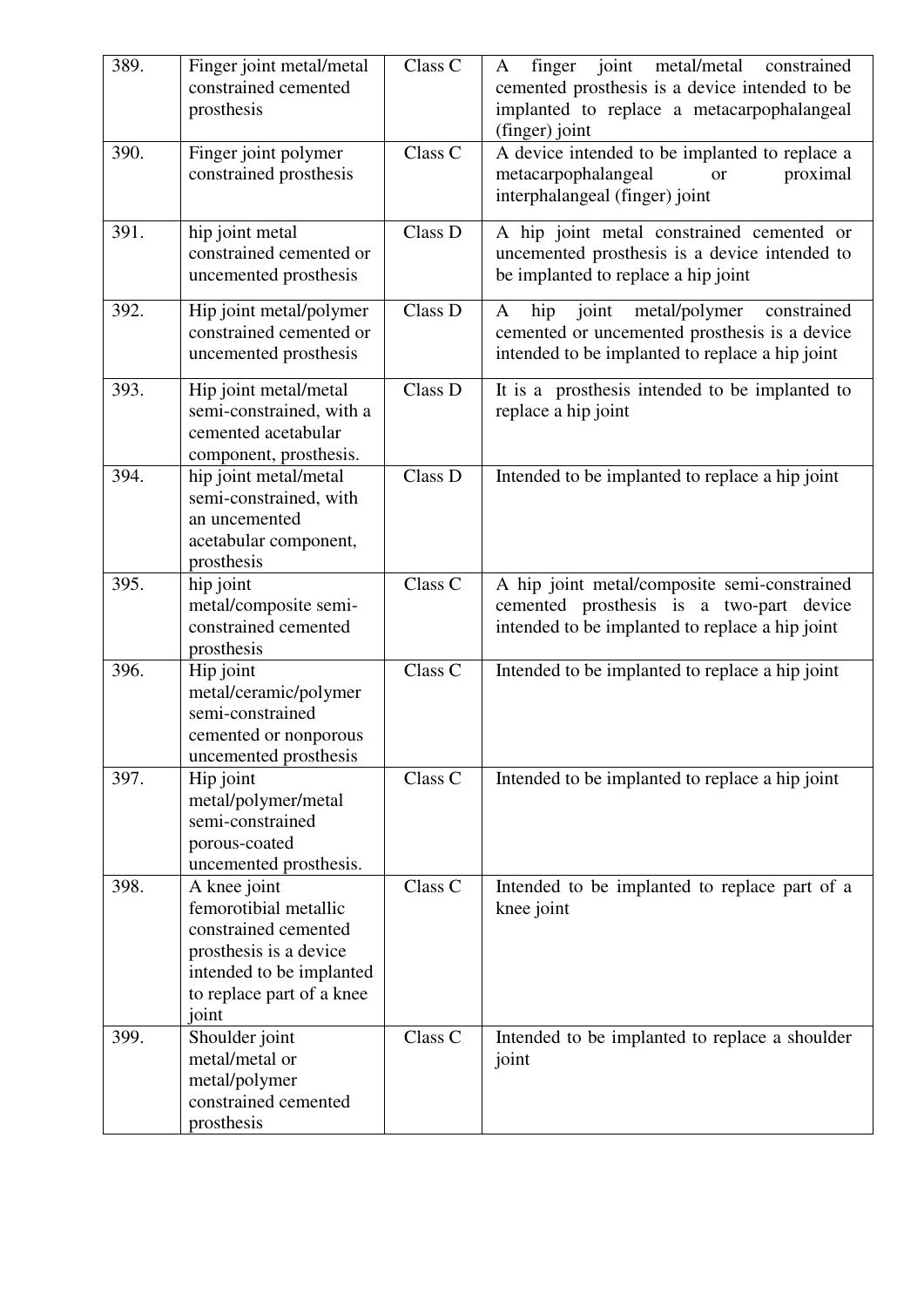| 400. | Wrist joint carpal lunate<br>polymer prosthesis                                                                            | Class C | Intended to be implanted to replace the carpal<br>lunate bone of the wrist.          |
|------|----------------------------------------------------------------------------------------------------------------------------|---------|--------------------------------------------------------------------------------------|
| 401. | Wrist joint<br>metal/polymer semi-<br>constrained cemented<br>prosthesis                                                   | Class C | Intended to be implanted to replace a wrist<br>joint.                                |
| 402. | Wrist joint metal<br>constrained cemented<br>prosthesis                                                                    | Class C | Intended to be implanted to replace a wrist<br>joint                                 |
| 403. | Wrist joint polymer<br>constrained prosthesis                                                                              | Class C | Intended to be implanted to replace a wrist<br>joint                                 |
| 404. | Wrist joint carpal<br>trapezium polymer<br>prosthesis                                                                      | Class C | Intended to be implanted to replace the carpal<br>trapezium bone of the wrist        |
| 405. | Wrist joint carpal<br>scaphoid polymer<br>prosthesis                                                                       | Class C | Intended to be implanted to replace the carpal<br>scaphoid bone of the wrist.        |
| 406. | Toe joint phalangeal<br>(hemi-toe) polymer<br>prosthesis                                                                   | Class C | Intended to be implanted to replace the base of<br>the proximal phalanx of the toe.  |
| 407. | Toe joint polymer<br>constrained prosthesis                                                                                | Class C | Intended to be implanted to replace the first<br>metatarsophalangeal (big toe) joint |
| 408. | Shoulder joint humeral<br>(hemi-shoulder) metallic<br>uncemented prosthesis.                                               | Class C | shoulder joint humeral<br>(hemi-shoulder)<br>A<br>metallic uncemented prosthesis.    |
| 409. | Shoulder joint glenoid<br>(hemi-shoulder) metallic<br>cemented prosthesis                                                  | Class C | It is intended to be implanted to replace part of<br>a shoulder joint                |
| 410. | Shoulder joint<br>metal/polymer/metal<br>nonconstrained or semi-<br>constrained porous-<br>coated uncemented<br>prosthesis | Class C | It is a device intended to be implanted to<br>replace a shoulder joint               |
| 411. | Shoulder joint<br>metal/polymer semi-<br>constrained cemented<br>prosthesis                                                | Class C | Intended to be implanted to replace a shoulder<br>joint                              |
| 412. | shoulder joint<br>metal/polymer non-<br>constrained cemented<br>prosthesis                                                 | Class C | Intended to be implanted to replace a shoulder<br>joint                              |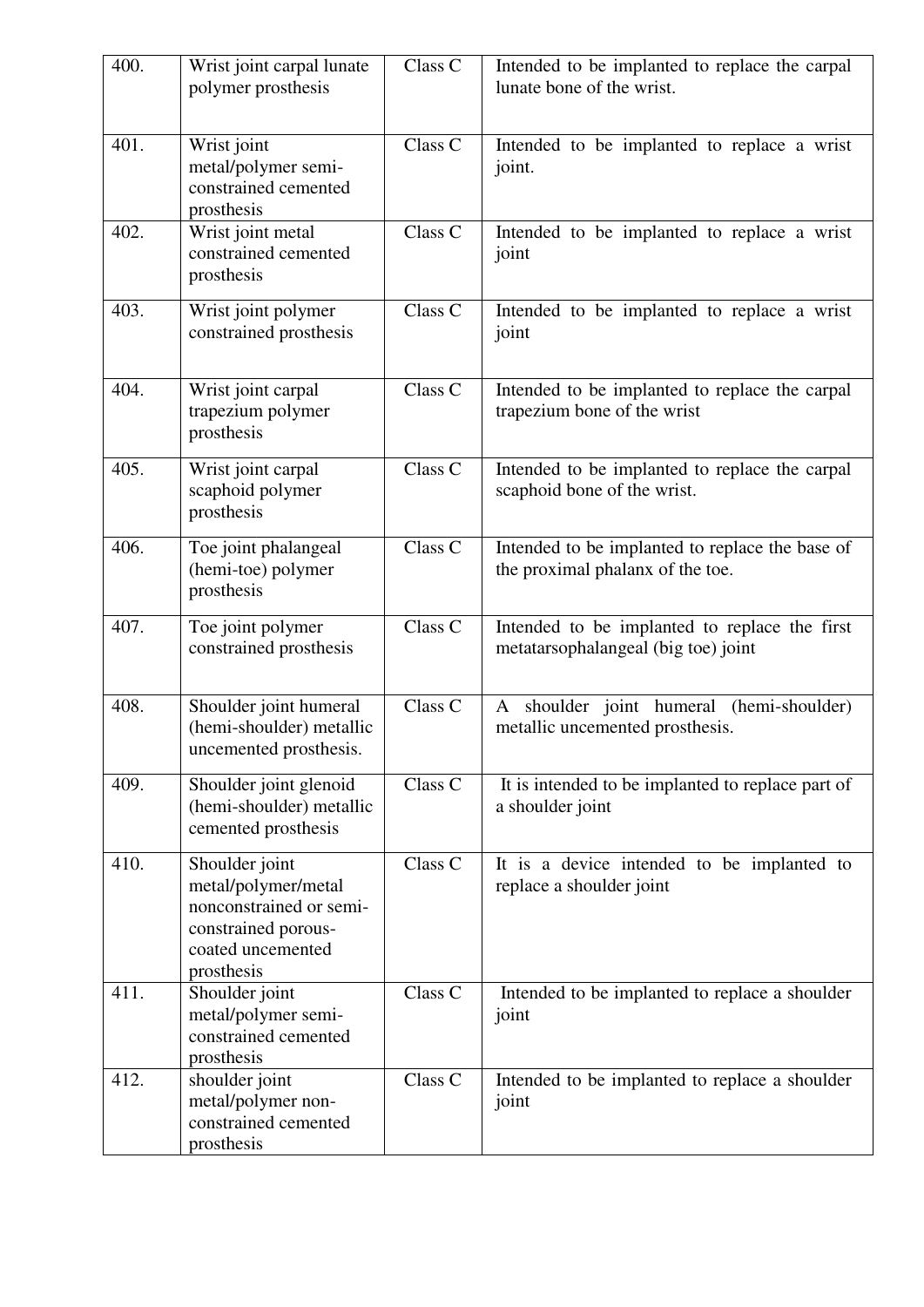| 413. | Knee joint tibial (hemi-<br>knee) metallic<br>resurfacing uncemented<br>prosthesis                         | Class C            | Intended to be implanted to replace part of a<br>knee joint                                                                                 |
|------|------------------------------------------------------------------------------------------------------------|--------------------|---------------------------------------------------------------------------------------------------------------------------------------------|
| 414. | Knee joint patellar<br>(hemi-knee) metallic<br>resurfacing uncemented<br>prosthesis                        | Class C            | Intended to be implanted to replace<br>the<br>articular<br>surface<br>retropatellar<br>of<br>the<br>patellofemoral joint                    |
| 415. | knee joint femoral<br>(hemi-knee) metallic<br>uncemented prosthesis                                        | Class C            | Intended to be implanted to replace part of a<br>knee joint.                                                                                |
| 416. | knee joint<br>patellofemorotibial<br>metal/polymer                                                         | Class C            | Intended to be implanted to replace a knee joint                                                                                            |
| 417. | Knee joint<br>patellofemorotibial<br>polymer/metal/polymer<br>semi-constrained<br>cemented prosthesis.     | Class C            | Intended to be implanted to replace a knee joint                                                                                            |
| 418. | Knee joint<br>patellofemorotibial<br>polymer/metal/metal<br>constrained cemented<br>prosthesis             | Class <sub>C</sub> | Intended to be implanted to replace a knee join                                                                                             |
| 419. | knee joint<br>patellofemoral<br>polymer/metal semi-<br>constrained cemented<br>prosthesis                  | Class C            | It is intended to be implanted to replace part of<br>a knee joint in the treatment of primary<br>patellofemoral arthritis or chondromalacia |
| 420. | Knee joint femorotibial<br>(uni-compartmental)<br>metal/polymer porous-<br>coated uncemented<br>prosthesis | Class C            | Intended to be implanted to replace part of a<br>knee joint                                                                                 |
| 421. | Knee joint femorotibial<br>metal/polymer semi-<br>constrained cemented<br>prosthesis                       | Class C            | Intended to be implanted to replace part of a<br>knee joint                                                                                 |
| 422. | Knee joint femorotibial<br>metal/polymer non-<br>constrained cemented<br>prosthesis                        | Class C            | Intended to be implanted to replace part of a<br>knee joint                                                                                 |
| 423. | Knee joint femorotibial<br>metal/polymer<br>constrained cemented<br>prosthesis                             | Class C            | femorotibial<br>joint<br>Knee<br>metal/polymer<br>constrained cemented prosthesis                                                           |
| 424. | Knee joint femorotibial<br>metal/polymer<br>constrained cemented<br>prosthesis                             | Class C            | Intended to be implanted to replace part of a<br>knee joint                                                                                 |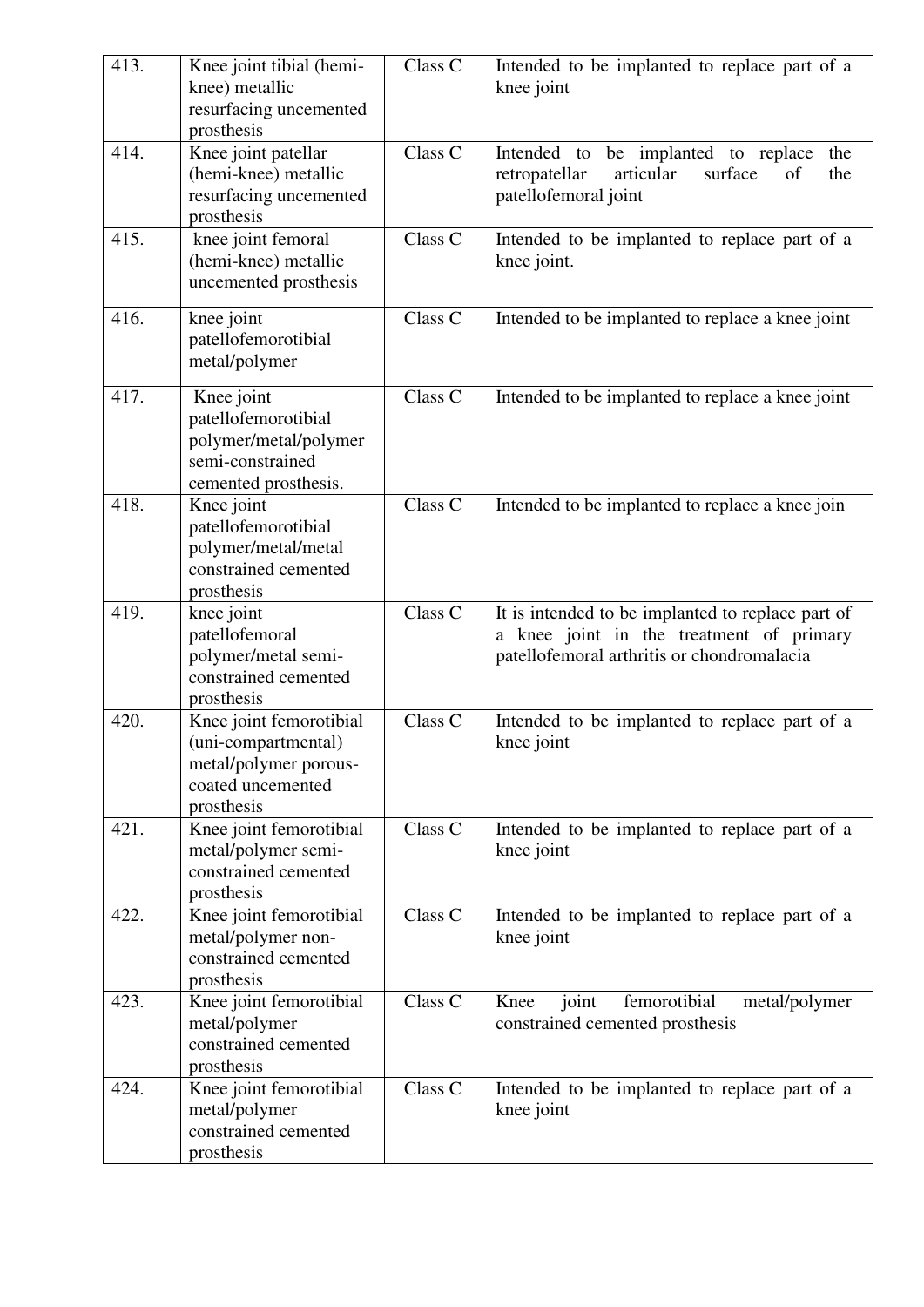| 425. | Knee joint femorotibial<br>metal/composite semi-<br>constrained cemented<br>prosthesis                  | Class C              | Intended to be implanted to replace part of a<br>knee joint.                                                                    |
|------|---------------------------------------------------------------------------------------------------------|----------------------|---------------------------------------------------------------------------------------------------------------------------------|
| 426. | Knee joint femorotibial<br>metal/composite non-<br>constrained cemented<br>prosthesis                   | Class C              | Intended to be implanted to replace part of a<br>knee joint                                                                     |
| 427. | Hip joint metal/polymer<br>or ceramic/polymer<br>semiconstrained<br>resurfacing cemented<br>prosthesis. | Class C              | be implanted to replace<br>Intended to<br>the<br>articulating surfaces of the hip while preserving<br>the femoral head and neck |
| 428. | Hip joint metal/metal<br>semi-constrained, with a<br>cemented acetabular<br>component, prosthesis       | Class D              | Intended to be implanted to replace a hip joint                                                                                 |
| 429. | hip joint metal<br>constrained cemented or<br>uncemented prosthesis                                     | Class D              | Intended to be implanted to replace a hip joint                                                                                 |
| 430. | Hip joint metal/polymer<br>constrained cemented or<br>uncemented prosthesis                             | $Class \overline{D}$ | Intended to be implanted to replace a hip joint                                                                                 |
| 431. | Hip joint femoral (hemi-<br>hip) metallic resurfacing<br>prosthesis                                     | Class D              | Intended to be implanted to replace a portion of<br>the hip joint                                                               |
| 432. | A hip joint femoral<br>(hemi-hip)<br>metal/polymer cemented<br>or uncemented<br>prosthesis              | Class D              | Intended to be implanted to replace the head<br>and neck of the femur                                                           |
| 433. | A hip joint femoral<br>(hemi-hip) trunnion-<br>bearing metal/polyacetal<br>cemented prosthesis          | Class D              | Intended to be implanted to replace the head<br>and neck of the femur                                                           |
| 434. | Hip joint femoral (hemi-<br>hip) trunnion-bearing<br>metal/polyacetal<br>cemented prosthesis.           | Class D              | Intended to be implanted to replace the head<br>and neck of the femur                                                           |
| 435. | A hip joint (hemi-hip)<br>acetabular metal<br>cemented prosthesis                                       | Class D              | Intended to be implanted to replace a portion<br>of the hip joint                                                               |
| 436. | Hip joint femoral (hemi-<br>hip) metallic cemented<br>or uncemented<br>prosthesis.                      | Class D              | Intended to be implanted to replace a portion of<br>the hip joint                                                               |
| 437. | Orthodontic<br><b>Bands/Braket</b>                                                                      | Class A              | Band or belt intended to provide support.                                                                                       |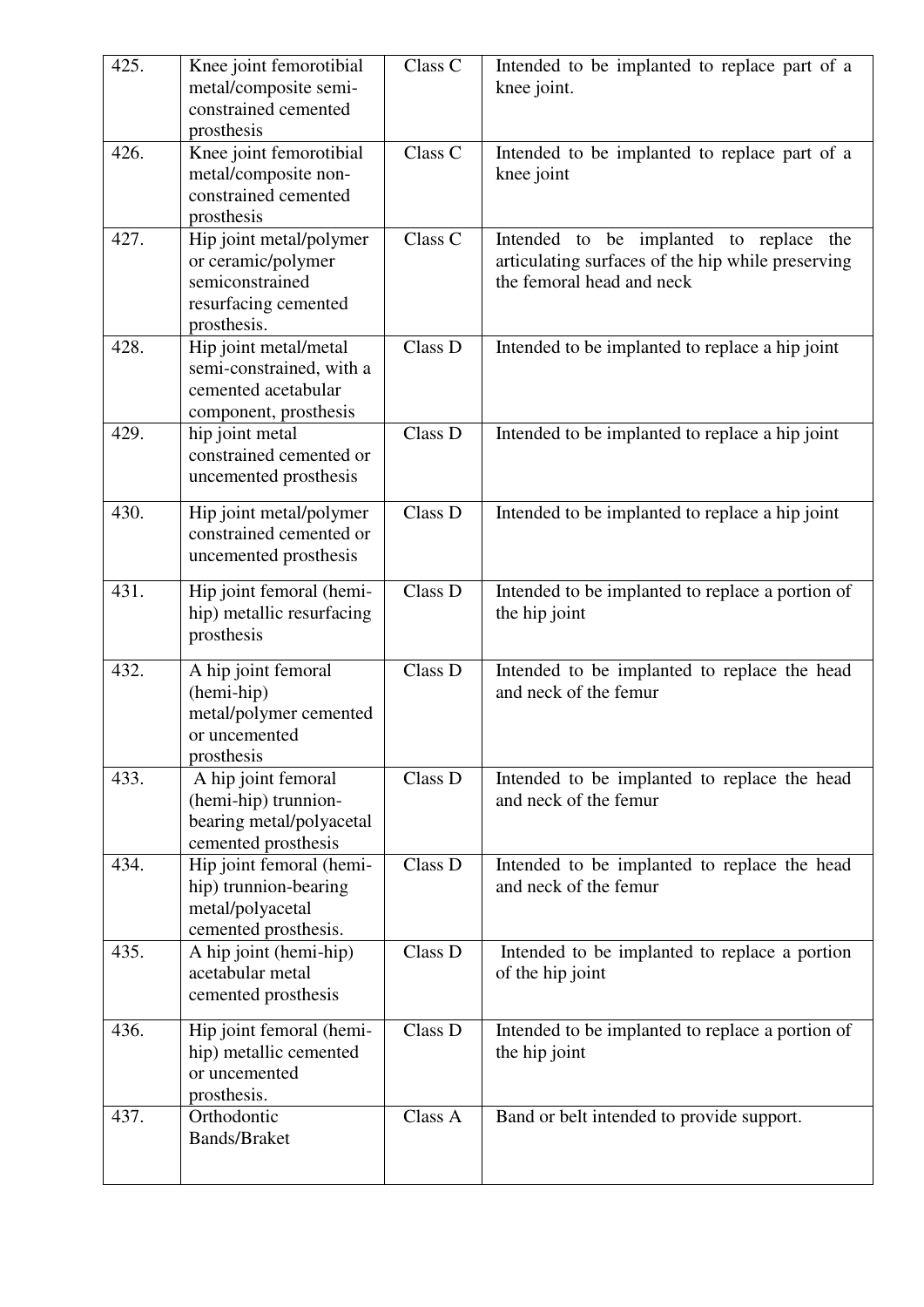| 438. | Orthopaedic Plates,<br>clipersScrews                                           | Class B            | Cervical orthosis, cervical -thoracic, rigid, limb<br>brace, lumbar, lumbo-sacral, rib fracture,<br>sacroiliac, thoracic oethosis.                                                                                                                        |
|------|--------------------------------------------------------------------------------|--------------------|-----------------------------------------------------------------------------------------------------------------------------------------------------------------------------------------------------------------------------------------------------------|
| 439. | Spinal intervertebral<br>body fixation orthosis                                | Class C            | The device is used to apply force to a series of<br>vertebrae to correct "sway back," scoliosis<br>(lateral curvature of the spine), or other<br>conditions.                                                                                              |
| 440. | Spinal interlaminal<br>fixation orthosis                                       | Class C            | A device intended to be implanted made of an<br>alloy, that consists of various hooks and a<br>posteriorly placed compression or distraction<br>rod. The device is used primarily in the<br>treatment of scoliosis                                        |
| 441. | Resorbable calcium salt<br>bone void filler device                             | Class C            | A resorbable calcium salt bone void filler<br>device is a resorbable implant intended to fill<br>bony voids or gaps of the extremities, spine,<br>and pelvis                                                                                              |
| 442. | Smooth or threaded<br>metallic bone fixation<br>fastener                       | Class <sub>C</sub> | It may be used for fixation of bone fractures,<br>for bone reconstructions, as a guide pin for<br>insertion of other implants, or it may be<br>implanted through the skin so that a pulling<br>force (traction) may be applied to the skeletal<br>system. |
| 443. | Intrastromal corneal ring                                                      | Class C            | implanted in the eye to<br>small device<br>correct vision.                                                                                                                                                                                                |
| 444. | Injectable fillers                                                             | Class C            | Injectable filler (injectable cosmetic filler,<br>injectable facial filler) is a soft tissue filler<br>injected into the skin to<br>help<br>fill<br>in<br>facial wrinkles,<br>restoring<br>smoother<br>a<br>appearance                                    |
| 445. | Tracheal prosthesis                                                            | Class C            | It is intended to be implanted to restore the<br>structure and/or function of the trachea or<br>trachealbronchial tree                                                                                                                                    |
| 446. | Polytetrafluoroethylene<br>with carbon fibers<br>composite implant<br>material | Class C            | Intended to be implanted during surgery of the<br>chin, jaw, nose, or bones or tissue near the eye<br>or ear.                                                                                                                                             |
| 447. | Chin prosthesis                                                                | Class C            | Intended to be implanted to augment or<br>reconstruct the chin                                                                                                                                                                                            |
| 448. | Ear prosthesis                                                                 | Class C            | Intended to be implanted to reconstruct the<br>external ear                                                                                                                                                                                               |
| 449. | Nose prosthesis                                                                | Class C            | Intended to be implanted to augment or<br>reconstruct the nasal dorsum.                                                                                                                                                                                   |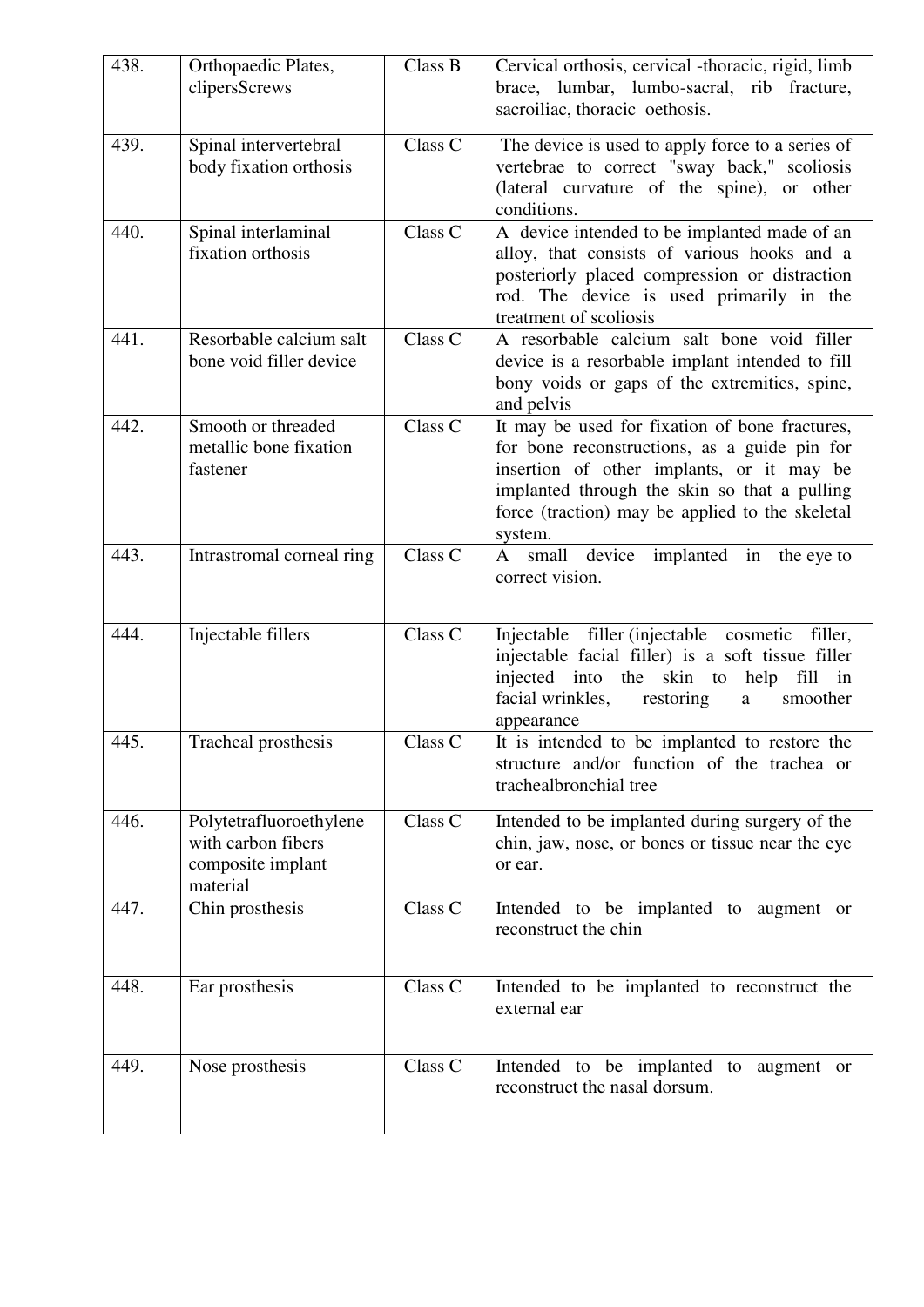| 450. | Esophageal prosthesis                      | Class C            | Intended to be implanted to restore<br>the<br>structure and/or function of the esophagus                                                                                                              |
|------|--------------------------------------------|--------------------|-------------------------------------------------------------------------------------------------------------------------------------------------------------------------------------------------------|
| 451. | Fixation, non-absorbable<br>for pelvic use | Class <sub>C</sub> | Attaching suture or stapling ligaments of the<br>pelvic floor.                                                                                                                                        |
| 452. | Sacroiliac joint fixation                  | Class C            | The sacroiliac joints fixation may serve as<br>protective mechanism for the lumbosacral<br>region.                                                                                                    |
| 453. | Intra Ocular lenses<br>(IOL)               |                    | Intended to be implanted to replace the natural<br>lens of an eye.                                                                                                                                    |
| 454. | <b>IOL</b> multifocal                      |                    |                                                                                                                                                                                                       |
| 455. | IOL tori optic                             | Class D            |                                                                                                                                                                                                       |
| 456. | <b>IOL</b> accommodative                   |                    |                                                                                                                                                                                                       |
| 457. | <b>IOL</b> iris reconstruction             |                    |                                                                                                                                                                                                       |
| 458. | Nebulizer                                  | Class B            | Intended to spray liquids in aerosol form into<br>gases that are delivered directly to the patient<br>for breathing includes heated, ultrasonic, gas,<br>venturi, and refillable nebulizers.          |
| 459. | Adhesive                                   | Class A            | Adhesive strip for minor skin cut, adhesive gel<br>used on measuring electrodes or any similar<br>use which does not comes with the body fluids.                                                      |
| 460. | Tissue adhesive for the<br>topical use     | Class C            | Intended for topical closure of surgical<br>incisions including laparoscopic incisions and<br>simple traumatic lacerations.                                                                           |
| 461. | Tissue adhesive for non-<br>topical use    | Class D            | Intended for use in adhesion of internal tissues<br>and vessels, for example; adhesives used in the<br>embolization<br>of<br>brain<br>arteriovenous<br>malformation or for use in ophthalmic surgery. |
| 462. | Dental adhesive system                     | Class C            | Used as dental cement, etchant, primer.                                                                                                                                                               |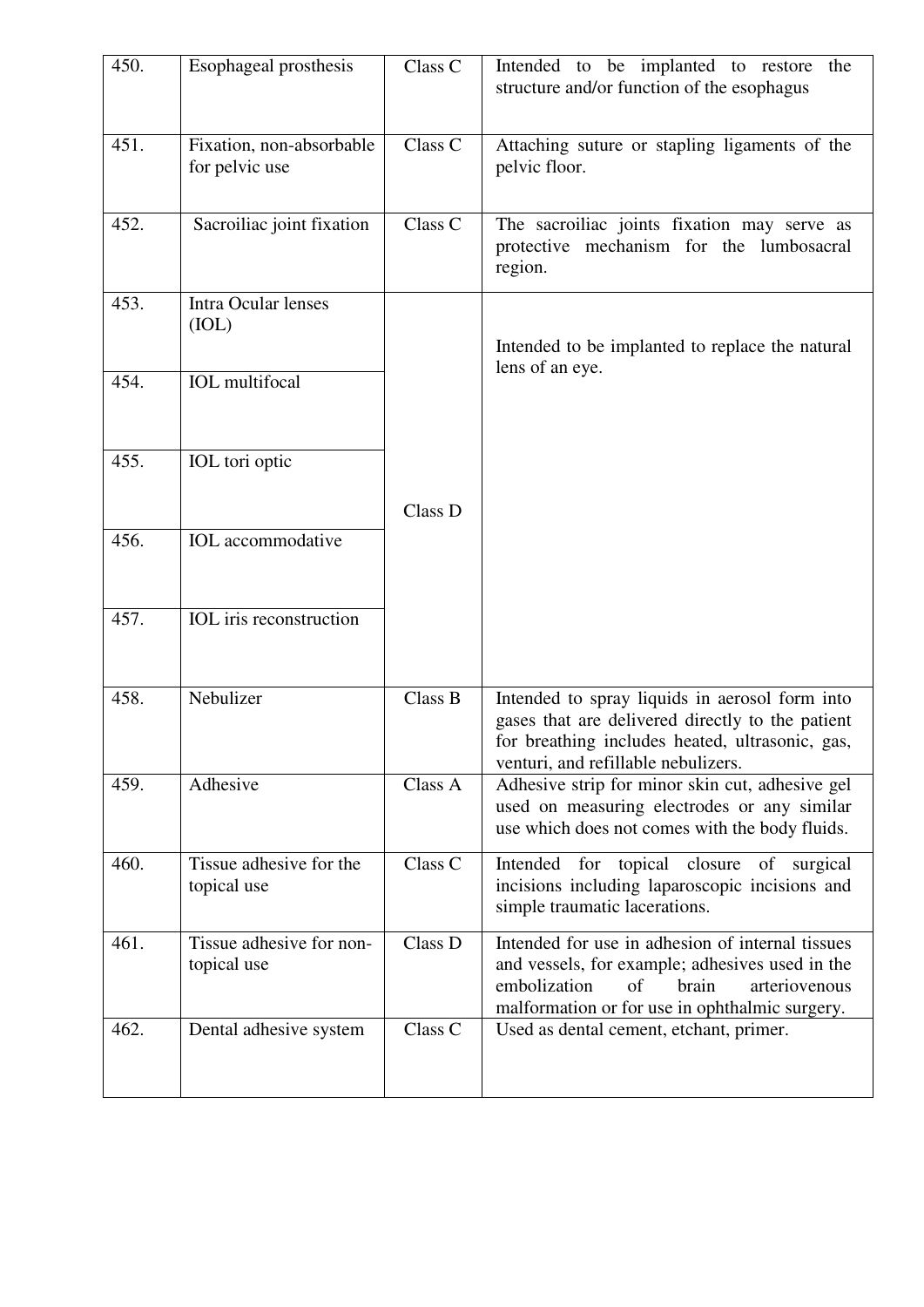| <b>S. N.</b> | <b>Category</b>                                                                        | in vitro diagnostic<br>medical device                          | <b>Class</b> | <b>Intended use</b>                                                                                                                                                                                                        |
|--------------|----------------------------------------------------------------------------------------|----------------------------------------------------------------|--------------|----------------------------------------------------------------------------------------------------------------------------------------------------------------------------------------------------------------------------|
|              |                                                                                        |                                                                |              |                                                                                                                                                                                                                            |
|              |                                                                                        |                                                                | $\mathbf{A}$ |                                                                                                                                                                                                                            |
| 1.           | Instruments,<br>analyzers,<br>receptacles<br>etc used for<br>an in vitro<br>diagnostic | Slides, Mixing sticks,<br>Droppers etc.                        | $\mathbf{A}$ | If it is reagent or an article which<br>possesses any specific characteristic<br>that is intended by its product owner<br>to make it suitable for an in vitro<br>diagnostic procedure related to a<br>specific examination |
| 2.           | procedure<br>exemplified<br>as:                                                        | <b>Instruments/Analyzers</b>                                   | A            | an instrument intended specifically to<br>be used for an in vitro diagnostic<br>procedure                                                                                                                                  |
| 3.           |                                                                                        | Test tubes, Blood<br>collection tubes, Petri<br>dishes etc.    | A            | a specimen receptacle                                                                                                                                                                                                      |
|              |                                                                                        |                                                                | B            |                                                                                                                                                                                                                            |
| 4.           |                                                                                        | Acid Phosphatase (total<br>or prostatic) test<br>reagents/kits | $\bf{B}$     | acid<br>phosphatase<br>An<br>(total<br>or<br>prostatic) test reagent/kit is a medical<br>device, intended for the estimation of<br>acid phosphatase in serum/plasma.                                                       |
| 5.           | <b>Clinical</b><br><b>Chemistry</b><br>Reagents/<br><b>Kits for</b>                    | Albumin test<br>reagents/kits                                  | B            | An albumin test reagent/kit is a<br>medical device intended for the<br>estimation<br>of<br>albumin<br>in<br>serum/plasma.                                                                                                  |
| 6.           | estimation of<br>various<br><b>Parameters</b><br>exemplified<br>as:                    | Alkaline phosphatase or<br>isoenzymes test<br>reagents/kits    | B            | alkaline<br>phosphatase<br>An<br>or<br>isoenzymes test reagent/kit is a<br>medical device intended for the<br>estimation of alkaline phosphatase or<br>its isoenzymes in serum/plasma.                                     |
| 7.           |                                                                                        | Ammonia test<br>reagents/kits                                  | $\mathbf{B}$ | An ammonia test reagent/kit is a<br>medical device intended for the<br>estimation of ammonia levels in<br>blood, serum/plasma.                                                                                             |
| 8.           |                                                                                        | Amylase test<br>reagents/kits                                  | $\bf{B}$     | An amylase test reagent/kit is a<br>medical device intended for the<br>estimation of the enzyme amylase in<br>serum, saliva / urine.                                                                                       |
| 9.           |                                                                                        | Bicarbonate /<br>carbon<br>dioxide test reagents/kits          | $\mathbf{B}$ | A bicarbonate/carbon dioxide test<br>reagent/kit s a medical device for the<br>estimation<br>bicarbonate/carbon<br>of<br>dioxide<br>in plasma, serum/whole<br>blood.                                                       |

## **B - LIST OF IN VITRO DIAGNOSTIC MEDICAL DEVICES ALONG WITH THEIR RISK CLASS**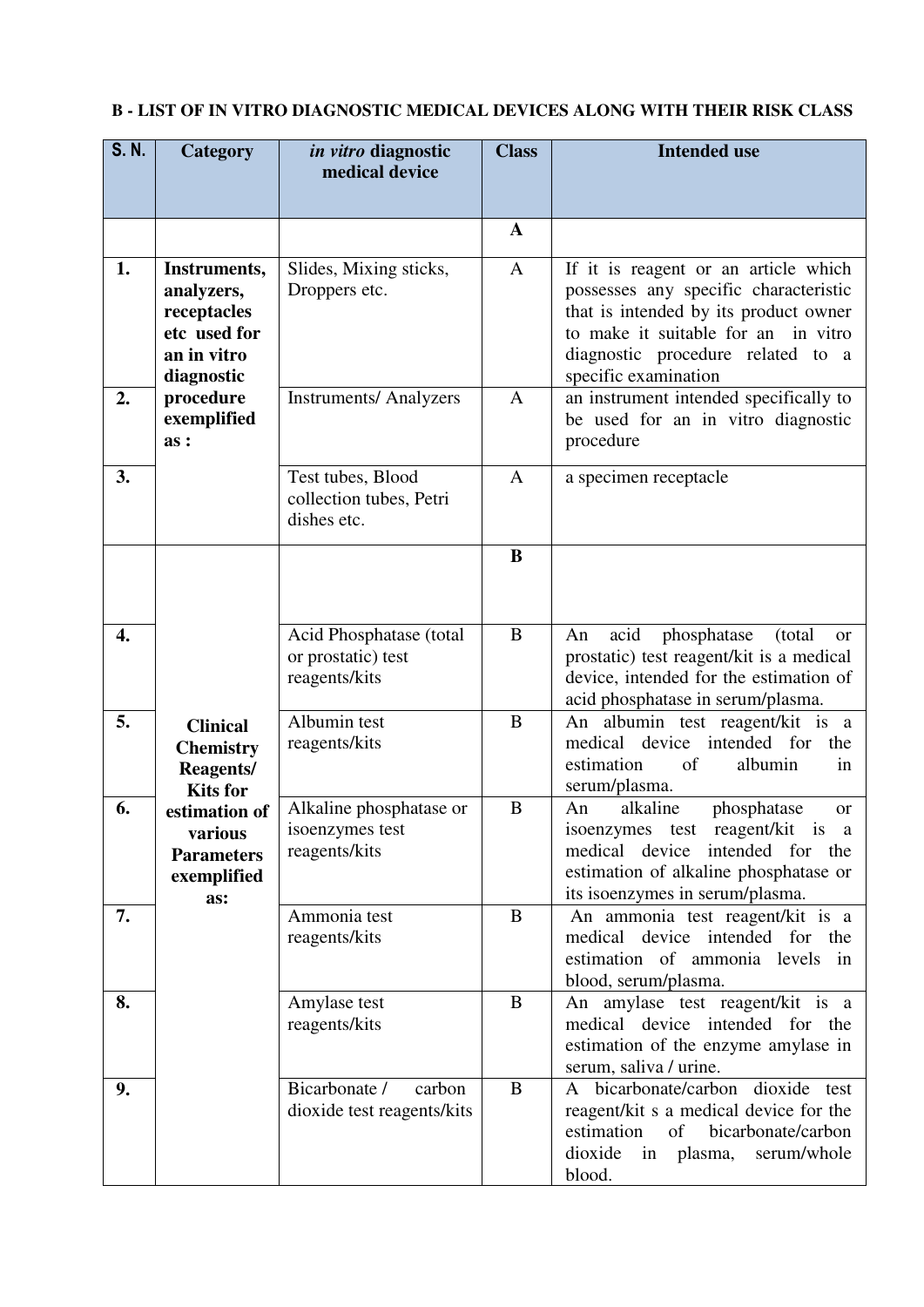| 10. | bilirubin (total and<br>direct) test reagents/kits                        | B        | A bilirubin (total and direct) test<br>reagent/kit is a medical device<br>intended for the<br>estimation<br>of<br>bilirubin<br>direct)<br>in<br>(total)<br>and<br>serum/plasma.                                                                                      |
|-----|---------------------------------------------------------------------------|----------|----------------------------------------------------------------------------------------------------------------------------------------------------------------------------------------------------------------------------------------------------------------------|
| 11. | Calcium<br>test<br>reagents/kits                                          | B        | A calcium test reagent/kit is a medical<br>device intended for the estimation of<br>total calcium in serum.                                                                                                                                                          |
| 12. | Chloride<br>test<br>reagents/kits                                         | B        | A chloride test reagent/kit is a<br>medical device intended for the<br>estimation of chloride in plasma,<br>serum, sweat /urine.                                                                                                                                     |
| 13. | cholesterol (total) test<br>reagents/kits                                 | B        | A cholesterol (total) test reagent/kit is<br>a medical device intended for the<br>estimation of cholesterol in serum or<br>plasma.                                                                                                                                   |
| 14. | HDL cholesterol test<br>reagents/kits                                     | B        | A HDL cholesterol test reagent/kit is<br>a medical device intended for the<br>estimation of HDL cholesterol in<br>serum / plasma.                                                                                                                                    |
| 15. | LDL cholesterol test<br>reagents/kits                                     | $\bf{B}$ | A LDL cholesterol test reagent/kit is a<br>medical device intended for the<br>estimation of LDL cholesterol in<br>serum/plasma.                                                                                                                                      |
| 16. | Lipoproteinstest<br>reagents/kits                                         | B        | A lipoprotein test reagent/kit is a<br>medical device intended for the<br>estimation of lipoproteins in serum /<br>plasma.                                                                                                                                           |
| 17. | Cholinesterase<br>test<br>reagents/kits                                   | B        | A cholinesterase test reagent/kit is a<br>medical device intended for the<br>estimation of cholinesteral in serum<br>/plasma                                                                                                                                         |
| 18. | Creatine Kinase and its<br>isoenzymestest<br>reagents/kits                | B        | creatine phosphokinase/creatine<br>A<br>isoenzymes including<br>kinase<br><sub>or</sub><br>CKMB, CKBB and CKMM test<br>reagent/kit is a medical device<br>intended for the estimation of the<br>enzyme creatine phosphokinase or its<br>isoenzymes in serum / plasma |
| 19. | Copper test<br>reagents/kits                                              | B        | Copper test reagent/kit is a medical<br>device intended for the estimation of<br>copper in plasma, serum / urine.                                                                                                                                                    |
| 20. | Creatinine test<br>reagents/kits                                          | B        | A creatinine test reagent/kit is a<br>medical device intended for the<br>estimation of creatinine in serum,<br>plasma / urine.                                                                                                                                       |
| 21. | Gamma<br>GlutamylTransferase<br>(GGT) and isoenymes<br>test reagents/kits | B        | Gamma Glutamyl Transferase<br>A<br>and<br>(GGT)<br>isoenzymes<br>test<br>reagent/kit is a medical device<br>intended for the estimation of the<br>enzyme Gamma GlutamylTransferase                                                                                   |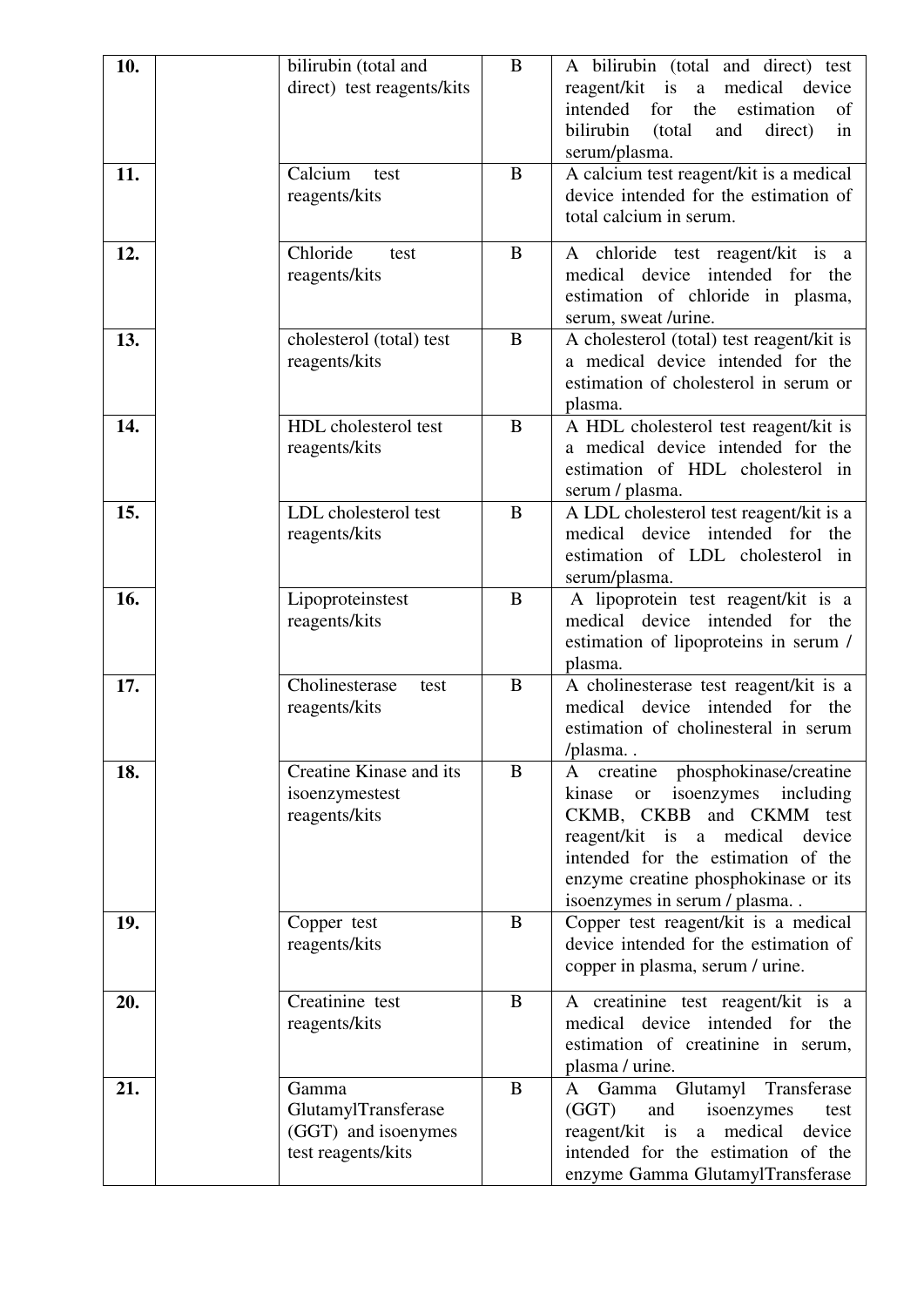|     |                                             |   | (GGT) in serum / plasma.                                                            |
|-----|---------------------------------------------|---|-------------------------------------------------------------------------------------|
|     |                                             |   |                                                                                     |
|     |                                             |   |                                                                                     |
| 22. | Glucose<br>test                             | B | A Glucose test reagent/kit is a                                                     |
|     | reagents/kits                               |   | medical device intended for<br>the                                                  |
|     |                                             |   | estimation<br>of<br>glucose<br>in<br>blood/plasma/ body fluids.                     |
| 23. | Glucose-6-Phosphate                         | B | Glucose-6-Phosphate<br>$\mathsf{A}$                                                 |
|     | Dehydrogenase                               |   | Dehydrogenase(G6PD)test                                                             |
|     | (G6PD) and its                              |   | reagents/kit is a medical device                                                    |
|     | isoenzymes test                             |   | intended for<br>the<br>estimation<br>of                                             |
|     | reagents/kits                               |   | Glucose-6-Phosphate Dehydrogenase                                                   |
|     |                                             |   | or its isoenzymes in serum / plasma                                                 |
| 24. | Glycosylated<br>Hemoglobin or its           | B | Glycosylated Hemoglobin or<br>its<br>variants<br>are                                |
|     | variants test                               |   | test reagents/kits<br>medical devices intended for<br>the                           |
|     | reagents/kits                               |   | estimation<br>of<br>glycosylated                                                    |
|     |                                             |   | hemoglobin or its variants including                                                |
|     |                                             |   | A <sub>1</sub> a, A <sub>1</sub> b, and A <sub>1c</sub> in blood.                   |
| 25. | Hemoglobin<br>test                          | B | A hemoglobin test reagent/kit is a                                                  |
|     | reagents/kits                               |   | medical device intended for the                                                     |
|     |                                             |   | estimation of hemoglobin in blood.                                                  |
| 26. | Iron test reagents/kits                     | B | An iron test reagent/kit is a medical                                               |
|     |                                             |   | device intended for the estimation of                                               |
|     |                                             |   | iron in serum /plasma.                                                              |
| 27. | Ferritin test                               |   | An Ferritin test reagent/kit is a                                                   |
|     | reagents/kits                               |   | medical device intended for the                                                     |
|     |                                             |   | estimation of ferritin in serum /                                                   |
|     |                                             | B | plasma<br>Iron-binding                                                              |
| 28. | Iron-binding capacity<br>test reagents/kits |   | capacity<br>test<br>reagents/kits are medical devices                               |
|     |                                             |   | intended for the estimation of iron-                                                |
|     |                                             |   | binding capacity in serum / plasma.                                                 |
| 29. | Lactate Dehydrogenase                       | B | A Lactate Dehydrogenase and its                                                     |
|     | and its isoenzymes test                     |   | isoenzymes test reagent/kit is a                                                    |
|     | reagents/kits                               |   | medical device intended for the                                                     |
|     |                                             |   | estimation<br>of<br>Lactate<br>enzyme<br>Dehydrogenase and its isoenzymes in        |
|     |                                             |   | serum / plasma.                                                                     |
| 30. | Lipase test reagents/kits                   | B | A lipase test reagent/kit is a medical                                              |
|     |                                             |   | device intended for the estimation of                                               |
|     |                                             |   | lipase in serum / plasma.                                                           |
| 31. | Magnesium test                              | B | A magnesium test reagent/kit is a                                                   |
|     | reagents/kits                               |   | medical device intended for the                                                     |
|     |                                             |   | estimation of magnesium levels in                                                   |
|     |                                             |   | serum / plasma.                                                                     |
| 32. | Phosphorus (inorganic)                      | B | (inorganic)<br>phosphorus<br>A<br>test                                              |
|     | test reagents/kits                          |   | medical device<br>reagent/kit is<br>a<br>intended<br>for<br>the<br>estimation<br>of |
|     |                                             |   | inorganic<br>phosphorus<br>in<br>serum,                                             |
|     |                                             |   |                                                                                     |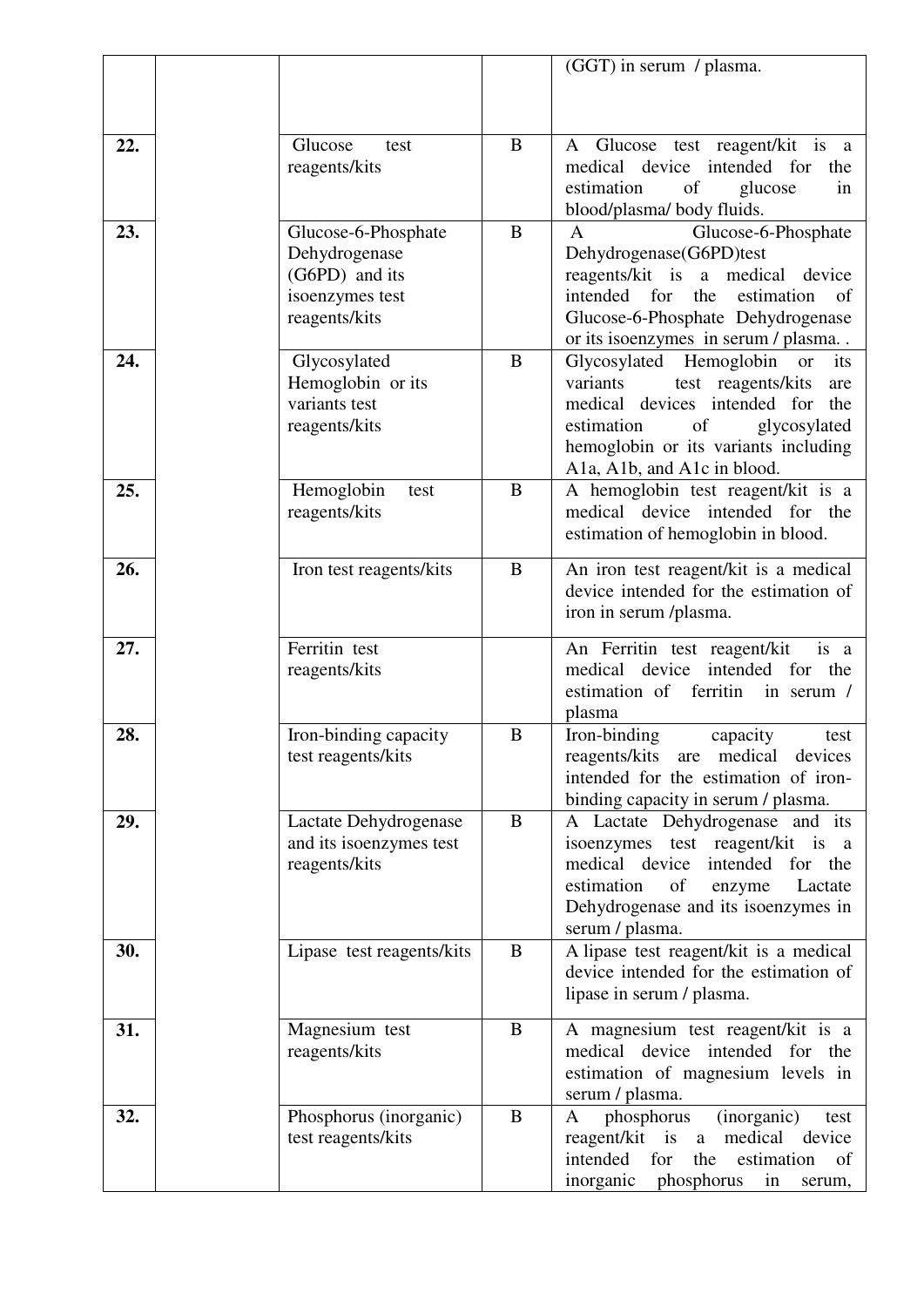|     |                                                                         |          | plasma / urine.                                                                                                                                                                                                       |
|-----|-------------------------------------------------------------------------|----------|-----------------------------------------------------------------------------------------------------------------------------------------------------------------------------------------------------------------------|
|     |                                                                         |          |                                                                                                                                                                                                                       |
|     |                                                                         |          |                                                                                                                                                                                                                       |
| 33. | Potassium test<br>reagents/kits                                         | B        | A potassium test reagent/kit is a<br>medical device intended for the<br>estimation of potassium in serum,<br>plasma / urine.                                                                                          |
| 34. | Aspartate Amino<br>Transferase<br>(AST/SGOT) test<br>reagents/kits      | B        | An Aspartate Amino Transferase<br>(AST/SGOT) test reagent/kit is a<br>medical device intended for the<br>estimation of the enzyme Aspartate<br>Amino Transferase (AST/SGOT) in<br>serum / plasma.                     |
| 35. | <b>Alanine Amino</b><br>Transferase<br>(ALT/SGPT) test<br>reagents/kits | B        | Amino<br>Alanine<br>Transferase<br>An<br>(ALT/SGPT) test reagent/kit is a<br>medical device intended for the<br>estimation of enzyme Alanine Amino<br>Transferase (ALT/SGPT) in serum /<br>plasma.                    |
| 36. | Sodium test<br>reagents/kits                                            | B        | A Sodium test reagent/kit is a medical<br>device intended for the estimation of<br>sodium in serum/ plasma / urine.                                                                                                   |
| 37. | Total protein test<br>reagents/kits                                     | $\bf{B}$ | A Total Protein test reagent/kit is a<br>medical device intended for the<br>estimation of total protein(s) in serum<br>/ plasma.                                                                                      |
| 38. | Protein (fractionation)<br>test reagents/kits                           | B        | Protein<br>(fractionation)<br>$\mathsf{A}$<br>test<br>reagent/kit is a medical device<br>intended for the estimation of protein<br>fractions<br>blood,<br>in<br>urine,<br>cerebrospinal fluid / other body<br>fluids. |
| 39. | Protein-bound iodine<br>test reagents/kits                              | B        | Protein-bound<br>iodine<br>A<br>test<br>reagent/kit is a medical device<br>for the estimation of<br>intended<br>protein-bound iodine in serum /<br>plasma.                                                            |
| 40. | Triglycerides test<br>reagents/kits                                     | B        | A Triglyceride test reagent/kit is a<br>medical device intended for the<br>estimation of triglycerides in serum /<br>plasma.                                                                                          |
| 41. | Urea (BUN) test<br>reagents/kits                                        | B        | A Urea (BUN) test reagent/kit is a<br>medical device intended for the<br>estimation of urea/Blood<br>Urea<br>Nitrogen (BUN) in plasma/ serum /<br>urine.                                                              |
| 42. | Uric Acid test<br>reagents/kits                                         | B        | A Uric Acid test reagent/kit is a<br>medical device intended<br>for the<br>estimation of uric acid in serum/<br>plasma / urine.                                                                                       |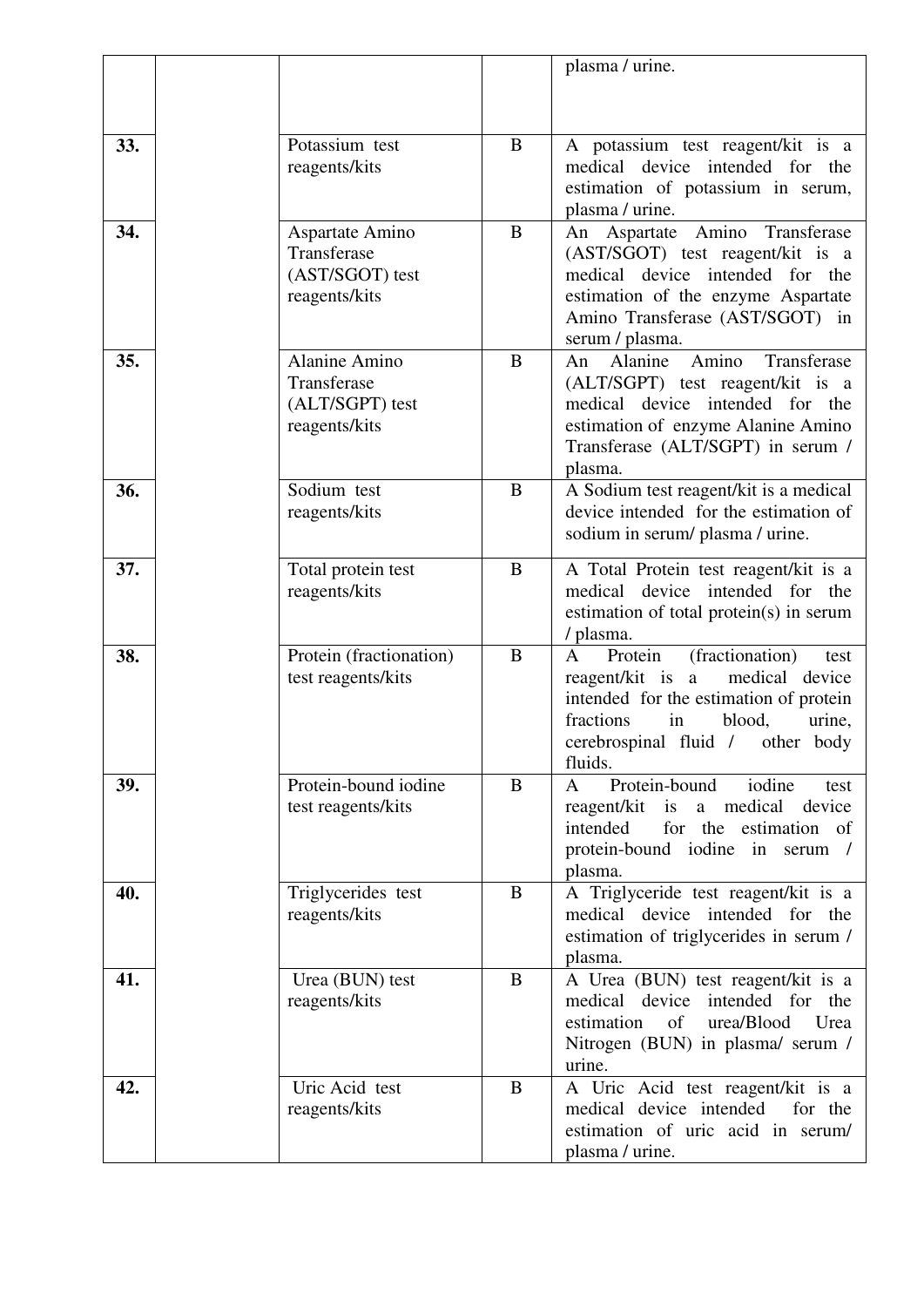| 43. |                                                                    | Micro-Protein test<br>reagents/kits                                                                                                                                                                                       | $\bf{B}$ | A Micro-protein test reagent/kit is a<br>medical device intended for the<br>of<br>estimation<br>micro-proteins<br>including micro-albumin in urine.                                                                                                                                                                     |
|-----|--------------------------------------------------------------------|---------------------------------------------------------------------------------------------------------------------------------------------------------------------------------------------------------------------------|----------|-------------------------------------------------------------------------------------------------------------------------------------------------------------------------------------------------------------------------------------------------------------------------------------------------------------------------|
| 44. |                                                                    | Zinc test reagents/kits                                                                                                                                                                                                   | B        | A Zinc test reagent/kit is a medical<br>device intended for the estimation of<br>zinc in serum / plasma.                                                                                                                                                                                                                |
| 45. |                                                                    | Other clinical chemistry<br>test reagents/kits                                                                                                                                                                            | $B^*$    | Clinical chemistry test reagent/kit<br>the<br>intended<br>estimation<br>for<br>- of<br>analytes/ parameters (other than listed<br>above) in serum/ plasma/ urine or<br>other body fluids.                                                                                                                               |
|     | <b>Hematology</b><br>Reagents/<br><b>Kits for</b><br>estimation of |                                                                                                                                                                                                                           | $\bf{B}$ |                                                                                                                                                                                                                                                                                                                         |
| 46. | Complete<br><b>Blood</b><br>Counts,<br>exemplified                 | <b>Blood cell Diluents</b>                                                                                                                                                                                                | $\bf{B}$ | A blood cell Diluent is a medical<br>device used to dilute blood for further<br>testing, such as Complete Blood<br>Count(CBC).                                                                                                                                                                                          |
| 47. | as:                                                                | Lyse reagents/kits for<br>differential counts                                                                                                                                                                             | $\bf{B}$ | A Lyse reagent/kit is a medical device<br>used for lysing of cells for the<br>estimation<br>of Complete<br><b>Blood</b><br>Count(CBC).                                                                                                                                                                                  |
| 48. |                                                                    | Rinse/Detergent/Cleaner<br>s reagents/kits                                                                                                                                                                                | B        | Rinse/Detergent/Cleaner<br>A<br>reagent/kit is a medical device used<br>for<br>cleaning<br>various<br>parts<br>of<br>Hematology analyzers like probes,<br>needles, baths, tubing etc.                                                                                                                                   |
|     | Reagents/<br><b>Kits for</b><br>estimation of<br>parameters        |                                                                                                                                                                                                                           | $\bf{B}$ |                                                                                                                                                                                                                                                                                                                         |
| 49. | in the urine,<br>exemplified<br>as:                                | Ascorbic Acid/ Bilirubin<br>/Blood Cells/Glucose/<br>Ketone / Leukocyte<br>peroxidase / Specific<br>gravity/Urobilinogen<br>Nitrite / pH / Protein /<br>Albumin & other<br>urinary analytes test<br>reagents /Strips/kits | $\bf{B}$ | Ascorbic Acid/ Bilirubin /Blood<br>Cells/Glucose/ Ketone / Leukocyte<br>Specific<br>peroxidase<br>gravity/Urobilinogen Nitrite / pH /<br>Protein / Albumin & other urinary<br>analytes test reagents /Strips/kits, are<br>medical devices intended for the<br>preliminary estimation of diagnostic<br>markers in urine. |
|     | In - vitro<br><b>Diagnostic</b><br><b>Medical</b>                  |                                                                                                                                                                                                                           | B        |                                                                                                                                                                                                                                                                                                                         |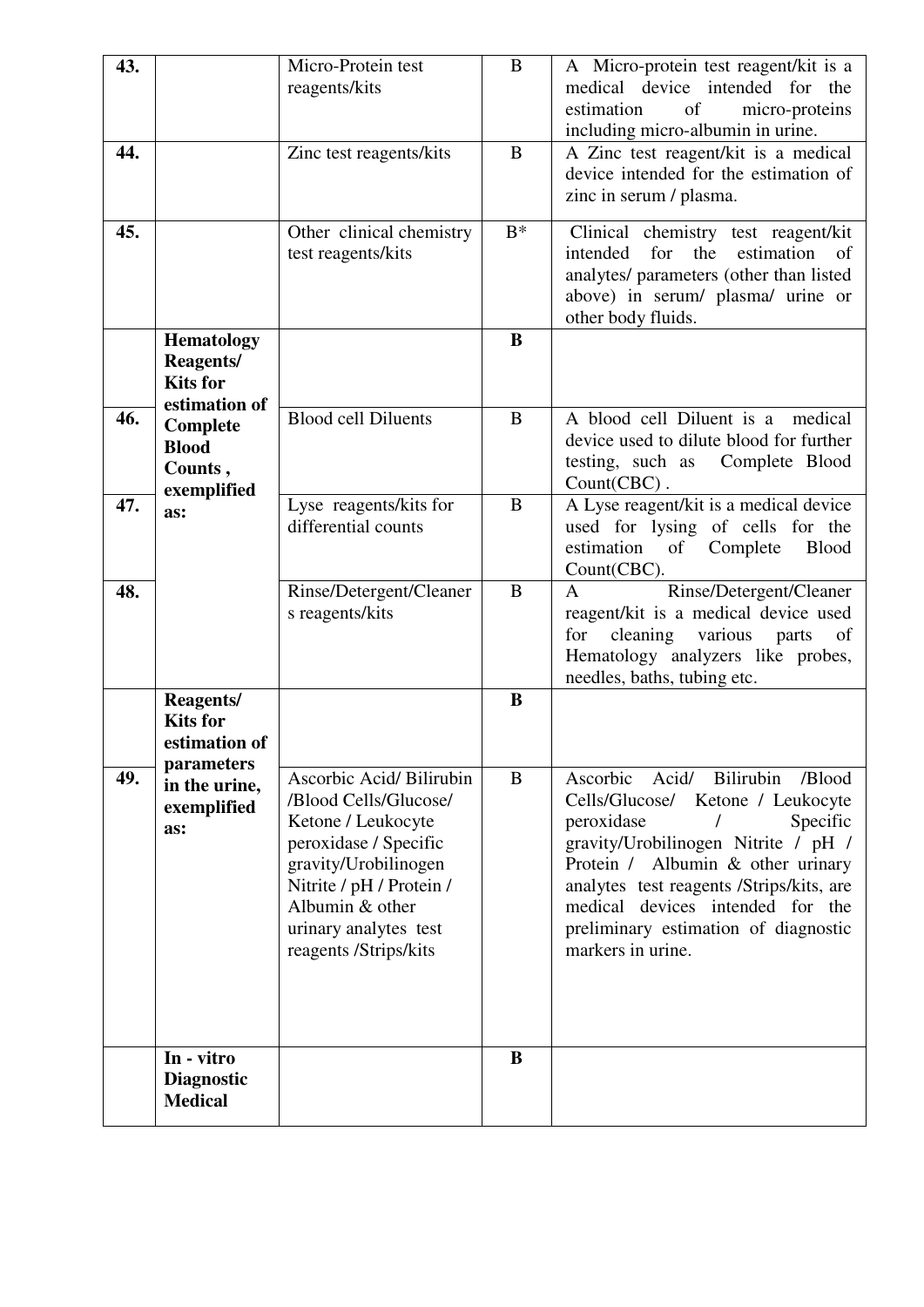| 50. | <b>Devices for</b><br><b>Self-Testing</b>                              | Glucose test<br>reagents/kits                                           | B             | A glucose test reagent/kit is a medical<br>device intended for the preliminary<br>self testing of glucose levels in<br>blood/body fluids.                                                                                                              |
|-----|------------------------------------------------------------------------|-------------------------------------------------------------------------|---------------|--------------------------------------------------------------------------------------------------------------------------------------------------------------------------------------------------------------------------------------------------------|
| 51. |                                                                        | Human Chorionic<br>Gonadotropin (hCG)<br>test reagents/kits             | B             | A human Chorionic Gonadotropin<br>(hCG) test reagent/kit is a medical<br>device intended for the preliminary<br>self testing of hCG in urine/body<br>fluids.                                                                                           |
| 52. |                                                                        | Luteinizing Hormone<br>(LH) test reagents/kits                          | B             | A Luteinizing Hormone (LH) test<br>reagent/kit is a<br>medical device<br>intended for the preliminary self<br>testing of Luteinizing Hormone (LH<br>) in urine/body fluids.                                                                            |
| 53. |                                                                        | Glycosylated<br>hemoglobinor its<br>variants Test<br>reagents/kits      | B             | Glycosylated Hemoglobin<br>its<br>or<br>variants<br>test reagents/kits<br>are<br>medical devices intended for<br>the<br>preliminary<br>self<br>of<br>testing<br>Glycosylated Hemoglobin or<br>its<br>variants including A1a, A1b, and A1c<br>in blood. |
| 54. |                                                                        | Cholesterol test<br>reagents/kits                                       | B             | A Cholesterol test reagent/kit is a<br>intended<br>medical<br>for<br>device<br>preliminary self<br>testing<br>of<br>cholesterol in blood /body fluids.                                                                                                 |
| 55. |                                                                        | <b>Follicle Stimulating</b><br>Hormone (FSH) test<br>reagents/kits      | B             | A Follicle Stimulating Hormone<br>(FSH) test reagent/kit is a medical<br>device intended for the preliminary<br>self testing of Follicle Stimulating<br>Hormone (FSH) in urine /body fluids                                                            |
| 56. |                                                                        | Other In - vitro<br>Diagnostic Medical<br>Devices for Self -<br>Testing | $B^*$         |                                                                                                                                                                                                                                                        |
| 57. | In - vitro<br><b>Diagnostic</b><br><b>Medical</b><br><b>Device for</b> |                                                                         | $\mathbf C$   |                                                                                                                                                                                                                                                        |
| 58. | near patient<br>testing                                                | <b>Blood Gas Analysis test</b><br>reagents/kits                         | $\mathcal{C}$ | A Blood Gas Analysis test reagent/kit<br>for near patient testing, is a medical<br>device intended for the estimation of<br>certain gases (such<br>as oxygen and carbon dioxide<br>$etc.$ )<br>dissolved in arterial blood.                            |
| 59. |                                                                        | Anticoagulant<br>monitoring test<br>reagents/kits                       | $\mathsf{C}$  | An Anticoagulant monitoring test<br>reagent/kit for near patient testing, is<br>a medical device intended for the<br>estimation of coagulation parameters<br>(such as PT, TT, APTT etc.) in<br>plasma/blood.                                           |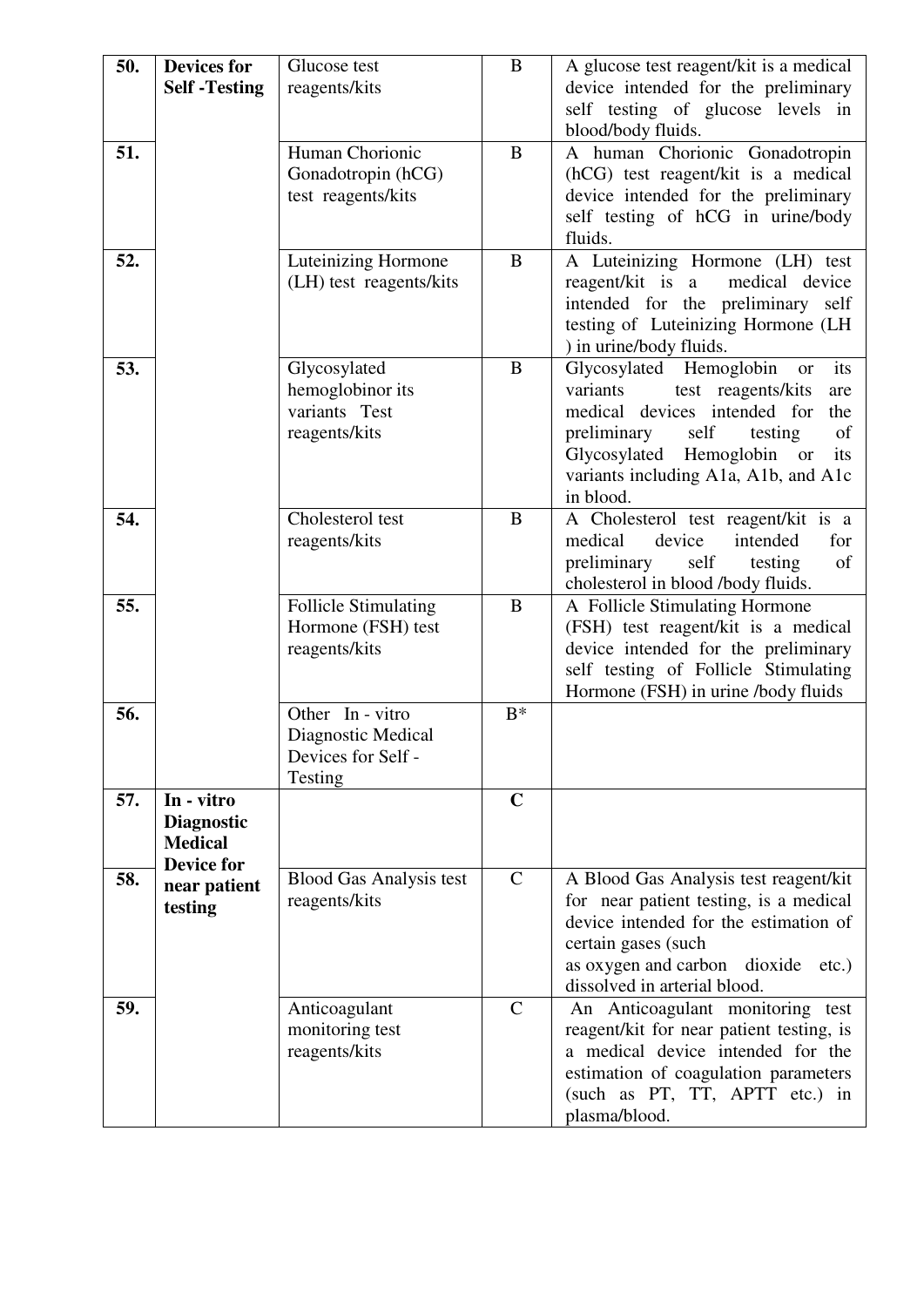| 60. |                 | Diabetes management      | $\mathcal{C}$  | Diabetes<br>management<br>A<br>test                                     |
|-----|-----------------|--------------------------|----------------|-------------------------------------------------------------------------|
|     |                 | test reagents/kits       |                | reagent/kit for near patient testing, is                                |
|     |                 |                          |                | a medical device intended for the of                                    |
|     |                 |                          |                | monitoring of diabetes in body fluids.                                  |
| 61. |                 | C- Reactive Protein      | $\mathsf{C}$   | A C- Reactive Protein (CRP) test                                        |
|     |                 | (CRP)test reagents/kits  |                | reagent/kit for near patient testing, is                                |
|     |                 |                          |                | a medical device intended for the                                       |
|     |                 |                          |                | estimation of C -Reactive Protein                                       |
|     |                 |                          |                | (CRP) in serum and other body fluids                                    |
| 62. |                 | H. pylori test           | $\mathbf C$    | An H. pylori test reagent/kit for near                                  |
|     |                 | reagents/kits            |                | patient testing, is a medical device                                    |
|     |                 |                          |                | intended for the estimation of H.                                       |
|     |                 |                          |                | pylori in blood/body fluids.                                            |
| 63. |                 | Troponin test            | $\mathbf C$    | A Troponin test reagent/kit for near                                    |
|     |                 | reagents/kits            |                | patient testing, is a medical device                                    |
|     |                 |                          |                | intended<br>for<br>estimation<br>the<br>of                              |
|     |                 |                          |                | Troponin T,I<br>and its variants in                                     |
|     |                 |                          |                | blood/body fluids                                                       |
| 64. |                 | Other in vitro           | $\mathbf{C}^*$ | In vitro Diagnostic Medical Device                                      |
|     |                 | Diagnostic Medical       |                | near patient test reagent/kit<br>for                                    |
|     |                 | Devices for near patient |                | the estimation of<br>intended<br>for                                    |
|     |                 | test reagents/kits       |                | analytes/ parameters (other than listed                                 |
|     |                 |                          |                | above) in serum, plasma, urine or                                       |
|     |                 |                          |                | other body fluids.                                                      |
|     | Reagents/       |                          | $\mathbf C$    |                                                                         |
|     | <b>Kits for</b> |                          |                |                                                                         |
|     | estimation of   |                          |                |                                                                         |
|     | parameters      |                          |                |                                                                         |
|     |                 | Toxoplasma gondii test   | $\mathsf{C}$   | Toxoplasma<br>gondii<br>A<br>test                                       |
| 65. | of ToRCH&       |                          |                |                                                                         |
|     | other           | reagents/kits            |                | reagent/kit is a<br>medical<br>device                                   |
|     | infectious      |                          |                | for<br>intended<br>detection<br>the<br>of                               |
|     | agents          |                          |                | Toxoplasma gondii in serum/body                                         |
|     | exemplified     |                          |                | fluids.                                                                 |
| 66. | as under:       | Rubella virus 1 test     | $\mathsf{C}$   | A Rubella virus test reagent/kit is a                                   |
|     |                 | reagents/kits            |                | medical device intended for the                                         |
|     |                 |                          |                | detection<br>of Rubella<br>virus<br>in                                  |
|     |                 |                          |                | serum/body fluids.                                                      |
| 67. |                 | Cytomegalovirus test     | $\mathbf C$    | Cytomegalovirus test reagent/kit<br>A                                   |
|     |                 | reagents/kits            |                | is a medical device intended for the                                    |
|     |                 |                          |                | detection of Cytomegalovirus in                                         |
|     |                 |                          |                | serum/body fluids.                                                      |
| 68. |                 | Herpes simplex virus     | $\mathsf{C}$   | virus<br>A Herpes simplex<br>test                                       |
|     |                 | reagents/kits            |                | reagent/kit is a medical device<br>intended for the detection of Herpes |
|     |                 |                          |                | simplex virus in serum/body fluids.                                     |
| 69. |                 | Chlamydia pneumoniae     | $\mathsf{C}$   | Chlamydia pneumoniae<br>A<br>test                                       |
|     |                 | test reagents/kits       |                | reagent/kit is a medical device                                         |
|     |                 |                          |                | intended<br>for<br>detection<br>the<br><sub>of</sub>                    |
|     |                 |                          |                | Chlamydia pneumonia in serum/body                                       |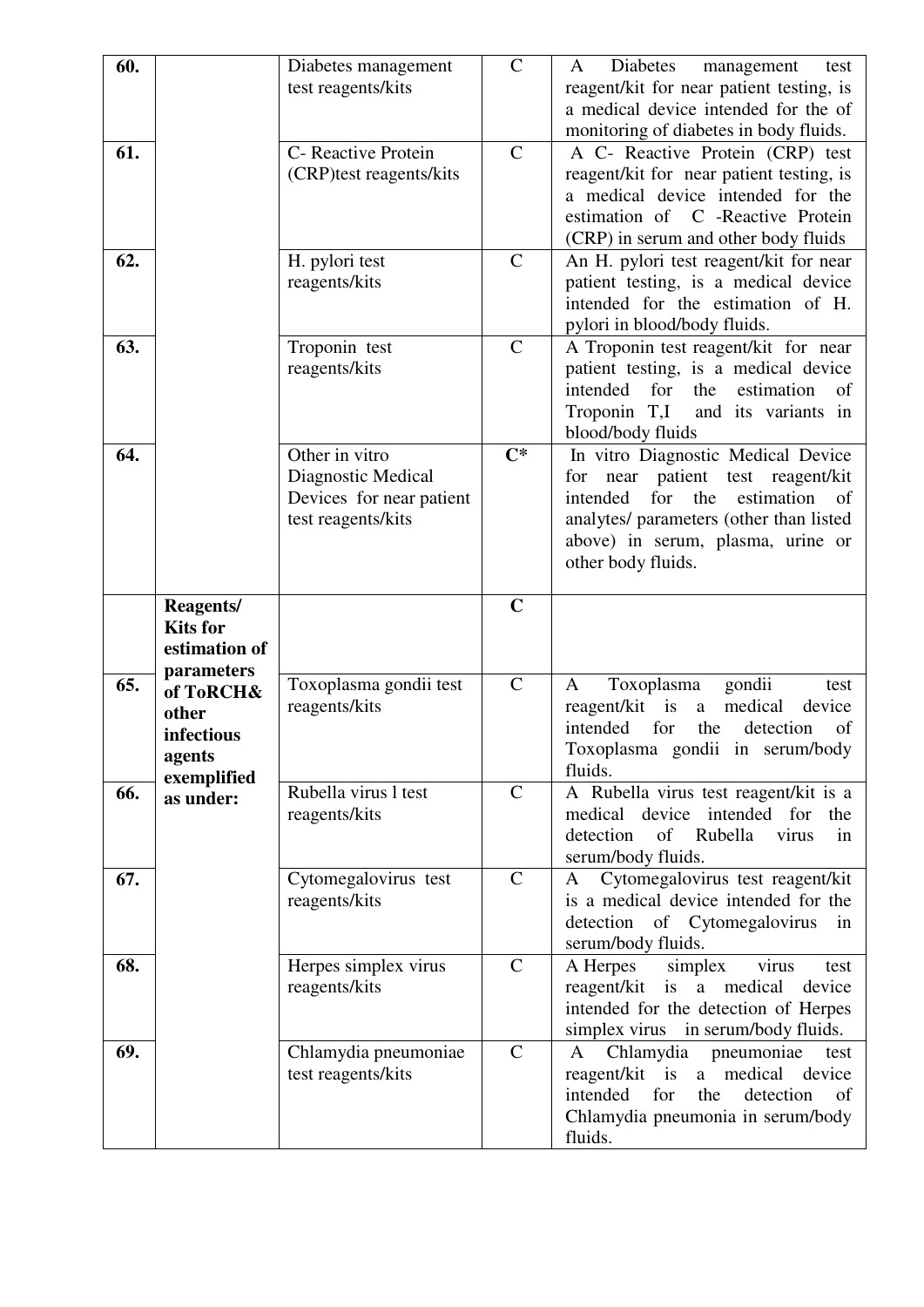| 70.<br>71. |                                                                      | Methicillin-Resistant<br>Staphylococcus aureus<br>test reagents/kits<br>Enterovirus test | $\mathbf C$<br>$\mathsf{C}$ | Methicillin-Resistant<br>A<br>Staphylococcus aureus test reagent/kit<br>is a medical device intended for the<br>Methicillin-Resistant<br>detection of<br>Staphylococcus<br>aureus<br>in<br>serum/body fluids<br>An Enterovirus test reagent/kit is a |
|------------|----------------------------------------------------------------------|------------------------------------------------------------------------------------------|-----------------------------|------------------------------------------------------------------------------------------------------------------------------------------------------------------------------------------------------------------------------------------------------|
|            |                                                                      | reagents/kits                                                                            |                             | medical device intended for<br>the<br>detection<br>of<br>enterovirus)<br>in<br>serum/body fluids.                                                                                                                                                    |
|            | <b>Reagents/</b><br><b>Kits for</b><br>detection of<br><b>Cancer</b> |                                                                                          | $\mathbf C$                 |                                                                                                                                                                                                                                                      |
| 72.        | <b>Markers</b><br>exemplified<br>as:                                 | Alpha-fetoprotein test<br>reagents/kits                                                  | $\mathbf C$                 | An Alpha-fetoprotein test reagent/kit<br>is a medical device intended for the<br>detection of Alpha-fetoprotein<br>in<br>serum/body fluids.                                                                                                          |
| 73.        |                                                                      | Beta-2 microglobulin<br>test reagents/kits                                               | $\mathsf{C}$                | microglobulin<br>Beta-2<br>A<br>test<br>reagent/kit is a<br>medical device<br>intended for the detection of Beta-2<br>microglobulin in serum/body fluids                                                                                             |
| 74.        |                                                                      | Bladder tumour antigen<br>(BTA) test reagents/kits                                       | $\mathbf C$                 | A Bladder tumour antigen (BTA) test<br>reagent/kit is a<br>medical device<br>intended for the detection of Bladder<br>tumour antigen (BTA)in serum/body<br>fluids                                                                                    |
| 75.        |                                                                      | CA15-3 test<br>reagents/kits                                                             | $\mathbf C$                 | $CA15-3$<br>antigen (BTA) test<br>A<br>reagent/kit is a<br>medical device<br>intended for the detection of CA15-3<br>in serum/body fluids                                                                                                            |
| 76.        |                                                                      | CA27.29 test<br>reagents/kits                                                            | $\mathbf C$                 | CA27.29 test reagent/kit is a<br>A<br>medical device intended for the<br>detection of CA27.29 in serum/body<br>fluids                                                                                                                                |
| 77.        |                                                                      | CA125 test reagents/kits                                                                 | $\mathsf{C}$                | A CA125test reagent/kit is a medical<br>device intended for the detection of<br>CA125 in serum/body fluids                                                                                                                                           |
| 78.        |                                                                      | CA72-4 test<br>reagents/kits                                                             | $\mathsf{C}$                | A CA72-4<br>test reagent/kit is a<br>medical device intended for the<br>detection of CA72-4 in serum/body<br>fluids                                                                                                                                  |
| 79.        |                                                                      | CA19-9 test<br>reagents/kits                                                             | $\mathbf C$                 | test reagent/kit is a<br>A CA19-9<br>medical device intended for the<br>detection of CA19-9 in serum/body<br>fluids                                                                                                                                  |
| 80.        |                                                                      | Calcitonin test<br>reagents/kits                                                         | $\mathsf{C}$                | A Calcitonin test reagent/kit is a<br>medical device<br>intended for the<br>detection<br>of<br>Calcitonin<br>in<br>serum/body fluids                                                                                                                 |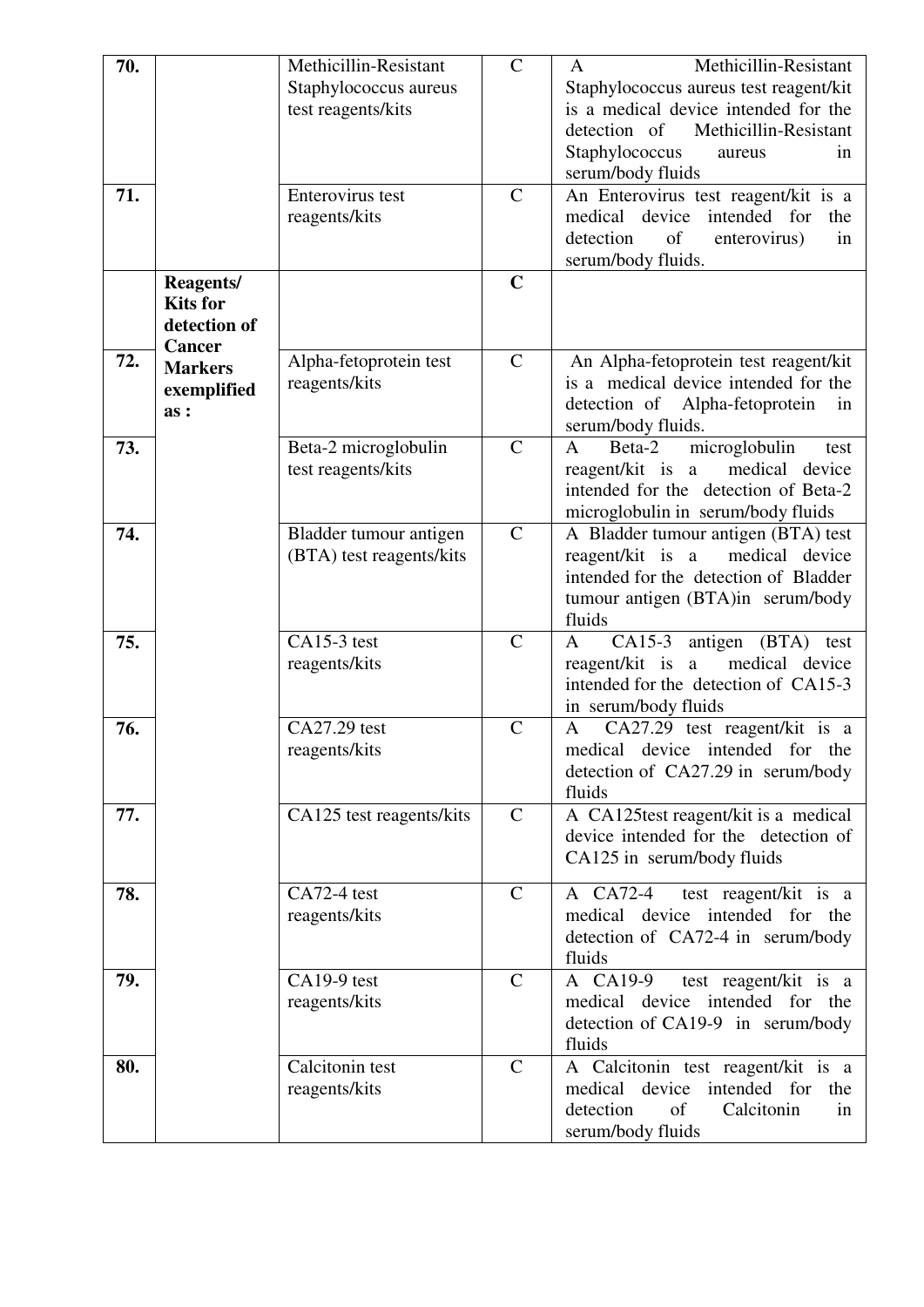| 81. | Carcinoembryonic<br>antigen (CEA) test<br>reagents/kits                          | $\mathsf{C}$ | A Carcinoembryonic antigen (CEA)<br>test reagent/kit is a medical device<br>intended for the<br>detection of<br>Carcinoembryonic antigen (CEA) in<br>serum/body fluids                                              |
|-----|----------------------------------------------------------------------------------|--------------|---------------------------------------------------------------------------------------------------------------------------------------------------------------------------------------------------------------------|
| 82. | Chromogranin A test<br>reagents/kits                                             | $\mathsf{C}$ | A Chromogranin A test reagent/kit is<br>medical device intended for the<br>a<br>detection of Chromogranin A in<br>serum/body fluids                                                                                 |
| 83. | Estrogen / Progesterone<br>receptors test<br>reagents/kits                       | $\mathsf{C}$ | Estrogen / Progesterone test<br>A<br>reagent/kit is a<br>medical device<br>intended for the<br>detection of<br>in<br>Estrogen<br>$\sqrt{2}$<br>Progesterone<br>serum/body fluids                                    |
| 84. | HER2 (Human<br><b>Epidermal Growth</b><br>Factor receptor, test<br>reagents/kits | $\mathsf{C}$ | A HER2 (Human Epidermal Growth<br>Factor receptor test reagent/kit is a<br>medical device intended<br>for the<br>detection<br>HER2<br>of<br>(Human<br>Epidermal Growth Factor receptor in<br>serum/body fluids      |
| 85. | human Chorionic<br>Goadotropin (hCG) test<br>system test reagents/kits           |              | human Chorionic Goadotropin<br>$\mathbf{A}$<br>(hCG) test reagent/kit is a medical<br>device intended for the detection of<br>human Chorionic Goadotropin (hCG)<br>in serum/body fluids                             |
| 86. | Lipid associated sialic<br>acid test reagents/kits                               | $\mathsf{C}$ | A Lipid associated sialic acid<br>test<br>reagent/kit is a<br>medical device<br>intended for the detection of Lipid<br>associated sialic acid in serum/body<br>fluids                                               |
| 87. | Neuron -Specific<br>Enolase (NSE) test<br>reagents/kits                          | $\mathsf{C}$ | A Neuron -Specific Enolase (NSE)<br>test reagent/kit is a medical device<br>intended for the detection of Neuron<br>-Specific Enolase<br>(NSE)<br>in<br>serum/body fluids                                           |
| 88. | NMP22 test<br>reagents/kits                                                      | $\mathsf{C}$ | NMP22 test reagent/kit is a<br>$\mathsf{A}$<br>medical device intended for the<br>detection of NMP22 in serum/body<br>fluids                                                                                        |
| 89. | Prostate-Specific<br>Antigen (PSA) test<br>reagents/kits                         | $\mathbf C$  | A Prostate-Specific Antigen (PSA)<br>test reagent/kit is a medical device<br>intended for the<br>detection<br>of<br>Prostate-Specific Antigen (PSA)<br>in<br>serum/body fluids                                      |
| 90. | Prostatic Acid<br>Phosphatase (PAP) test<br>reagents/kits                        | $\mathsf{C}$ | A Prostatic Acid Phosphatase (PAP)<br>test reagents/kits<br>test reagent/kit is a medical device<br>intended for the<br>detection of<br>Prostatic Acid Phosphatase (PAP) test<br>reagents/kits in serum/body fluids |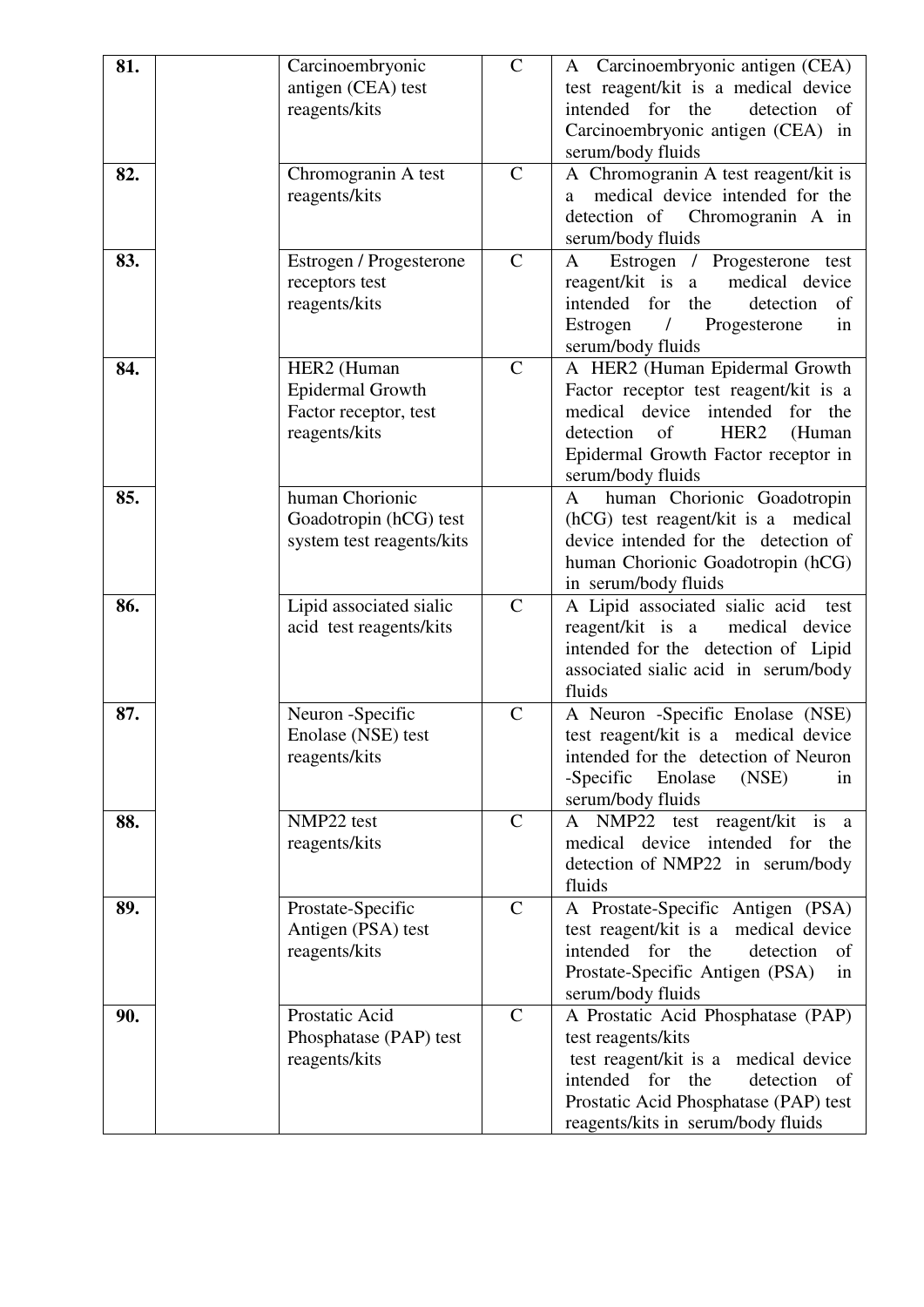| 91.  |                                                              | Prostate Cancer Antigen<br>3 gene (PCA 3) test<br>reagents/kits                | $\mathbf C$    | A Prostate Cancer Antigen 3 gene<br>(PCA 3) test reagent/kit is a medical<br>device intended for the detection of<br>Prostate Cancer Antigen 3 gene (PCA<br>3) in serum/body fluids                                          |
|------|--------------------------------------------------------------|--------------------------------------------------------------------------------|----------------|------------------------------------------------------------------------------------------------------------------------------------------------------------------------------------------------------------------------------|
| 92.  |                                                              | Prostate-Specific<br>Membrane Antigen<br>(PSMA) test<br>reagents/kits          | $\mathsf{C}$   | Membrane<br>Prostate-Specific<br>A<br>Antigen (PSMA) test reagent/kit is a<br>medical device intended for the<br>detection<br>of<br>Prostate-Specific<br>Membrane<br>(PSMA)<br>Antigen<br>in<br>serum/body fluids            |
| 93.  |                                                              | S-100 test reagents/kits                                                       | $\mathsf{C}$   | A S-100 test reagent/kit is a medical<br>device intended for the detection of<br>S-100 in serum/body fluids                                                                                                                  |
| 94.  |                                                              | TA-90 test reagents/kits                                                       | $\mathbf C$    | A TA-90 test reagent/kit is a medical<br>device intended for the detection of<br>TA-90 in serum/body fluids                                                                                                                  |
| 95.  |                                                              | Thyroglobulin test<br>reagents/kits                                            | $\mathbf C$    | A Thyroglobulin test reagent/kit is a<br>medical device intended for<br>the<br>detection<br>of<br>Thyroglobulin<br>in<br>serum/body fluids                                                                                   |
| 96.  |                                                              | <b>Tissue Polypeptide</b><br>Antigen (TPA) test<br>reagents/kits               | $\mathsf{C}$   | A Tissue Polypeptide Antigen (TPA)<br>test reagent/kit is a medical device<br>intended for the detection of Tissue<br>Polypeptide<br>Antigen<br>(TPA)<br>in<br>serum/body fluids                                             |
| 97.  |                                                              | Other Reagents/Kits<br>for detection of Cancer<br><b>Markers</b>               | $\mathbf{C}^*$ |                                                                                                                                                                                                                              |
|      | Reagents/<br><b>Kits for</b><br>estimation of<br>Coagulation |                                                                                | $\mathbf C$    |                                                                                                                                                                                                                              |
| 98.  | parameters<br>exemplified<br>as:                             | PT (Prothrombin Time)<br>test reagents/kits                                    | $\mathsf{C}$   | Prothrombin<br>Time<br>$(PT)$ test<br>A<br>reagent/kit is<br>medical<br>device<br>a<br>intended for<br>the<br>estimation<br>- of<br>prothrombin time<br>in plasma/body<br>fluids.                                            |
| 99.  |                                                              | TT (Thrombin Time)<br>test reagents/kits                                       | $\mathsf{C}$   | Thrombin<br>Time(TT)test<br>$\overline{A}$<br>reagent/kit is<br>medical device<br>a<br>intended<br>for<br>estimation of<br>the<br>Thrombin Time in plasma/body fluids                                                        |
| 100. |                                                              | <b>Activated Partial</b><br>Thromboplastin<br>Time(APTT)<br>testsreagents/kits | $\mathsf{C}$   | Activated<br>Partial<br>A<br>ThromboplastinTime<br>(APTT)<br>test<br>reagent/kit is<br>a medical device<br>intended<br>for<br>the<br>estimation<br>of<br>Activated<br>Partial<br>ThromboplastinTime in plasma/body<br>fluids |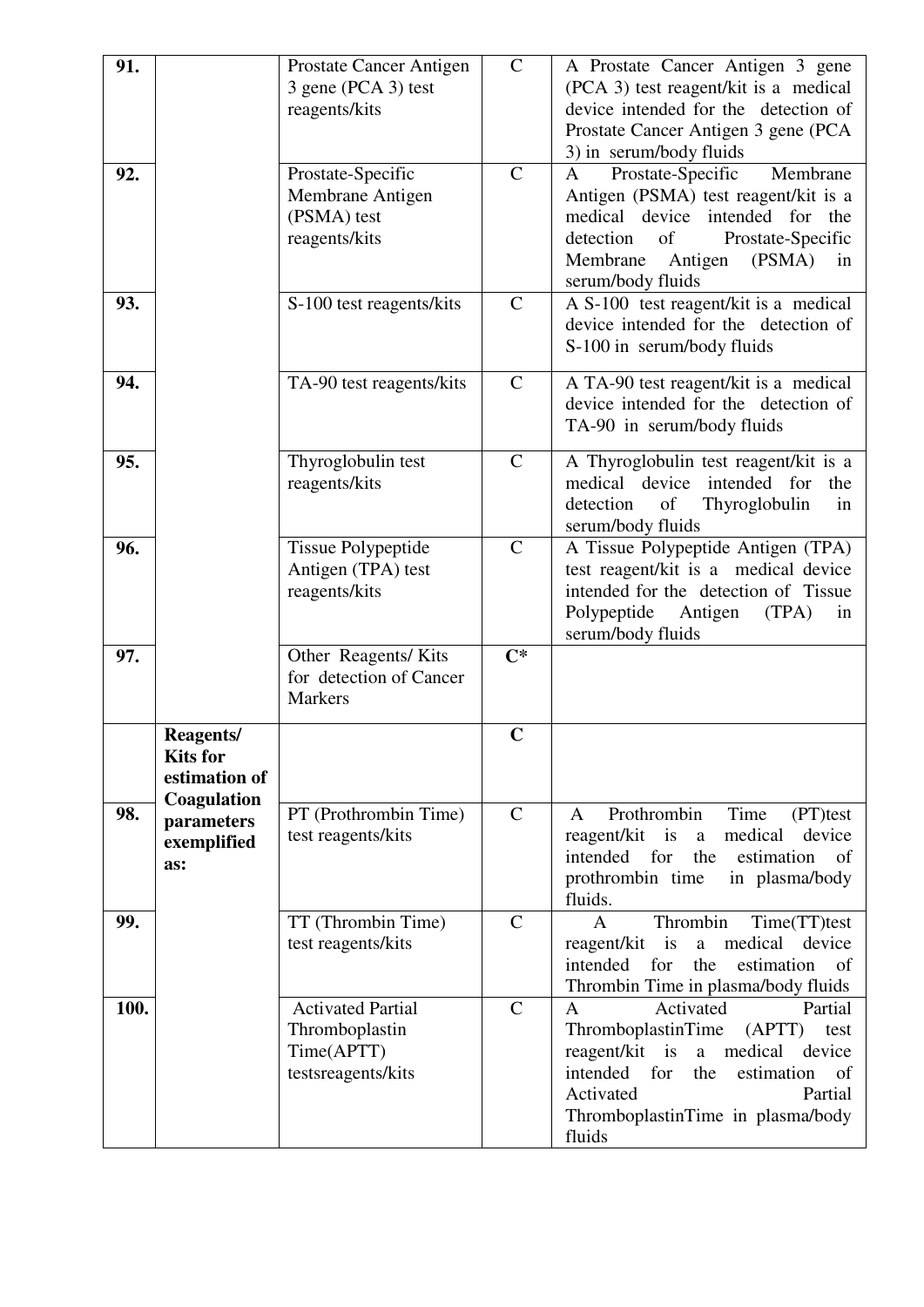| 101. |                                                              | Activated whole blood<br>clotting time tests<br>reagents/kits       |               | A Activated whole blood clotting<br>time test reagent/kit is a medical<br>device intended for the estimation of<br>Activated whole blood clotting Time<br>in plasma/body fluids          |
|------|--------------------------------------------------------------|---------------------------------------------------------------------|---------------|------------------------------------------------------------------------------------------------------------------------------------------------------------------------------------------|
| 102. |                                                              | Fibrinogen/Fibrin<br>degradation products<br>tests reagents/kits    | $\mathcal{C}$ | Fibrinogen/Fibrin degradation<br>A<br>products test reagent/kit is a medical<br>device intended for the estimation of<br>fibrinogen/fibrin degradation products<br>in plasma/body fluids |
| 103. |                                                              | D-Dimer tests<br>reagents/kits                                      | $\mathsf{C}$  | D-Dimer test reagent/kit is a<br>$\mathbf{A}$<br>medical device intended for<br>the<br>D-Dimer test<br>estimation of<br>in<br>plasma/body fluids                                         |
| 104. |                                                              | Other Reagents/ Kits for<br>estimation of<br>Coagulation parameters | $C^*$         |                                                                                                                                                                                          |
|      | Reagents/<br><b>Kits for</b><br>monitoring<br>of drug levels |                                                                     | $\mathbf C$   |                                                                                                                                                                                          |
| 105. | used for<br>therapy or<br>abuse<br>exemplified<br>as under   | Aminoglycoside antibiot<br>ics test reagents/kits                   | $\mathbf C$   | antibiotics<br>Aminoglycoside<br>test<br>reagents/kits are<br>medical devices<br>intended<br>for the<br>estimation<br>of<br>Aminoglycoside<br>antibiotics<br>in<br>serum/body fluids.    |
| 106. |                                                              | Antiepileptics test<br>reagents/kits                                | $\mathbf C$   | Antiepileptics test reagents/kits<br>are<br>medical devices intended for<br>the<br>estimation of Antiepileptics<br>in<br>serum/body fluids.                                              |
| 107. |                                                              | Antipsychotics test<br>reagents/kits                                | $\mathbf C$   | Antipsychotics test reagents/kits are<br>medical devices intended for the<br>estimation<br>Antipsychotics<br>of<br>in<br>serum/body fluids.                                              |
| 108. |                                                              | Mood stabilisers, test<br>reagents/kits                             | $\mathbf C$   | Mood stabilisers test reagents/kits are<br>medical devices intended for the<br>estimation of Mood stabilisers in<br>serum/body fluids                                                    |
| 109. |                                                              | Biologic monoclonal<br>antibody drugs test<br>reagents/kits         | $\mathsf{C}$  | Biologic monoclonal antibody drugs<br>test reagents/kits are medical devices<br>intended<br>for the<br>estimation<br>of<br>Biologic monoclonal antibody drugs<br>in serum/body fluids    |
| 110. |                                                              | Buprenorphine (BUP)<br>test reagents/kits                           | $\mathsf{C}$  | (BUP)<br>Buprenorphine<br>test<br>reagents/kits are<br>medical devices<br>intended for the<br>estimation<br>- of<br>Buprenorphine (BUP) in serum/body<br>fluids                          |
| 111. |                                                              | Amphetamine (AMP)<br>test reagents/kits                             | $\mathsf{C}$  | Amphetamine<br>(AMP)<br>test<br>reagents/kits are<br>medical devices<br>intended for<br>the<br>estimation<br>of<br>Amphetamine (AMP) in serum/body                                       |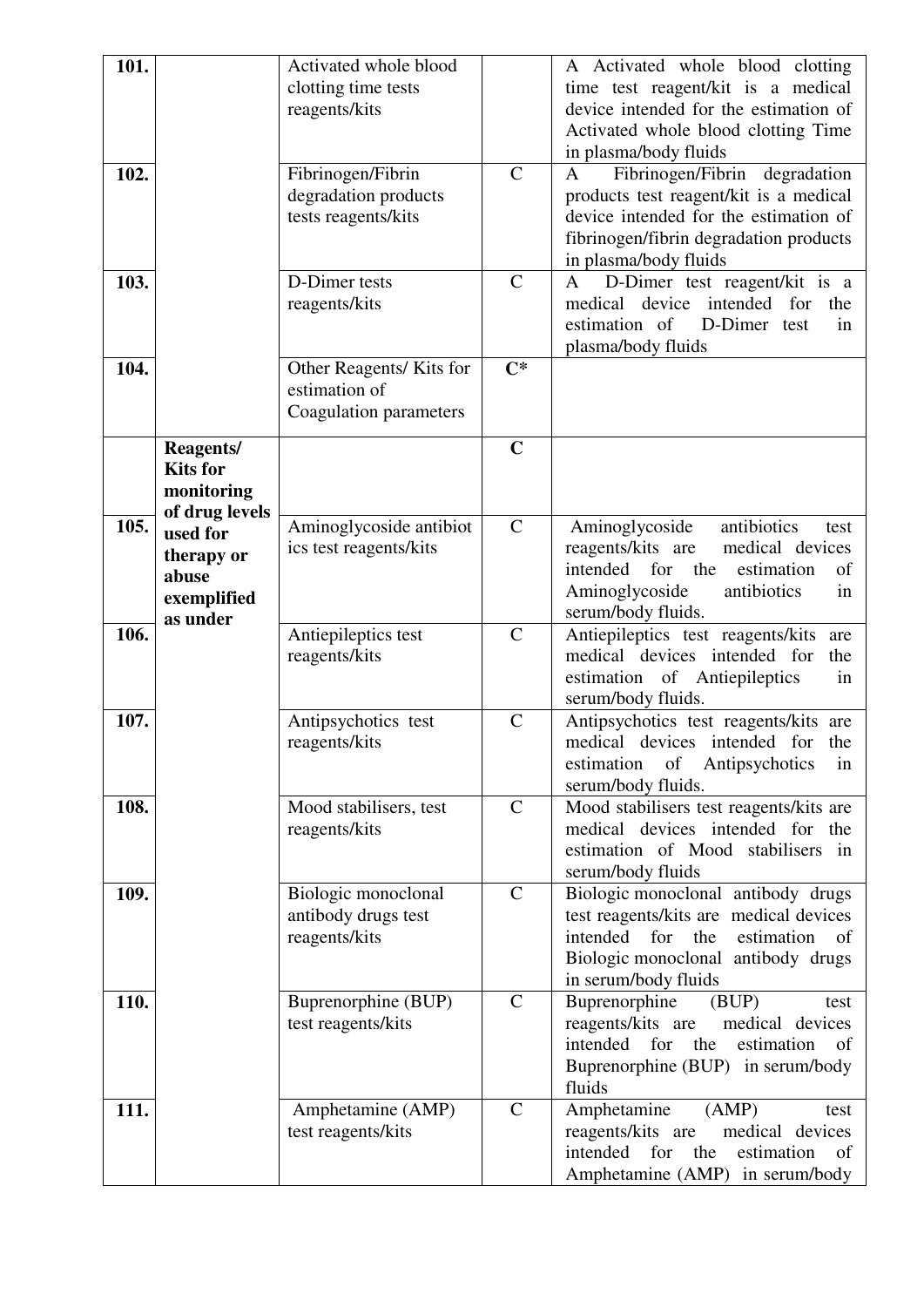|      |                                                 |                | fluids                                                                                                                                                                         |
|------|-------------------------------------------------|----------------|--------------------------------------------------------------------------------------------------------------------------------------------------------------------------------|
|      |                                                 |                |                                                                                                                                                                                |
| 112. | Barbiturates (BAR)<br>test reagents/kits        | $\mathcal{C}$  | Barbiturates (BAR) test reagents/kits<br>are medical devices intended for the<br>estimation of Barbiturates (BAR) in<br>serum/body fluids                                      |
| 113. | Opiate test system test<br>reagents/kits        | $\mathsf{C}$   | Opiate test reagents/kits are medical<br>devices intended for the estimation of<br>opiates in serum/body fluids                                                                |
| 114. | Benzodiazepines<br>(BZO) Test reagents /kits    | $\mathsf{C}$   | Benzodiazepines<br>(BZO)<br>test<br>reagents/kits are medical devices<br>intended for<br>estimation<br>the<br>of<br>Benzodiazepines<br>(BZO)<br>in<br>serum/body fluids        |
| 115. | Cocaine (COC) Test<br>reagents /kits            | $\mathsf{C}$   | Cocaine (COC) test reagents/kits are<br>medical devices intended for the<br>estimation<br>of Cocaine<br>$(COC)$ in<br>serum/body fluids                                        |
| 116. | Cotinine (COT) Test<br>reagents /kits           | $\mathbf C$    | Cotinine (COT) test reagents/kits are<br>medical devices intended for the<br>estimation of Cotinine (COT) in<br>serum/body fluids                                              |
| 117. | Ketamine (KET)Test<br>reagents /kits            | $\mathsf{C}$   | Ketamine (KET) test reagents/kits are<br>medical devices intended for the<br>estimation of Ketamine (KET)in<br>serum/body fluids                                               |
| 118. | Ecstasy (MDMA) Test<br>reagents /kits           | $\mathcal{C}$  | Ecstasy (MDMA) test reagents/kits<br>are medical devices intended for the<br>estimation of Ecstasy (MDMA) in<br>serum/body fluids                                              |
| 119. | Methamphetamine (<br>MET)Test reagents<br>/kits | $\mathbf C$    | Methamphetamine (<br><b>MET</b><br>test<br>reagents/kits are medical devices<br>intended for<br>the<br>estimation<br>of<br>Methamphetamine<br>(MET)<br>in<br>serum/body fluids |
| 120. | Morphine (MOP)Test<br>reagents /kits            | $\mathsf{C}$   | Morphine (MOP) test reagents/kits<br>are medical devices intended for the<br>estimation of Morphine (MOP) in<br>serum/body fluids                                              |
| 121. | Methaqualone<br>(MQL)Test reagents<br>/kits     | $\overline{C}$ | Methaqualone<br>(MQL)<br>test<br>reagents/kits are<br>medical<br>devices<br>intended for<br>the estimation of<br>Methaqualone (MQL)in serum/body<br>fluids                     |
| 122. | Methadone (MTD) Test<br>reagents /kits          | $\mathcal{C}$  | Methadone (MTD)test reagents/kits<br>are medical devices intended for the<br>estimation of Methadone (MTD )in<br>serum/body fluids                                             |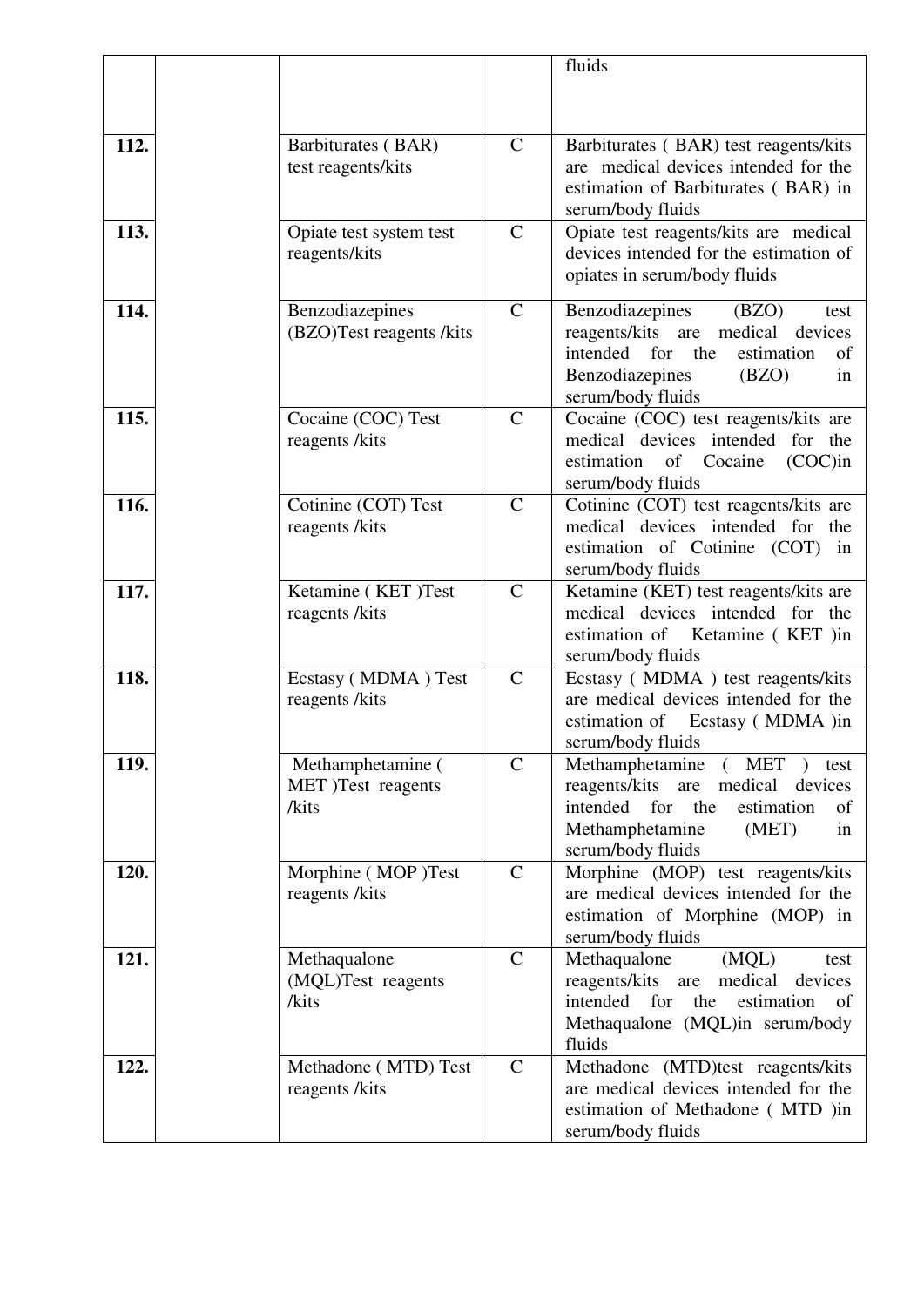| 123. |                                                            | Oxycodone (OXY)Test<br>reagents /kits                                                 | $\mathbf C$    | Oxycodone (OXY) test reagents/kits<br>are medical devices intended for the<br>estimation of Oxycodone (OXY) in<br>serum/body fluids                                                |
|------|------------------------------------------------------------|---------------------------------------------------------------------------------------|----------------|------------------------------------------------------------------------------------------------------------------------------------------------------------------------------------|
| 124. |                                                            | Phencyclidine (PCP)<br>Test reagents /kits                                            | $\mathsf{C}$   | Phencyclidine (PCP) test reagents/kits<br>are medical devices intended for the<br>estimation of Phencyclidine (PCP)in<br>serum/body fluids                                         |
| 125. |                                                            | Propoxyphene (PPX)<br>Test reagents /kits                                             | $\mathsf{C}$   | Propoxyphene<br>(PPX)<br>test<br>reagents/kits are<br>medical<br>devices<br>intended for<br>the<br>estimation<br>of<br>Propoxyphene (PPX) in serum/body<br>fluids                  |
| 126. |                                                            | Tricyclic<br>Antidepressants<br>(TCA)Test reagents<br>/kits                           | $\mathsf{C}$   | Tricyclic Antidepressants (TCA) test<br>reagents/kits are medical devices<br>intended<br>for<br>the<br>estimation<br>of<br>Tricyclic Antidepressants (TCA) in<br>serum/body fluids |
| 127. |                                                            | Marijuana (THC)Test<br>reagents /kits                                                 | $\mathbf C$    | Marijuana (THC) test reagents/kits<br>are medical devices intended for the<br>estimation of Marijuana (THC) in<br>serum/body fluids                                                |
| 128. |                                                            | Tramadol (TRA) Test<br>reagents /kits                                                 | $\mathbf C$    | Tramadol (TRA) test reagents/kits are<br>medical devices intended for the<br>estimation of Tramadol (TRA) in<br>serum/body fluids                                                  |
| 129. |                                                            | Fentanyl (FEN)Test<br>reagents /kits                                                  | $\mathsf{C}$   | Fentanyl (FEN) test reagents/kits are<br>medical devices intended for the<br>estimation of Fentanyl (FEN) in<br>serum/body fluids                                                  |
| 130. |                                                            | Methadone Metabolite<br>(EDDP)Test reagents<br>/kits                                  | $\mathbf C$    | Methadone Metabolite (EDDP) test<br>reagents/kits are<br>medical<br>devices<br>intended<br>the<br>for<br>estimation<br>of<br>Methadone Metabolite (EDDP) in<br>serum/body fluids   |
| 131. |                                                            | Other Reagents/ Kits for<br>monitoring of drug<br>levels used for therapy<br>or abuse | $\mathbf{C}^*$ |                                                                                                                                                                                    |
|      | Reagents/<br><b>Kits for</b><br>detection of<br>autoimmune |                                                                                       | B              |                                                                                                                                                                                    |
| 132. | disorders<br>exemplified<br>as:                            | <b>Anti Nuclear Antibodies</b><br>test reagents/kits                                  | B              | Antibodies<br>Nuclear<br>Anti<br>test<br>reagent/kit is a medical device for the<br>screening<br>of<br>auto-antibodies<br>to<br>nuclear antigens in human specimens.               |
| 133. |                                                            | Anti Transglutaminase<br>Antibodies test<br>reagents/kits                             | B              | Antibodies<br>Transglutaminase<br>Anti<br>test reagent/kit is a medical device for<br>the screening of auto-antibodies to<br>Transglutaminase<br>in<br>human                       |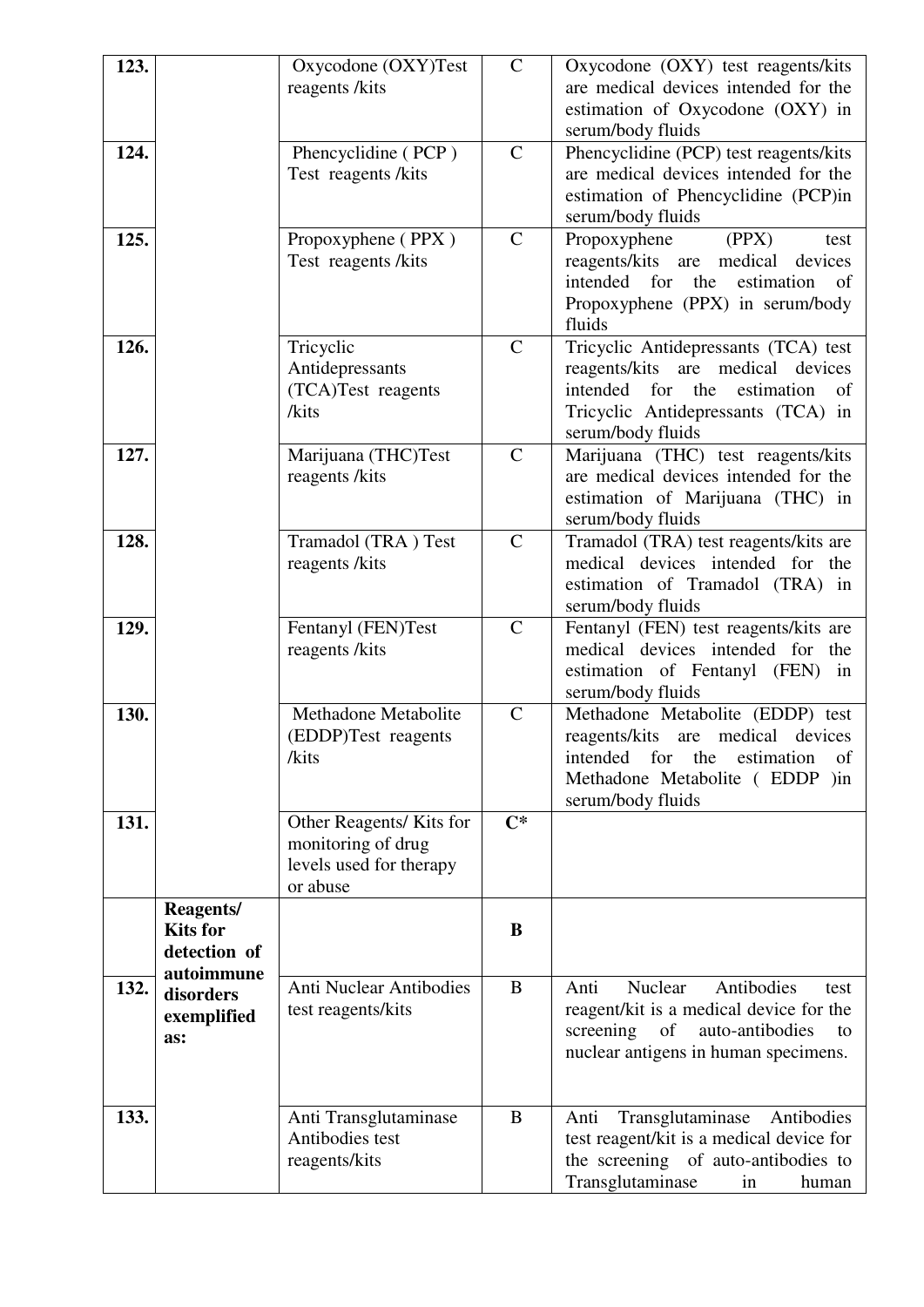|      |                                                                                       |          | specimens.                                                                                                                                                                                      |
|------|---------------------------------------------------------------------------------------|----------|-------------------------------------------------------------------------------------------------------------------------------------------------------------------------------------------------|
| 134. | Anti Ganglioside<br>Antibodies test<br>reagents/kits                                  | B        | Ganglioside<br>Antibodies test<br>Anti<br>reagent/kit is a medical device for the<br>screening<br>of auto-antibodies to<br>Ganglioside in human specimens                                       |
| 135. | Anti-Cyclic<br><b>Citrullinated Peptide</b><br>(CCP) Antibodies test<br>reagents/kits | B        | CyclicCitrullinated<br>Anti<br>Peptide<br>Antibodies test reagent/kit is<br>(CCP)<br>a medical device for the screening of<br><b>CCP</b><br>auto-antibodies in<br>human<br>specimens.           |
| 136. | <b>Rheumatoid Factor (RF)</b><br>immunological test<br>reagents/kits                  | B        | Rheumatoid<br>Factor<br>(RF)<br>immunological test reagent/kit is a<br>medical device for the screening of<br>Rheumatoid<br>Factor<br>human<br>in<br>specimens.                                 |
| 137. | Anti Smooth Muscle<br>Antibody test<br>reagents/kits                                  | B        | Anti Smooth Muscle Antibody test<br>reagent/kit is a medical device for the<br>screening<br>of<br>auto-antibodies to<br>smooth muscles in human specimens.                                      |
| 138. | Glutamic Acid<br>Decarboxylase (GAD)<br>Antibody test<br>reagents/kits                | B        | Glutamic Acid Decarboxylase (GAD)<br>Antibodytest reagent/kit is a medical<br>device for the screening of<br>auto-<br>antibodies<br>Glutamic<br>Acid<br>to<br>Decarboxylase (in human specimens |
| 139. | Anti ovary antibodies<br>test reagents/kits                                           | B        | Anti ovary antibodies test reagent/kit<br>is a medical device for the screening<br>of auto-antibodies to ovarian antigens<br>in human specimens                                                 |
| 140. | Anti sperm<br>Antibodies test<br>reagents/kits                                        | B        | Anti sperm antibodies test reagent/kit<br>is a medical device for the screening<br>of auto-antibodies to spermatozoa in<br>human specimens.                                                     |
| 141. | Anti-IA2 test<br>reagents/kits                                                        | B        | Anti IA-2 antibodies test reagent/kit is<br>a medical device for the screening of<br>auto-antibodies to IA-2 (tyrosine<br>phosphatase) in human specimens                                       |
| 142. | Anti-Acetylcholine<br>Receptor test<br>reagents/kits                                  | B        | Anti-Acetylcholine Receptor<br>test<br>reagent/kit is a medical device for the<br>screening<br>of<br>auto-antibodies to<br>Acetylcholine Receptor in<br>human<br>specimens                      |
| 143. | Anti Thyroid gland<br>antibody test<br>reagents/kits                                  | $\bf{B}$ | Anti Thyroid gland antibodies test<br>reagent/kit is a medical device for the<br>screening<br>of<br>auto-antibodies to<br>thyroid gland antigens in<br>human                                    |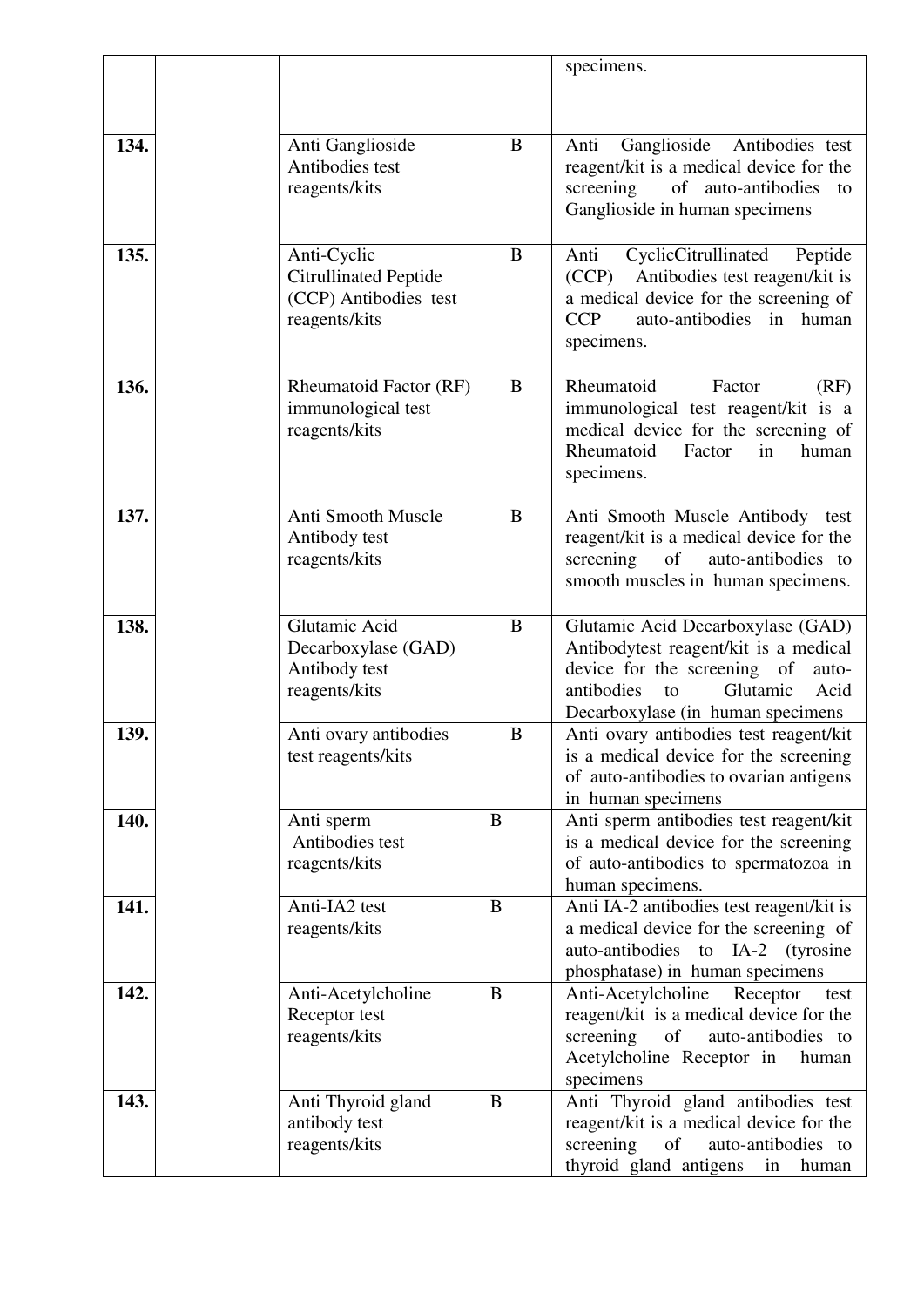|      |                           |                                   |              | specimens                                                                |
|------|---------------------------|-----------------------------------|--------------|--------------------------------------------------------------------------|
|      |                           |                                   |              |                                                                          |
|      |                           |                                   |              |                                                                          |
| 144. |                           | ANCA test reagents/kits           | B            | The ANCA test reagent/kit is a                                           |
|      |                           |                                   |              | medical device for the screening of                                      |
|      |                           |                                   |              | Cytoplasmic<br>Anti-Neutrophil                                           |
|      |                           |                                   |              | Antibodies (ANCA) in<br>human                                            |
|      |                           |                                   |              | specimens.                                                               |
| 145. |                           | Anti-double stranded              | $\bf{B}$     | The Anti-double<br>stranded DNA                                          |
|      |                           | DNA (anti-dsDNA)test              |              | (Anti-dsDNA) test reagent/kit is a                                       |
|      |                           | reagents/kits                     |              | medical device for the screening of                                      |
|      |                           |                                   |              | auto-antibodies to Double stranded                                       |
|      |                           |                                   |              | DNA in human specimens                                                   |
| 146. |                           | Anti-Extractable                  | B            | Anti-Extractable<br>Nuclear<br>The                                       |
|      |                           | Nuclear Antigen(Anti-             |              | Antigen(Anti-ENA)test reagent/kit is                                     |
|      |                           | ENA) test reagents/kits           |              | a medical device for the screening of                                    |
|      |                           |                                   |              | auto-antibodies<br>Extractable<br>to                                     |
|      |                           |                                   |              | Nuclear Antigens like Smith (Sm)                                         |
|      |                           |                                   |              | Ribonuclears<br>Antigens,<br>Protein                                     |
|      |                           |                                   |              | (RNP), anti SSA (Ro) etc. in human                                       |
|      |                           |                                   |              | specimens.                                                               |
| 147. |                           | <b>Anti-Intrinsic Factor test</b> | B            | Anti-Intrinsic<br>The<br>Factor<br>test                                  |
|      |                           | reagents/kits                     |              | reagent/kit is a medical device for the                                  |
|      |                           |                                   |              | screening of<br>antibodies<br>against                                    |
|      |                           |                                   |              | intrinsic factor in human specimens.                                     |
| 148. |                           | Anti-Saccharomyces                | B            | The<br>Anti-Saccharomyces                                                |
|      |                           | Cerevisiae Antibodies             |              | Cerevisiae Antibodies (ASCA) test                                        |
|      |                           | (ASCA) test<br>reagents/kits      |              | reagent/kit is a medical device for the<br>of<br>antibodies<br>screening |
|      |                           |                                   |              | against<br>Saccharomyces Cerevisiae in human                             |
|      |                           |                                   |              | specimens.                                                               |
| 149  |                           | Other Reagents/ Kits for          | $B^*$        |                                                                          |
|      |                           | detection of                      |              |                                                                          |
|      |                           | autoimmune disorders              |              |                                                                          |
|      |                           |                                   |              |                                                                          |
| 150. | Reagents/                 |                                   | $\mathbf C$  |                                                                          |
|      | <b>Kits for</b>           |                                   |              |                                                                          |
|      | detection of              |                                   |              |                                                                          |
| 151. | markers for<br>Congenital | <b>Triple Screen Test</b>         | $\mathbf C$  | Triple Screen Test reagent/kit for                                       |
|      | disorders                 | reagents/kits for Down's          |              | Down's Syndrome is a medical                                             |
|      | exemplified               | Syndrome                          |              | device intended for the screening of                                     |
|      | as under                  |                                   |              | Down's Syndrome in serum/plasma.                                         |
| 152. |                           | Quadruple Screen Test             | $\mathsf{C}$ | Quadruple Screen Test reagent/kit for                                    |
|      |                           | reagents/kits for Down's          |              | Down's Syndrome is a medical                                             |
|      |                           | Syndrome                          |              | device intended for the screening of                                     |
|      |                           |                                   |              | Down's Syndrome in serum/plasma                                          |
| 153. |                           | Chorionic Villus Sample           | $\mathsf{C}$ | Chorionic<br>Villus<br>Sample<br>Test                                    |
|      |                           | Test reagents/kits for            |              | reagent/kit for Down's Syndrome is a                                     |
|      |                           | Down's Syndrome                   |              | medical device intended for the                                          |
|      |                           |                                   |              | detection of Down's Syndrome in                                          |
|      |                           |                                   |              | body fluids.                                                             |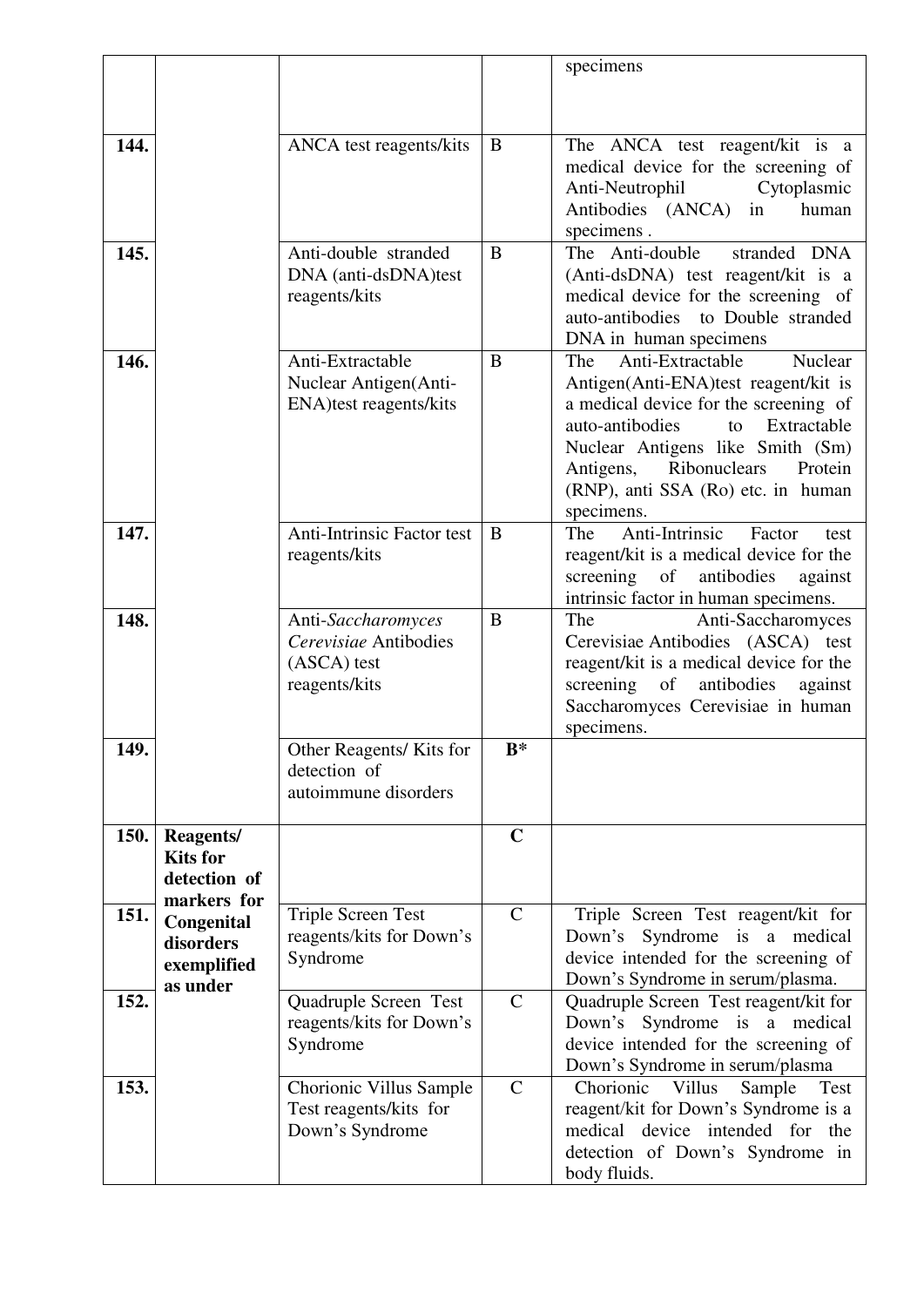| 154. |                                                         | Maternal Serum Alpha-<br>Fetoprotein (MSAFP)                            | $\mathbf C$    | Maternal Serum Alpha-Fetoprotein<br>(MSAFP) Test reagents/kits for is a                                                                                                                         |
|------|---------------------------------------------------------|-------------------------------------------------------------------------|----------------|-------------------------------------------------------------------------------------------------------------------------------------------------------------------------------------------------|
|      |                                                         | test reagents/kits for<br>spina bifida                                  |                | medical device intended for the<br>screening of spina bifida in serum.                                                                                                                          |
| 155. |                                                         | <b>Others Reagents/Kits</b><br>for detection of<br>Congenital disorders | $\mathbf{C}^*$ |                                                                                                                                                                                                 |
|      | Reagents/<br><b>Kits for</b><br>detection of<br>Cardiac |                                                                         | <b>B</b> or C  |                                                                                                                                                                                                 |
| 156. | <b>Markers</b><br>exemplified<br>as under               | Creatine Kinase (CK)<br>and CKMB test<br>reagents/kits                  | $\bf{B}$       | Creatine Kinase (CK) and<br><b>CKMB</b><br>test reagent/kit are medical devices<br>intended<br>for<br>the<br>estimation<br>of<br>Creatine Kinase (CK) and CKMB in<br>blood / body fluids.       |
| 157. |                                                         | Myoglobin test<br>reagents/kits                                         | B              | Myglobin Test reagent/kit for is a<br>medical device intended for the<br>estimation of myglobin in blood<br>/body fluids.                                                                       |
| 158. |                                                         | Troponin test<br>reagents/kits                                          | $\mathsf{C}$   | A Troponin test reagent/kit for near<br>patient testing, is a medical device<br>estimation<br>for<br>the<br>intended<br><sub>of</sub><br>Troponin T,I and its variants in blood<br>/body fluids |
| 159. |                                                         | BNP &NT pro BNP test<br>reagents/kits                                   | $\mathcal{C}$  | BNP &NT pro BNP Test reagent/kit<br>for is a medical device intended for<br>estimation of BNP &NT pro<br>the<br>BNP in blood / body fluids                                                      |
|      | Reagents/<br><b>Kits for</b><br>human<br><b>Genetic</b> |                                                                         | $\mathbf C$    |                                                                                                                                                                                                 |
| 160. | testing<br>exemplified<br>as:                           | Genetic test<br>reagents/kits for Cystic<br>Fibrosis                    | $\mathsf{C}$   | Genetic test reagent/kit for Cystic<br>Fibrosis is a medical device intended<br>for the detection of Cystic Fibrosis<br>in human specimens.                                                     |
| 161. |                                                         | Genetic test for<br>Huntington's chorea                                 | $\mathsf{C}$   | Genetic<br>reagent/kit<br>for<br>test<br>Huntington's chorea is a medical<br>device intended for the detection of<br>Huntington's<br>chorea<br>human<br>in<br>specimens.                        |
| 162. |                                                         | Other Reagents/ Kits for<br>human Genetic testing                       | $\mathbf{C}^*$ |                                                                                                                                                                                                 |
|      | Reagents/<br><b>Kits for the</b><br>management          |                                                                         | $\mathbf C$    |                                                                                                                                                                                                 |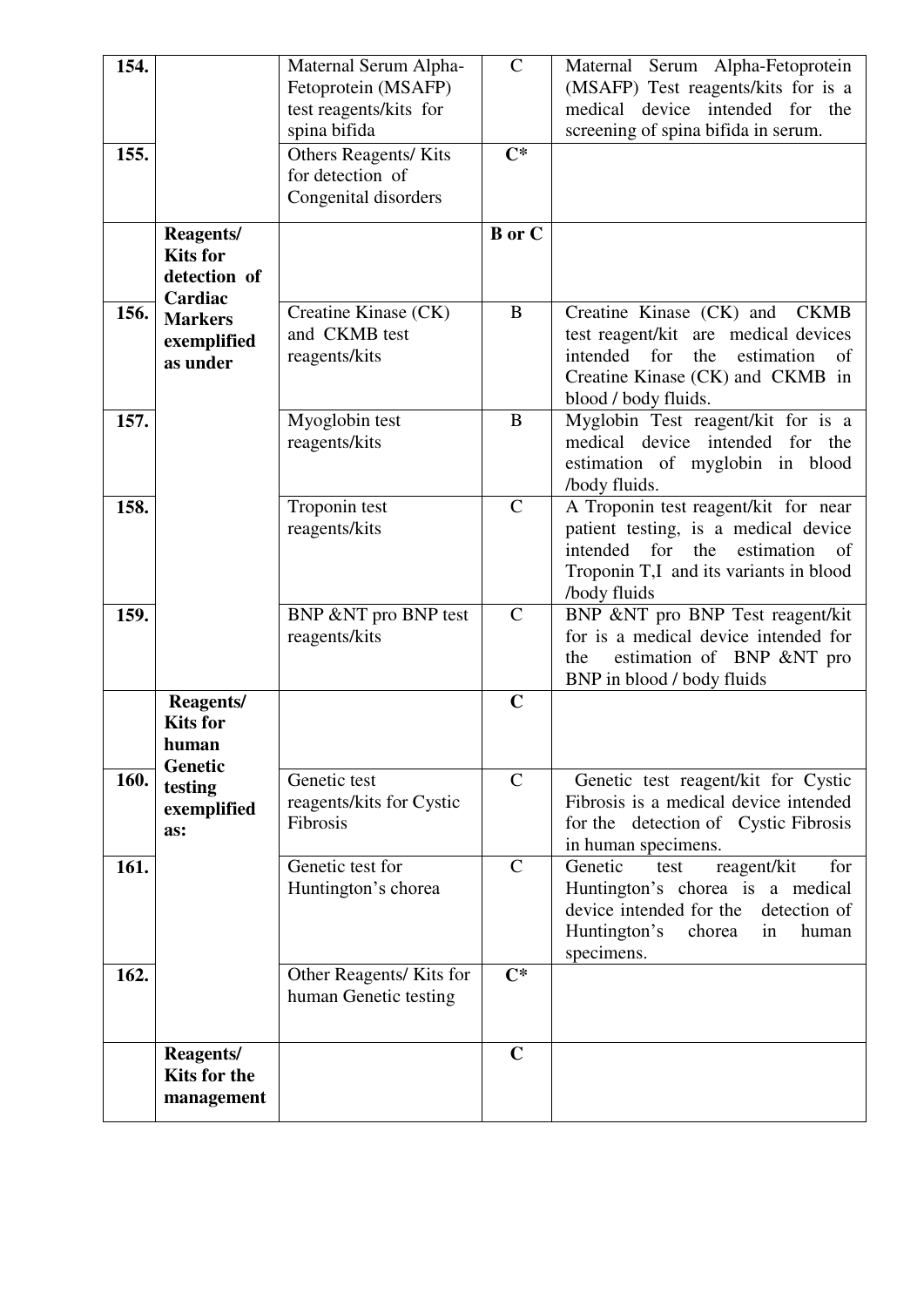| 163. | of life             | <b>HIV Viral Load test</b> | $\mathcal{C}$  | HIV Viral Load test reagent/kit is a                                   |
|------|---------------------|----------------------------|----------------|------------------------------------------------------------------------|
|      | threatening         | reagents/kits              |                | medical device intended for the                                        |
|      | infections          |                            |                | estimation of HIV Viral Load<br>in                                     |
|      | exemplified         |                            |                | blood/body fluids.                                                     |
| 164. | as under:           | <b>HBV Viral Load test</b> | $\mathsf{C}$   | HBV Viral Load test reagent/kit is a                                   |
|      |                     | reagents/kits              |                | medical device intended for the                                        |
|      |                     |                            |                | estimation of HBV<br>Viral Load<br>in                                  |
|      |                     |                            |                | blood/body fluids.                                                     |
| 165. |                     | <b>HCV Viral Load test</b> | $\mathcal{C}$  | HCV Viral Load test reagent/kit is a                                   |
|      |                     | reagents/kits              |                | medical device intended for<br>the                                     |
|      |                     |                            |                | estimation of HCV Viral Load<br>in                                     |
|      |                     |                            |                | blood/body fluids.                                                     |
| 166. |                     | CD4 Count $\& \%$ test     | $\mathsf{C}$   | CD4 Count & $%$ test reagent/kit is a                                  |
|      |                     | reagents/kits              |                | medical device intended for<br>the                                     |
|      |                     |                            |                | estimation of CD4 Count & %<br>in                                      |
|      |                     |                            |                | blood/body fluids.                                                     |
| 167. |                     | CD8 Count & % test         | $\mathsf{C}$   | CD8 Count & % test reagent/kit is a<br>medical device intended for the |
|      |                     | reagents/kits              |                | in<br>estimation of CD8 Count & %                                      |
|      |                     |                            |                | blood/body fluids.                                                     |
| 168. |                     | CD4/CD8 Ratio test         | $\mathsf{C}$   | CD4/CD8 Ratio test reagent/kit are a                                   |
|      |                     | reagents/kits              |                | medical device intended for<br>the                                     |
|      |                     |                            |                | estimation of CD4/CD8 Ratio<br>in                                      |
|      |                     |                            |                | blood/body fluids.                                                     |
| 169. |                     | Other Reagents/Kits        | $\mathbf{C}^*$ |                                                                        |
|      |                     | for the management of      |                |                                                                        |
|      |                     | life threatening           |                |                                                                        |
|      |                     | infections                 |                |                                                                        |
|      | Reagents/           |                            | $\mathbf C$    |                                                                        |
|      | <b>Kits for the</b> |                            |                |                                                                        |
|      | detection of        |                            |                |                                                                        |
| 170. | sexually            | Treponema pallidum         |                | Treponema pallidum test reagent/kit                                    |
|      | transmitted         | test reagents and kits     | $\mathcal{C}$  | is a medical device intended for the                                   |
|      | agent               |                            |                | detection of Treponema pallidum in                                     |
|      | exemplified         |                            |                | blood/body fluids.                                                     |
| 171. | as under:           | Neisseria gonorrhoeae      | $\mathbf C$    | Neisseria<br>gonorrhoeae<br>test                                       |
|      |                     | test reagents and kits     |                | reagent/kit is a<br>medical<br>device                                  |
|      |                     |                            |                | intended for the<br>detection of                                       |
|      |                     |                            |                | Neisseria gonorrhoeae in blood/body                                    |
|      |                     |                            |                | fluids                                                                 |
| 172. |                     | Human Papilloma Virus      | $\mathsf{C}$   | Human Papilloma Virus (HPV) test                                       |
|      |                     | (HPV) test reagents and    |                | reagent/kit is a<br>medical<br>device                                  |
|      |                     | kits                       |                | intended for the detection of Human                                    |
|      |                     |                            |                | Papilloma Virus in blood/body fluids                                   |
| 173. |                     | Chlamydia test reagents    | $\mathcal{C}$  | Chlamydia<br>reagent/kit is a<br>test                                  |
|      |                     | and kits                   |                | medical device intended for the                                        |
|      |                     |                            |                | detection<br>of Chlamydia<br>in                                        |
|      |                     |                            |                | blood/body fluids                                                      |
| 174. |                     | Herpes Virus test          | $\mathsf{C}$   | Herpes Virus test reagent/kit is a                                     |
|      |                     | reagents and kits          |                | medical device intended for the                                        |
|      |                     |                            |                | detection<br>of Herpes Virus<br>in                                     |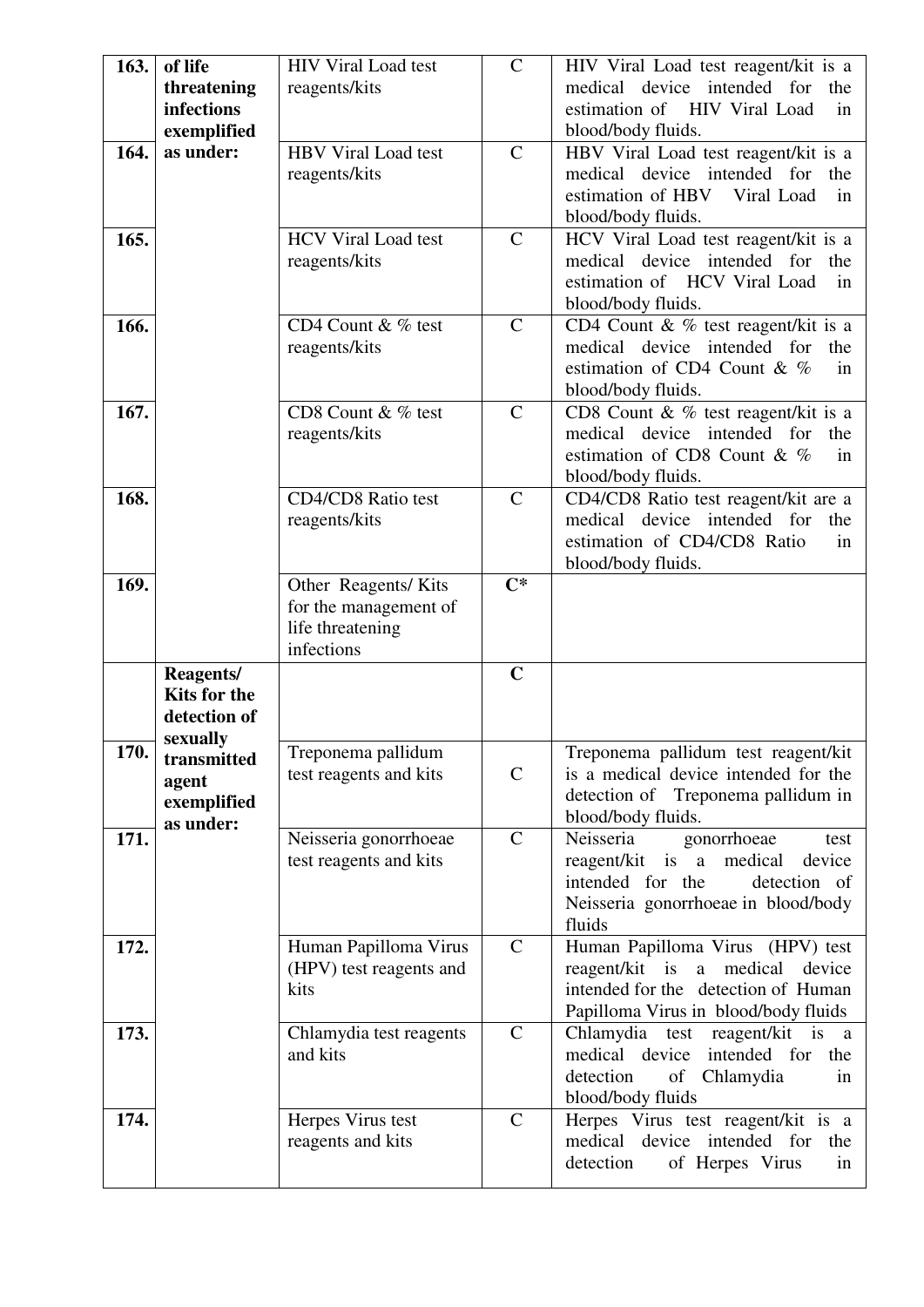|      |                                                             |                                                                              |                | blood/body fluids                                                                                                                                                           |
|------|-------------------------------------------------------------|------------------------------------------------------------------------------|----------------|-----------------------------------------------------------------------------------------------------------------------------------------------------------------------------|
|      |                                                             |                                                                              |                |                                                                                                                                                                             |
|      |                                                             |                                                                              |                |                                                                                                                                                                             |
| 175. |                                                             | Other Reagents/Kits<br>for the detection of<br>sexually transmitted<br>agent | $\mathbf{C}^*$ |                                                                                                                                                                             |
| 176. | Reagents/<br><b>Kits for the</b><br>Antigen<br>detection of |                                                                              | $\mathbf C$    |                                                                                                                                                                             |
| 177. | infectious<br>agents with a<br>risk of<br>limited           | Malaria Antigen test<br>reagents and kits                                    | $\mathsf{C}$   | Malaria Antigen test reagent/kit is a<br>medical device intended for the<br>detection<br>of Malaria Antigen in<br>blood/body fluids                                         |
| 178. | propagation<br>exemplified<br>as:                           | Dengue virus Antigen<br>test reagents and kits                               | $\mathsf{C}$   | virus<br>Antigen<br>Dengue<br>test<br>medical<br>device<br>reagent/kit is a<br>intended for the detection<br>of<br>Dengue virus Antigen in blood/body<br>fluids             |
| 179. |                                                             | Chikungunya Antigen<br>test reagents and kits                                | $\mathsf{C}$   | Chikungunya<br>Antigen<br>test<br>reagent/kit is a<br>medical<br>device<br>intended<br>for<br>detection<br>the<br>Chikungunya Antigen<br>of<br>in<br>blood/body fluids      |
| 180. |                                                             | Leptospira Antigen test<br>reagents and kits                                 | $\mathsf{C}$   | Leptospira Antigen test reagent/kit is<br>a medical device intended for the<br>detection of Leptospira Antigen in<br>blood/body fluids                                      |
| 181. |                                                             | Japanese Encephalitis<br>Antigen test reagents<br>and kits                   | $\mathsf{C}$   | Japanese Encephalitis<br>Antigen test<br>reagent/kit is a medical<br>device<br>intended for the detection<br>of<br>Japanese Encephalitis<br>Antigen in<br>blood/body fluids |
| 182. |                                                             | <b>Typhoid Antigens test</b><br>reagents and kits                            | $\mathsf{C}$   | Typhoid Antigens Test reagent/kit is a<br>medical device intended for the<br>detection<br>of Typhoid Antigens in<br>blood/body fluids                                       |
| 183. |                                                             | Influenza A Antigen test<br>reagents and kits                                | $\mathcal{C}$  | Influenza A Antigen test reagent/kit is<br>a medical device intended for the<br>detection of Influenza A Antigen in<br>blood/body fluids                                    |
| 184. |                                                             | Influenza B Antigen test<br>reagents and kits                                | $\mathsf{C}$   | Influenza B Antigen test reagent/kit is<br>a medical device intended for the<br>detection of Influenza B Antigen in<br>blood/body fluids                                    |
| 185. |                                                             | Strep A Antigen test<br>reagents and kits                                    | $\mathsf{C}$   | Strep A Antigen test reagent/kit is a<br>medical device intended for<br>the<br>detection<br>of Strep A Antigen<br>in<br>blood/body fluids                                   |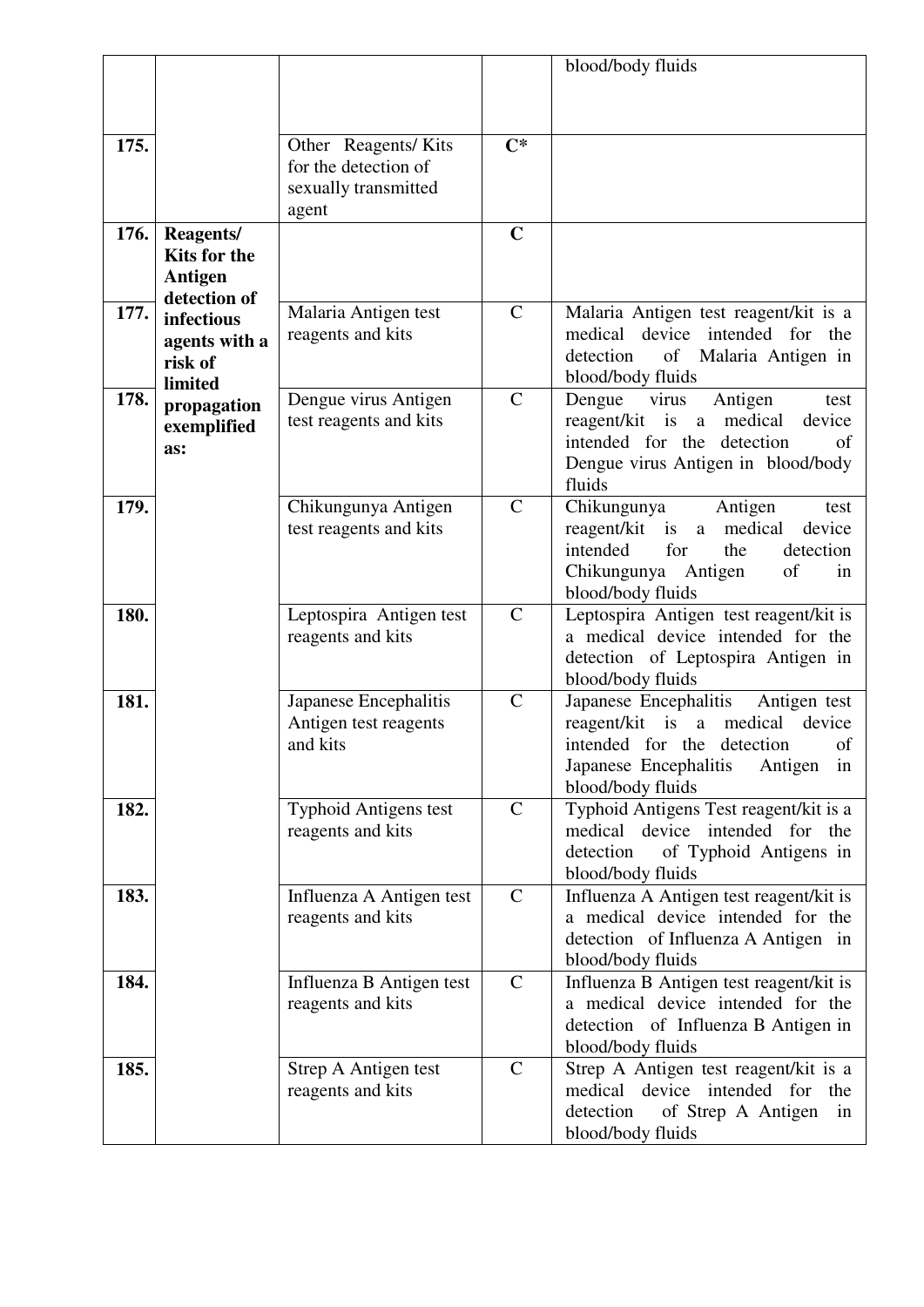| 186. |                                                                                                                                                                         | Strep B Antigen test<br>reagents and kits                                                                  | $\mathsf{C}$   | Strep B test Antigen reagent/kit is a<br>medical device intended for the<br>detection<br>of Strep B Antigen in<br>blood/body fluids                             |
|------|-------------------------------------------------------------------------------------------------------------------------------------------------------------------------|------------------------------------------------------------------------------------------------------------|----------------|-----------------------------------------------------------------------------------------------------------------------------------------------------------------|
| 187. |                                                                                                                                                                         | Chagas Antigen test<br>reagents and kits                                                                   | $\mathsf{C}$   | Antigen<br>Chagas disease<br>test<br>reagent/kit is a<br>medical device<br>intended for the detection of Chagas<br>disease Antigen in blood/body fluids         |
| 188. |                                                                                                                                                                         | Filariasis Antigen test<br>reagents and kits                                                               | $\mathbf C$    | Filariasis test Antigen reagent/kit is a<br>medical device intended for the<br>detection of Filariasis Antigen in<br>blood/body fluids                          |
| 189. |                                                                                                                                                                         | Kala Azar Antigen test<br>reagents and kits gen                                                            | $\mathsf{C}$   | Kala Azar Antigen test reagent/kit is a<br>medical device intended for the<br>of Kala Azar Antigen in<br>detection<br>blood/body fluids                         |
| 190. |                                                                                                                                                                         | Rotavirus Antigen test<br>reagents and kits                                                                | $\mathsf{C}$   | Rotavirus Antigen test reagent/kit is a<br>medical device intended for the<br>of Rotavirus Antigen in<br>detection<br>blood/body fluids                         |
| 191. |                                                                                                                                                                         | S. pneumonia Antigen<br>test reagents and kits                                                             | $\mathsf{C}$   | S.<br>pneumonia<br>Antigen<br>test<br>reagent/kit is a<br>medical<br>device<br>intended for the detection<br>of S.<br>pneumonia Antigen in blood/body<br>fluids |
| 192. |                                                                                                                                                                         | H. pylori Antigen<br>Antigen test reagents<br>and kits Antigen                                             | $\mathcal{C}$  | H. pylori Antigen test reagent/kit is a<br>medical device intended for the<br>of H. pylori Antigen in<br>detection<br>blood/body fluids                         |
| 193. |                                                                                                                                                                         | Other Reagents/ Kits for<br>the detection of<br>infectious agents with a<br>risk of limited<br>propagation | $\mathbf{C}^*$ | Reagents/ Kits, other than above, for<br>the Antigen detection of infectious<br>with a risk of limited<br>agents<br>propagation                                 |
| 194. | Reagents/<br><b>Kits for the</b><br>detection of<br><b>Antibodies to</b><br>infectious<br>agents with a<br>risk of<br>limited<br>propagation<br>exemplified<br>as under |                                                                                                            | $\bf{B}$       |                                                                                                                                                                 |
| 195. |                                                                                                                                                                         | Malaria Antibody test<br>reagents and kits                                                                 | B              | Malaria Antibody test reagent/kit is a<br>medical device intended for the<br>detection<br>of Malaria Antibody in<br>blood/body fluids                           |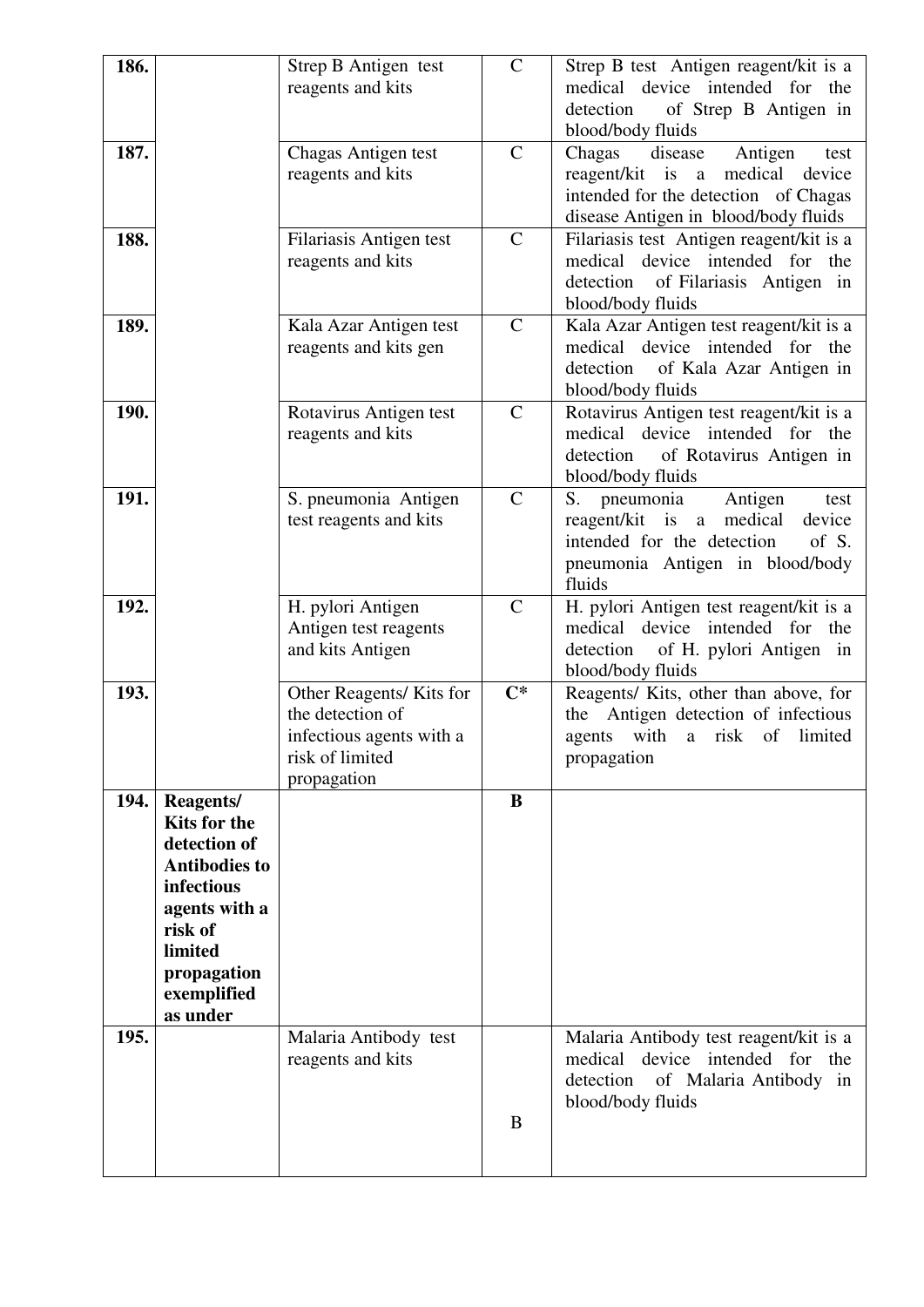| 196. | Dengue Antibody test<br>reagents and kits                     | B        | Dengue Antibody test reagent/kit is a<br>medical device intended for<br>the<br>detection of Dengue Antibody<br>in<br>blood/body fluids                                                 |
|------|---------------------------------------------------------------|----------|----------------------------------------------------------------------------------------------------------------------------------------------------------------------------------------|
| 197. | Chikungunya Antibody<br>test reagents and kits                | B        | Chikungunya<br>Antibody<br>test<br>reagent/kit is<br>a medical<br>device<br>intended for the<br>detection<br>of<br>Chikungunya<br>Antibody<br>in<br>blood/body fluids                  |
| 198. | Leptospira Antibody<br>test reagents and kits                 | $\bf{B}$ | Leptospira Antibody test reagent/kit<br>is a medical device intended for the<br>detection of Leptospira Antibody in<br>blood/body fluids                                               |
| 199. | Japanese Encephalitis<br>Antibody test reagents<br>and kits   | B        | Japanese Encephalitis Antibody test<br>reagent/kit is a medical device<br>intended for the<br>detection<br>of<br>Japanese Encephalitis Antibody<br>in<br>blood/body fluids             |
| 200. | Typhoid Antibody test<br>reagents and kits                    | $\bf{B}$ | Typhoid Antibody test reagent/kit is<br>a medical device intended for the<br>of Typhoid Antibody in<br>detection<br>blood/body fluids                                                  |
| 201. | Cryptococcus<br>neoformans Antibody<br>test reagents and kits | B        | Cryptococcus neoformans Antibody<br>test reagent/kit is a medical device<br>intended for the detection<br>of<br>Cryptococcus neoformans Antibody<br>in blood/body fluids               |
| 202. | Neisseria meningitides<br>Antibody test reagents<br>and kits  | $\bf{B}$ | Neisseria meningitides Antibody test<br>reagent/kit is a<br>medical<br>device<br>intended for the detection<br>of<br>Neisseria meningitides Antibody in<br>blood/body fluids           |
| 203. | Vibrio cholera<br>Antibody test reagents<br>and kits          | $\bf{B}$ | Vibrio cholera<br>Antibody<br>test<br>reagent/kit is<br>a medical<br>device<br>intended for the detection of Vibrio<br>Antibody<br>cholera<br>in blood/body<br>fluids                  |
| 204. | Influenza A Antibody<br>test reagents and kits                | $\bf{B}$ | Influenza A<br>Antibody<br>test<br>reagent/kit is<br>medical<br>device<br>a<br>intended for the<br>detection<br>of<br>Influenza<br>Antibody<br>$\mathbf{A}$<br>in<br>blood/body fluids |
| 205. | Influenza B Antibody<br>test reagents and kits                | B        | Influenza B<br>Antibody<br>test<br>reagent/kit is<br>medical<br>device<br>a<br>intended for the<br>detection<br>of<br>Influenza B<br>Antibody<br>in<br>blood/body fluids               |
| 206. | Strep A Antibody test<br>reagents and kits                    | B        | Strep A Antibody test reagent/kit is<br>a medical device intended for the<br>detection of Strep A Antibody in<br>blood/body fluids                                                     |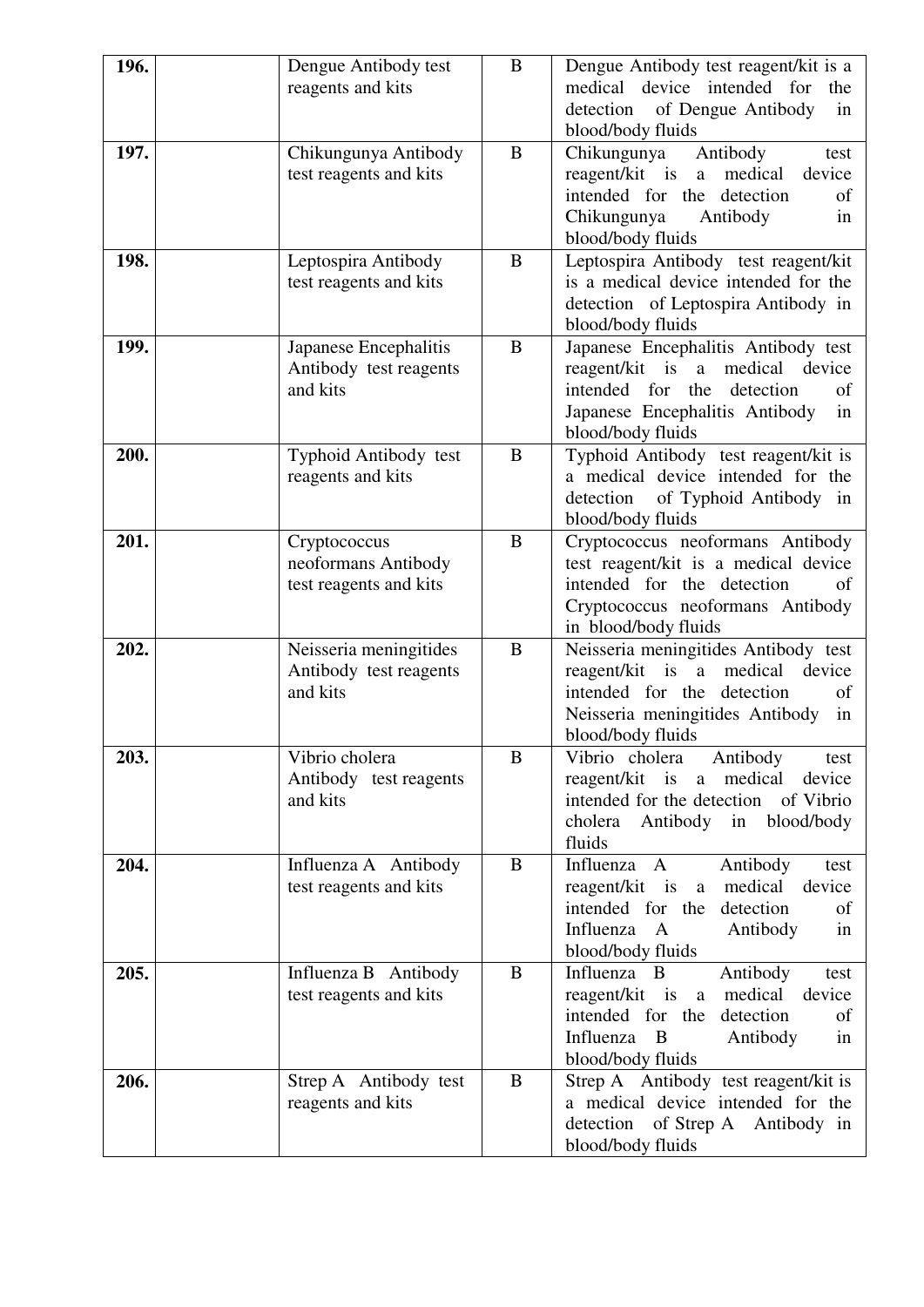| 207. |                                                                                                                                               | Strep B Antibody test<br>reagents and kits                                                                                                   | $\bf{B}$      | Strep B Antibody test reagents/kits<br>is a medical device intended for the<br>detection of Strep B Antibody in<br>blood/body fluids                        |
|------|-----------------------------------------------------------------------------------------------------------------------------------------------|----------------------------------------------------------------------------------------------------------------------------------------------|---------------|-------------------------------------------------------------------------------------------------------------------------------------------------------------|
| 208. |                                                                                                                                               | Chagas Antibody test<br>reagents and kits                                                                                                    | $\bf{B}$      | Chagas Antibody test reagent/kit is a<br>medical device intended for the<br>detection<br>of Chagas<br>Antibody in<br>blood/body fluids                      |
| 209. |                                                                                                                                               | Filariasis Antibody<br>test reagents and kits                                                                                                | $\bf{B}$      | Filariasis Antibody test reagent/kit is<br>a medical device intended for the<br>detection of Filariasis Antibody<br>in blood/body fluids                    |
| 210. |                                                                                                                                               | Kala Azar Antibody<br>test reagents and kits                                                                                                 | $\bf{B}$      | Kala<br>Azar<br>Antibody<br>test<br>reagents/kits is a medical<br>device<br>intended for the detection<br>of Kala<br>Azar Antibody in blood/body fluids     |
| 211. |                                                                                                                                               | Rotavirus Antibody<br>test reagents and kits                                                                                                 | B             | Rotavirus<br>Antibody<br>test<br>reagents/kits is a medical device<br>intended for the detection<br>of<br>Rotavirus Antibody in blood/body<br>fluids        |
| 212. |                                                                                                                                               | S. pneumonia Antibody<br>test reagents and kits                                                                                              | $\bf{B}$      | S. pneumonia<br>Antibody<br>test<br>reagent/kit is a medical<br>device<br>intended for the detection<br>of S.<br>pneumonia Antibody in blood/body<br>fluids |
| 213. |                                                                                                                                               | H. pylori Antibody test<br>reagents and kits                                                                                                 | B             | H.pylori Antibody test reagent/kit is a<br>medical device intended for the<br>detection<br>of H.pylori Antibody in<br>blood/body fluids                     |
| 214. |                                                                                                                                               | Other Reagents/Kits<br>for the detection of<br>Antibodies to infectious<br>agents with a risk of<br>limited propagation                      | $B^*$         |                                                                                                                                                             |
|      | In vitro<br><b>Diagnostic</b><br><b>Medical</b><br><b>Devices for</b><br><b>Blood</b><br><b>Grouping or</b><br><b>Tissue</b><br><b>Typing</b> |                                                                                                                                              | $\mathbf C$   |                                                                                                                                                             |
| 215. |                                                                                                                                               | All other than,<br>the ABO system;<br>the Duffy system;<br>the Kell system;<br>the Kidd system;<br>the Rhesus system,<br>test reagents/kits. | $\mathcal{C}$ |                                                                                                                                                             |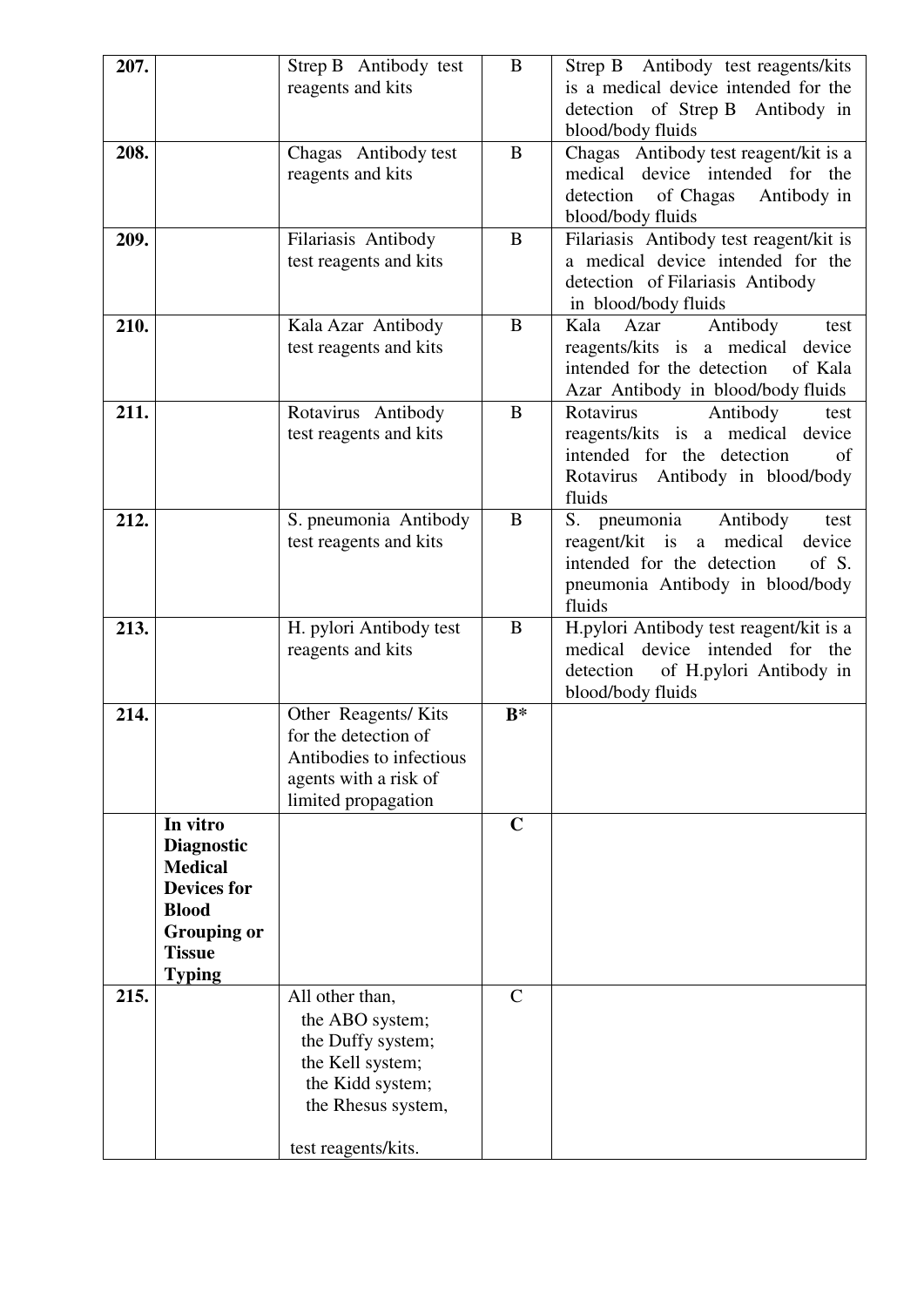|      |                                                                                                                 |                                         | D |                                                                                                                   |
|------|-----------------------------------------------------------------------------------------------------------------|-----------------------------------------|---|-------------------------------------------------------------------------------------------------------------------|
|      |                                                                                                                 |                                         |   |                                                                                                                   |
|      |                                                                                                                 |                                         |   |                                                                                                                   |
| 216. |                                                                                                                 | <b>ABO</b> System test<br>reagents/kits | D |                                                                                                                   |
| 217. |                                                                                                                 | Rhesus (D) System test<br>reagents/kits | D |                                                                                                                   |
| 218. | in vitro<br><b>Diagnostic</b><br><b>Medical</b>                                                                 | The Duffy system test<br>reagents/kits  | D | Intended for blood grouping or tissue                                                                             |
| 219. | <b>Devices for</b><br><b>Blood</b><br><b>Grouping or</b><br><b>Tissue</b>                                       | The Kell system test<br>reagents/kits   | D | typing.                                                                                                           |
| 220. | <b>Typing</b>                                                                                                   | The Kidd system test<br>reagents/kits   | D |                                                                                                                   |
| 221. |                                                                                                                 | HLA test reagents/kits                  | D |                                                                                                                   |
|      |                                                                                                                 |                                         | D |                                                                                                                   |
| 222. | Reagents/<br><b>Kits for the</b><br>detection of<br>transmissible<br>agents -<br>screening $\&$<br>confirmatory | HIV test reagents/kits                  | D | HIV test reagents/kits is a medical<br>device intended for the detection of<br>HIV in blood/body fluids.          |
| 223. |                                                                                                                 | HBV test reagents/kits                  | D | HBV test reagents/kits is a medical<br>device intended for the detection of<br>HBV in blood/body fluids           |
| 224. |                                                                                                                 | HCV test reagents/kits                  | D | HCV test reagents/kits is a medical<br>device intended for the detection of<br>HCV in blood/body fluids           |
| 225. |                                                                                                                 | Syphilis screening<br>reagents/kits     | D | Syphilis test reagents/kits is a medical<br>device intended for the screening of<br>Syphilis in blood/body fluids |
| 226. |                                                                                                                 | Malaria screening<br>reagents/kits      | D | Malaria test reagents/kits is a medical<br>device intended for the screening of<br>Malaria in blood/body fluids   |
|      | Other in<br>vitro<br><b>Medical</b>                                                                             |                                         | B |                                                                                                                   |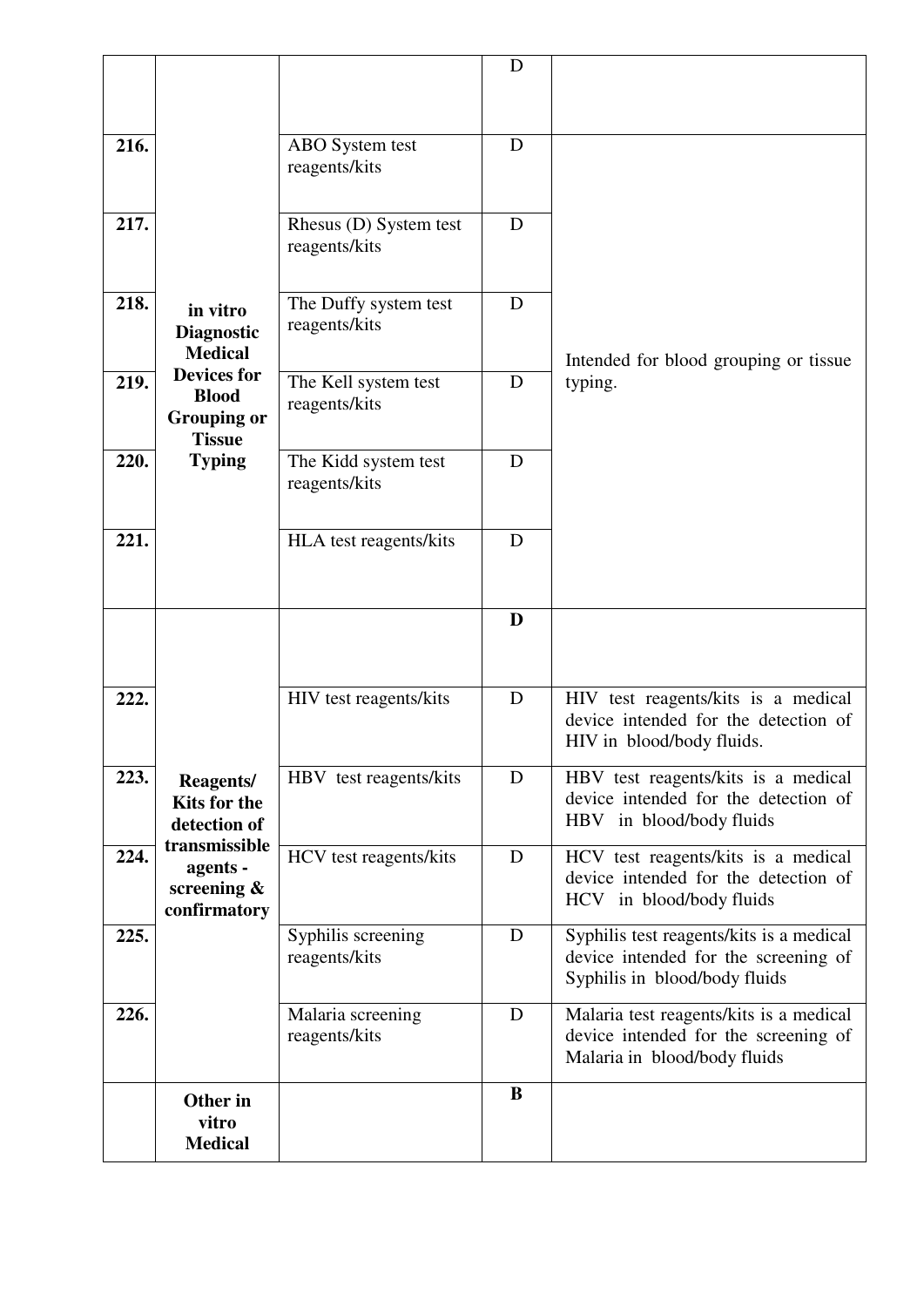| 227. | <b>Devices</b> | TSH test reagents/kits                                                         | B            | TSH test reagent/kit is a medical<br>device intended for the estimation<br>TSH in blood/body fluids.                                                                                               |
|------|----------------|--------------------------------------------------------------------------------|--------------|----------------------------------------------------------------------------------------------------------------------------------------------------------------------------------------------------|
| 228. |                | <b>Total /Free</b><br>triiodothyronine (T3)<br>test reagents/kits              | B            | Total /Free triiodothyronine (T3) test<br>reagent/kit is a medical<br>device<br>intended for the estimation Total<br>/Free triiodothyronine<br>(T3)<br>in<br>blood/body fluids                     |
| 229. |                | Total / Free thyroxine<br>(T4) test reagents/kits                              | $\mathbf{B}$ | thyroxine<br>Total / Free<br>$(T4)$ test<br>reagent/kit is<br>a medical<br>device<br>intended for the estimation of Total /<br>Free thyroxine (T4)in<br>blood/body<br>fluids                       |
| 230. |                | Dehydroepiandrosterone<br>(DHEA-S) (free and<br>sulfate) test<br>reagents/kits | $\, {\bf B}$ | Dehydroepiandrosterone (DHEA-S)<br>(free and sulfate) test reagent/kit is a<br>medical device intended for the<br>estimation of DHEA-S (free and<br>sulfate) in blood/body fluids                  |
| 231. |                | Estrogen test<br>reagents/kits                                                 | B            | Estrogen test reagent/kit is a medical<br>device intended for the estimation of<br>Estrogen in blood/body fluids                                                                                   |
| 232. |                | Progesterone test<br>reagents/kits                                             | $\bf{B}$     | Progesterone test reagent/kit is a<br>medical device<br>intended for<br>the<br>estimation<br>of<br>Progesterone<br>in<br>blood/body fluids                                                         |
| 233. |                | Testosterone (Free and<br>Total) test reagents/kits                            | B            | Testosterone (Free and Total) test<br>reagent/kit is<br>a medical device<br>intended for<br>the<br>estimation<br>of<br>and Total)<br>Testosterone (Free<br>in<br>blood/body fluids                 |
| 234. |                | Sex Hormone Binding<br>Globulin (SHBG) test<br>reagents/kits                   | B            | <b>Binding</b><br>Globulin<br>Sex<br>Hormone<br>(SHBG) test reagent/kit is a medical<br>device intended for the estimation of<br>Binding Globulin<br>Hormone<br>Sex<br>(SHBG) in blood/body fluids |
| 235. |                | Cortisol test<br>reagents/kits                                                 | B            | Cortisol test reagent/kit is a medical<br>device intended for the estimation of<br>Cortisol in blood/body fluids                                                                                   |
| 236. |                | Insulin test reagents/kits                                                     | $\bf{B}$     | Insulin test reagent/kit is a medical<br>device intended for the estimation of<br>Insulin in blood/body fluids                                                                                     |
| 237. |                | Luteinizing<br>Hormone(LH) test<br>reagents/kits                               | $\bf{B}$     | Luteinizing Hormones (LH<br>test<br>reagent/kit is a medical device<br>estimation<br>intended for<br>the<br>of<br>Luteinizing<br>Hormone<br>(LH)<br>in<br>blood/body fluids                        |
| 238. |                | <b>Follicle Stimulating</b><br>Hormone(FSH) test<br>reagents/kits              | B            | Follicle Stimulating Hormone (FSH)<br>test reagent/kit is a medical device<br>intended for the estimation of Follicle<br>Stimulating<br>Hormone(FSH)<br>in                                         |